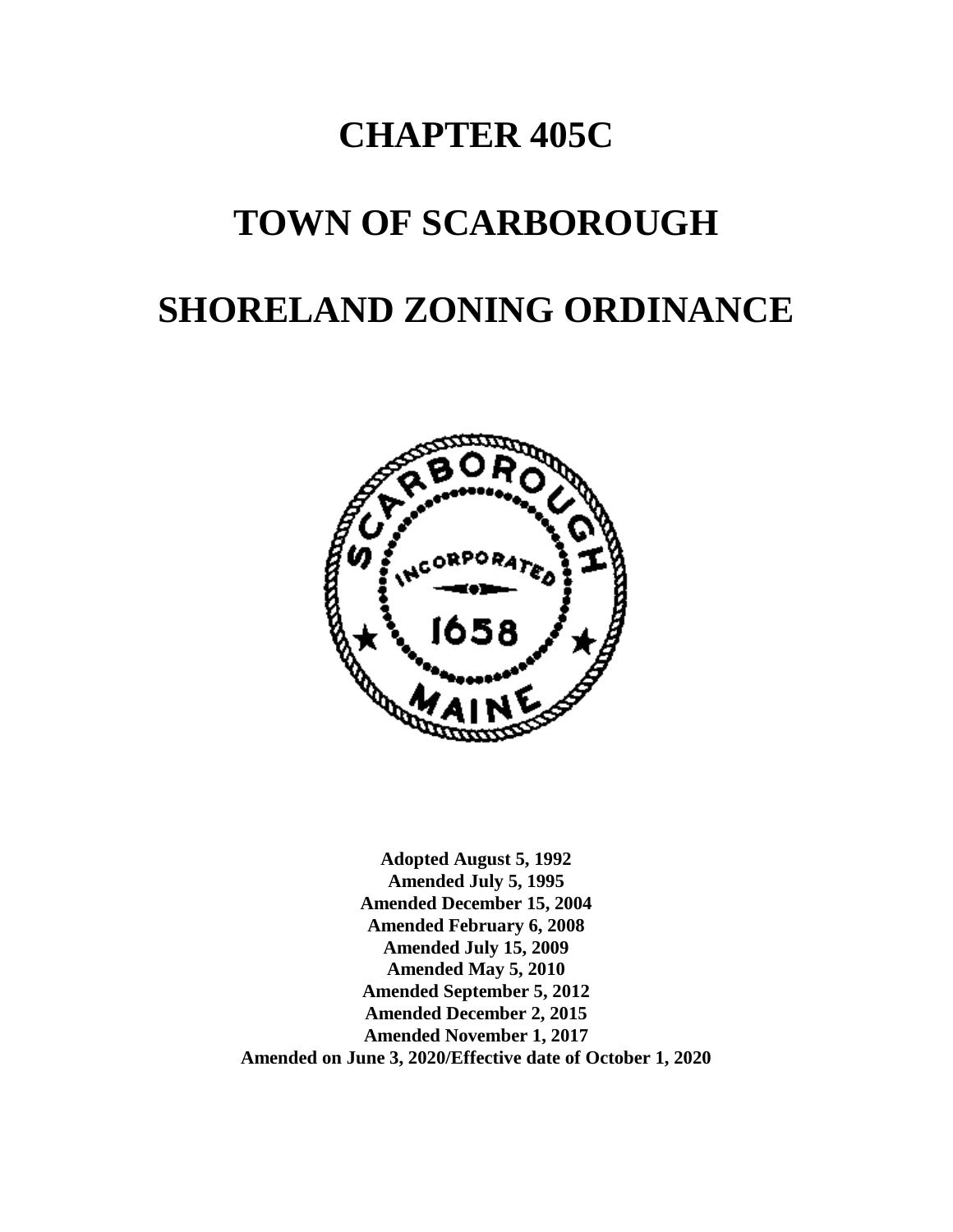| A. Official Shoreland Zoning Map [amended 12/15/2004] [amended 06/03/2020, effective 10/01/2020]. 2 |  |
|-----------------------------------------------------------------------------------------------------|--|
|                                                                                                     |  |
| C. Changes to the Official Shoreland Zoning Map [amended 06/03/2020, effective 10/01/2020]  3       |  |
|                                                                                                     |  |
|                                                                                                     |  |
|                                                                                                     |  |
|                                                                                                     |  |
|                                                                                                     |  |
|                                                                                                     |  |
|                                                                                                     |  |
|                                                                                                     |  |
|                                                                                                     |  |
|                                                                                                     |  |
|                                                                                                     |  |
|                                                                                                     |  |
|                                                                                                     |  |
|                                                                                                     |  |
|                                                                                                     |  |
|                                                                                                     |  |
|                                                                                                     |  |
|                                                                                                     |  |
|                                                                                                     |  |
|                                                                                                     |  |
|                                                                                                     |  |
|                                                                                                     |  |
|                                                                                                     |  |
|                                                                                                     |  |
|                                                                                                     |  |
| Stream Protection 2 Overlay District [amended 05/05/2010][amended 06/03/2020, effective             |  |
|                                                                                                     |  |
|                                                                                                     |  |
| Section 14. Table of Land Uses [amended 05/05/2010][amended 06/03/2020, effective 10/01/2020]  10   |  |
| Section 15. Land Use Standards [amended 05/05/2010][amended 06/03/2020, effective 10/01/2020]  12   |  |
|                                                                                                     |  |
| B. Principal and Accessory Structures [amended 05/05/2010][06/03/2020, effective 10/01/2020] 14     |  |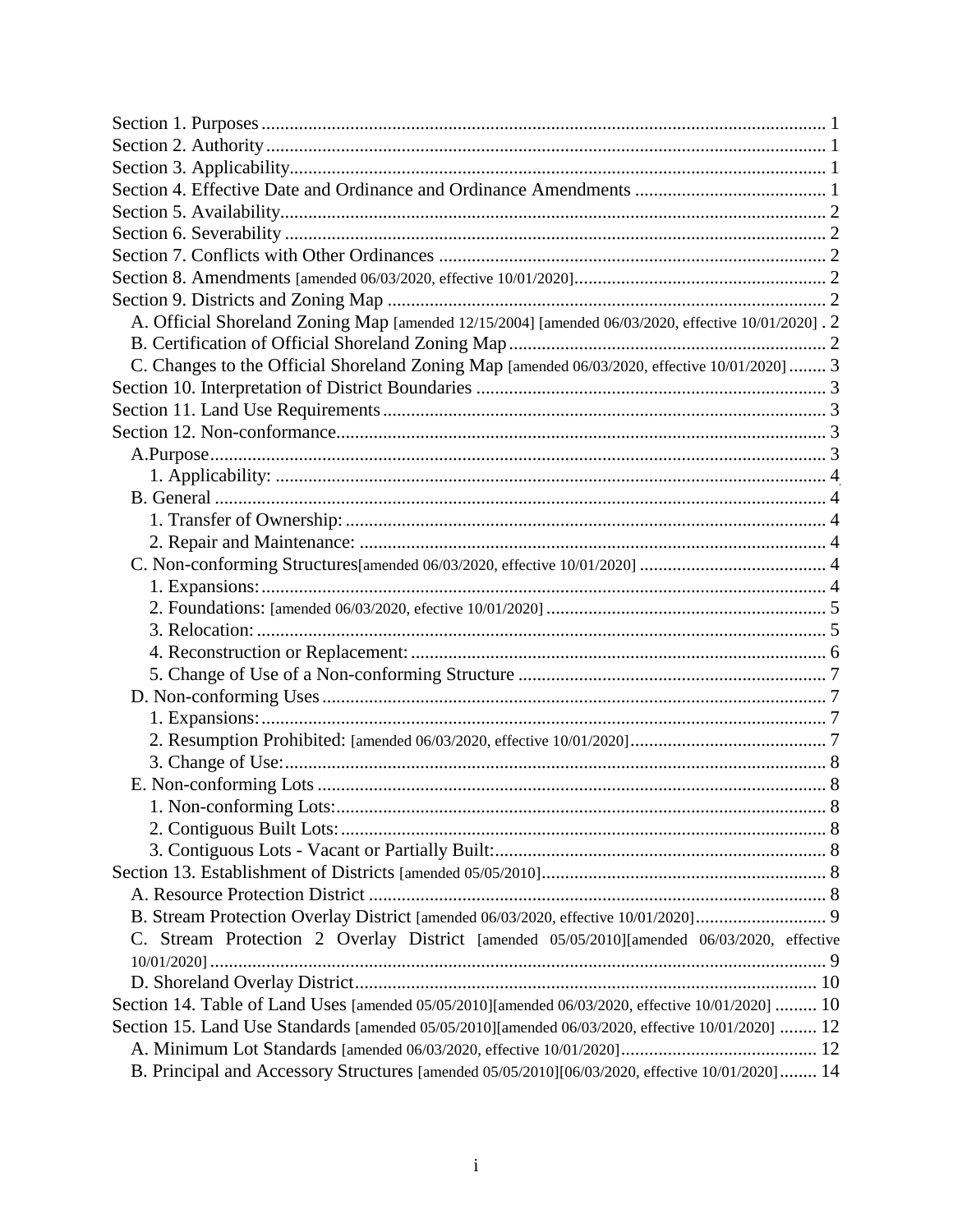| C. Piers, Docks, Wharfs, Bridges and Other Structures and Uses Extending Over or Beyond      |    |
|----------------------------------------------------------------------------------------------|----|
| the Normal High-Water Line of a Water Body or within a Wetland [amended 06/03/2020,          |    |
|                                                                                              |    |
|                                                                                              |    |
|                                                                                              |    |
|                                                                                              |    |
|                                                                                              |    |
|                                                                                              |    |
|                                                                                              |    |
|                                                                                              |    |
|                                                                                              |    |
|                                                                                              |    |
|                                                                                              |    |
|                                                                                              |    |
| O. Clearing or Removal of Vegetation for Activities Other Than Timber Harvesting [amended    |    |
|                                                                                              |    |
| P. Hazard Trees, Storm-Damaged Trees, and Dead Tree Removal [amended 06/03/2020, effective   |    |
|                                                                                              |    |
| Q. Exemptions to Clearing and Vegetation Removal Requirements [amended 06/03/2020, effective |    |
|                                                                                              |    |
| R. Revegetation Requirements [amended 06/03/2020, effective 10/01/2020]34                    |    |
|                                                                                              |    |
|                                                                                              |    |
|                                                                                              |    |
|                                                                                              |    |
|                                                                                              |    |
|                                                                                              |    |
|                                                                                              |    |
|                                                                                              |    |
| D. Procedure for Administering Permits [amended 06/03/2020, effective 10/01/2020] 38         |    |
|                                                                                              |    |
|                                                                                              |    |
|                                                                                              |    |
|                                                                                              |    |
|                                                                                              |    |
|                                                                                              |    |
|                                                                                              |    |
|                                                                                              |    |
|                                                                                              |    |
|                                                                                              |    |
|                                                                                              |    |
|                                                                                              |    |
|                                                                                              | 41 |
|                                                                                              |    |
|                                                                                              |    |
|                                                                                              |    |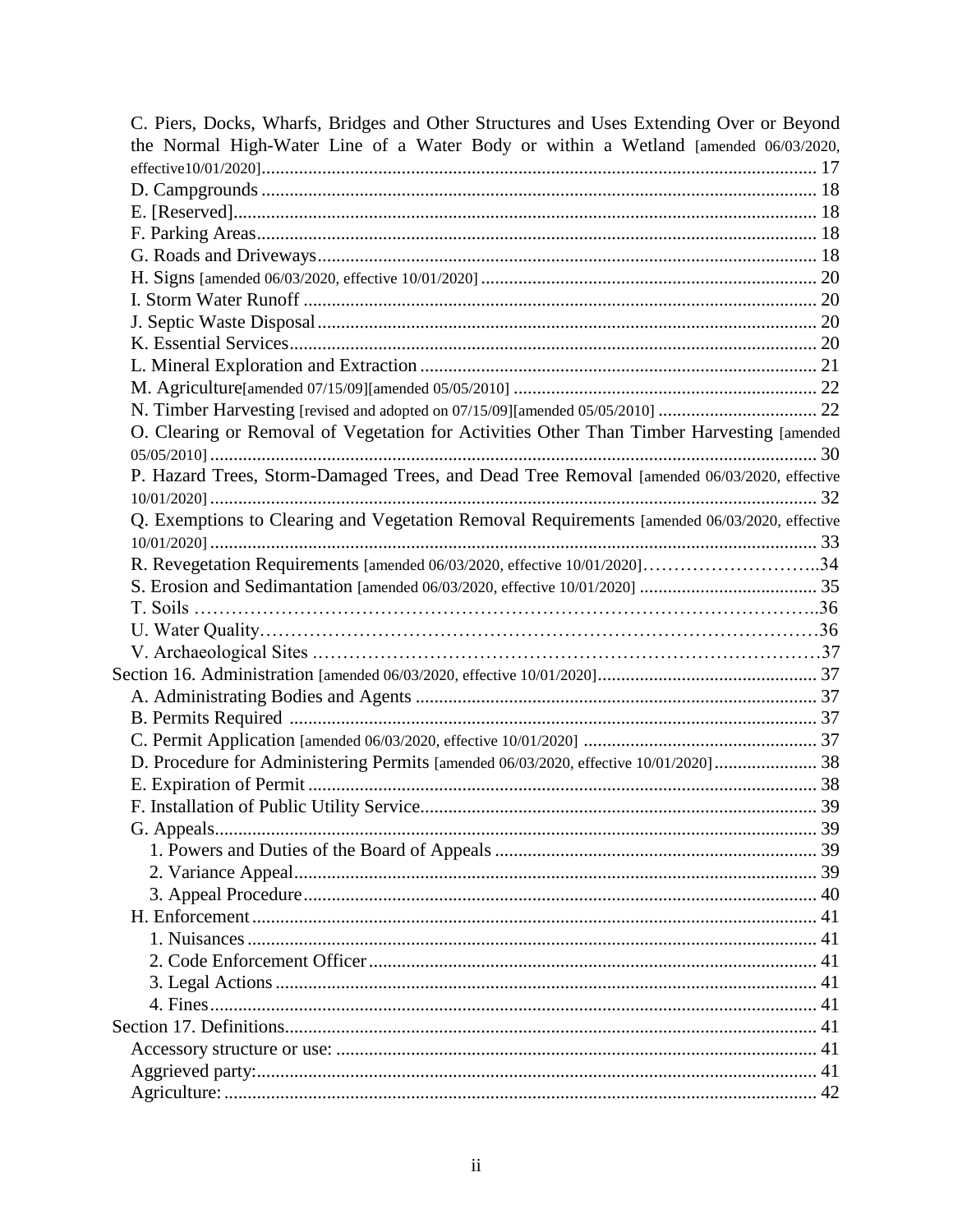| Functionally water-dependent uses: [amended 06/03/2020, effective 10/01/2020]  44       |    |
|-----------------------------------------------------------------------------------------|----|
|                                                                                         |    |
|                                                                                         |    |
| Harvest area:                                                                           | 45 |
|                                                                                         |    |
|                                                                                         |    |
|                                                                                         |    |
| Increase in nonconformity of a structure: [amended 06/03/2020, effective 10/01/2020] 45 |    |
|                                                                                         |    |
|                                                                                         |    |
|                                                                                         |    |
|                                                                                         |    |
|                                                                                         |    |
|                                                                                         |    |
|                                                                                         |    |
|                                                                                         |    |
|                                                                                         |    |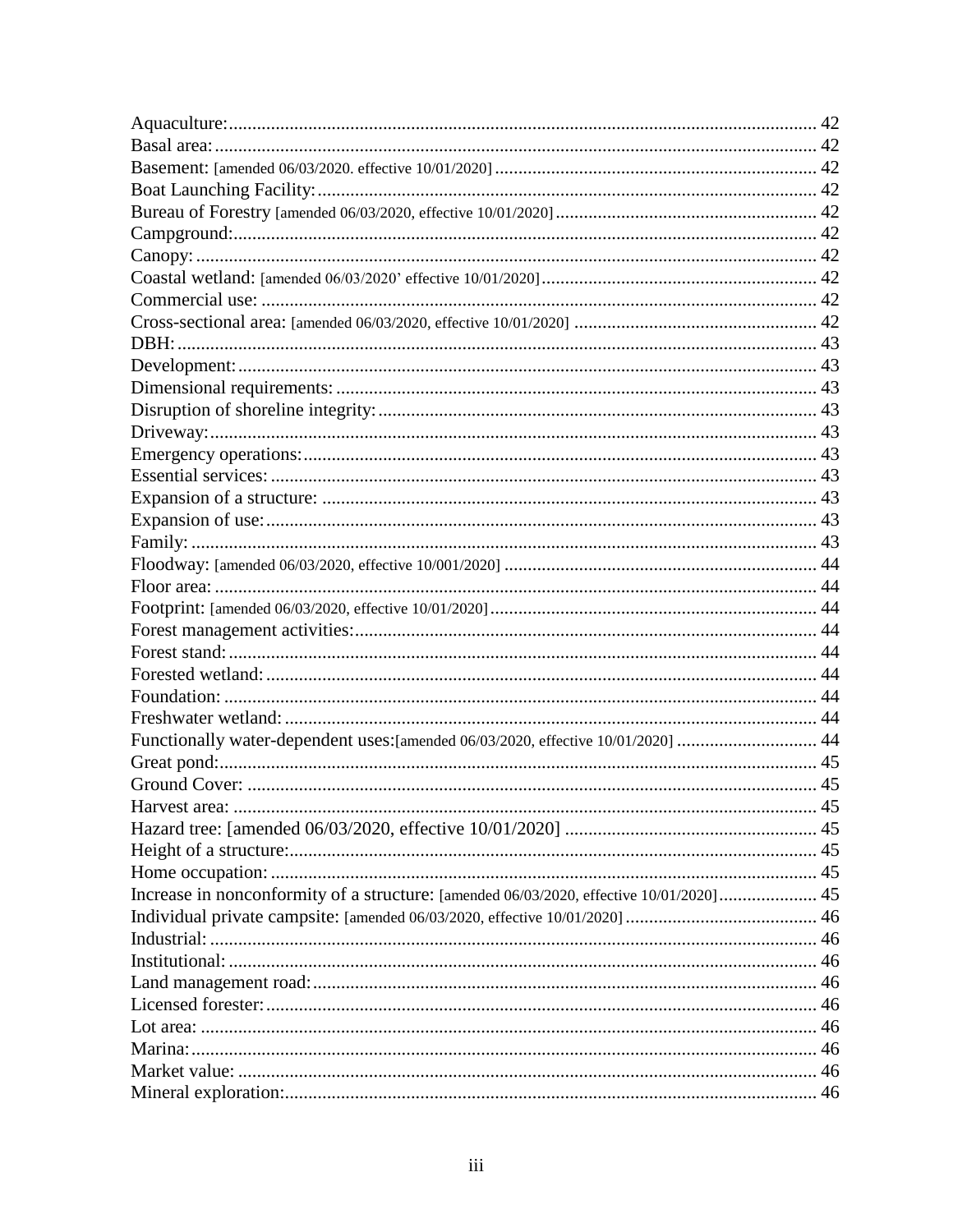| Non-native invasive species of vegetation: [amended 06/03/2020, effective 10/01/2020]  47 |    |
|-------------------------------------------------------------------------------------------|----|
|                                                                                           |    |
|                                                                                           |    |
|                                                                                           |    |
|                                                                                           |    |
| Piers, docks, wharfs, bridges and other structures and uses extending over or beyond the  |    |
|                                                                                           |    |
|                                                                                           |    |
|                                                                                           |    |
|                                                                                           |    |
|                                                                                           |    |
|                                                                                           |    |
|                                                                                           |    |
|                                                                                           |    |
|                                                                                           |    |
|                                                                                           |    |
|                                                                                           |    |
|                                                                                           |    |
|                                                                                           |    |
|                                                                                           |    |
|                                                                                           |    |
|                                                                                           |    |
|                                                                                           |    |
| Salt meadow:                                                                              | 49 |
|                                                                                           |    |
|                                                                                           |    |
|                                                                                           |    |
|                                                                                           |    |
|                                                                                           |    |
|                                                                                           |    |
|                                                                                           |    |
|                                                                                           |    |
|                                                                                           |    |
|                                                                                           |    |
|                                                                                           |    |
|                                                                                           |    |
|                                                                                           |    |
|                                                                                           |    |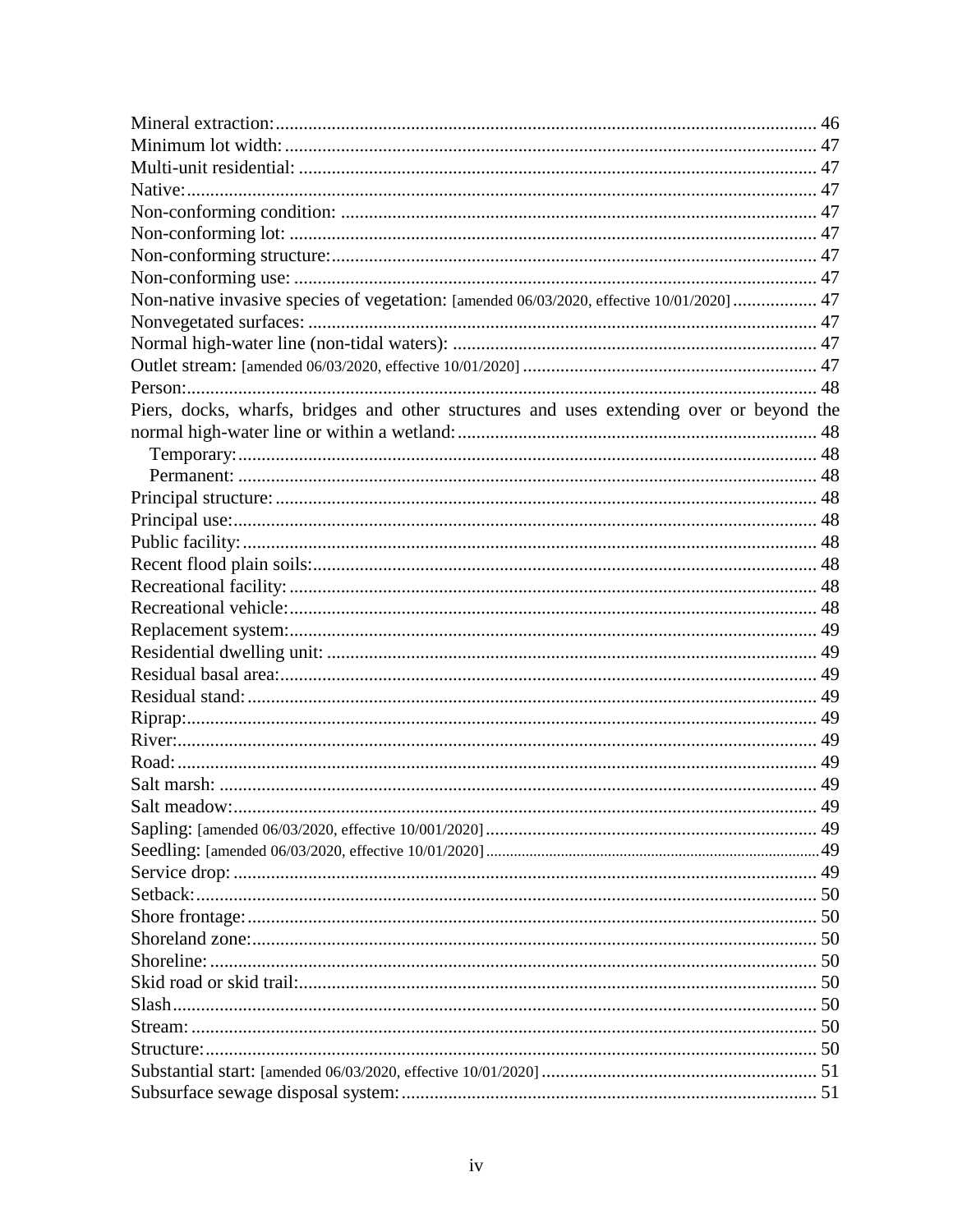| 52 |
|----|
|    |
|    |
|    |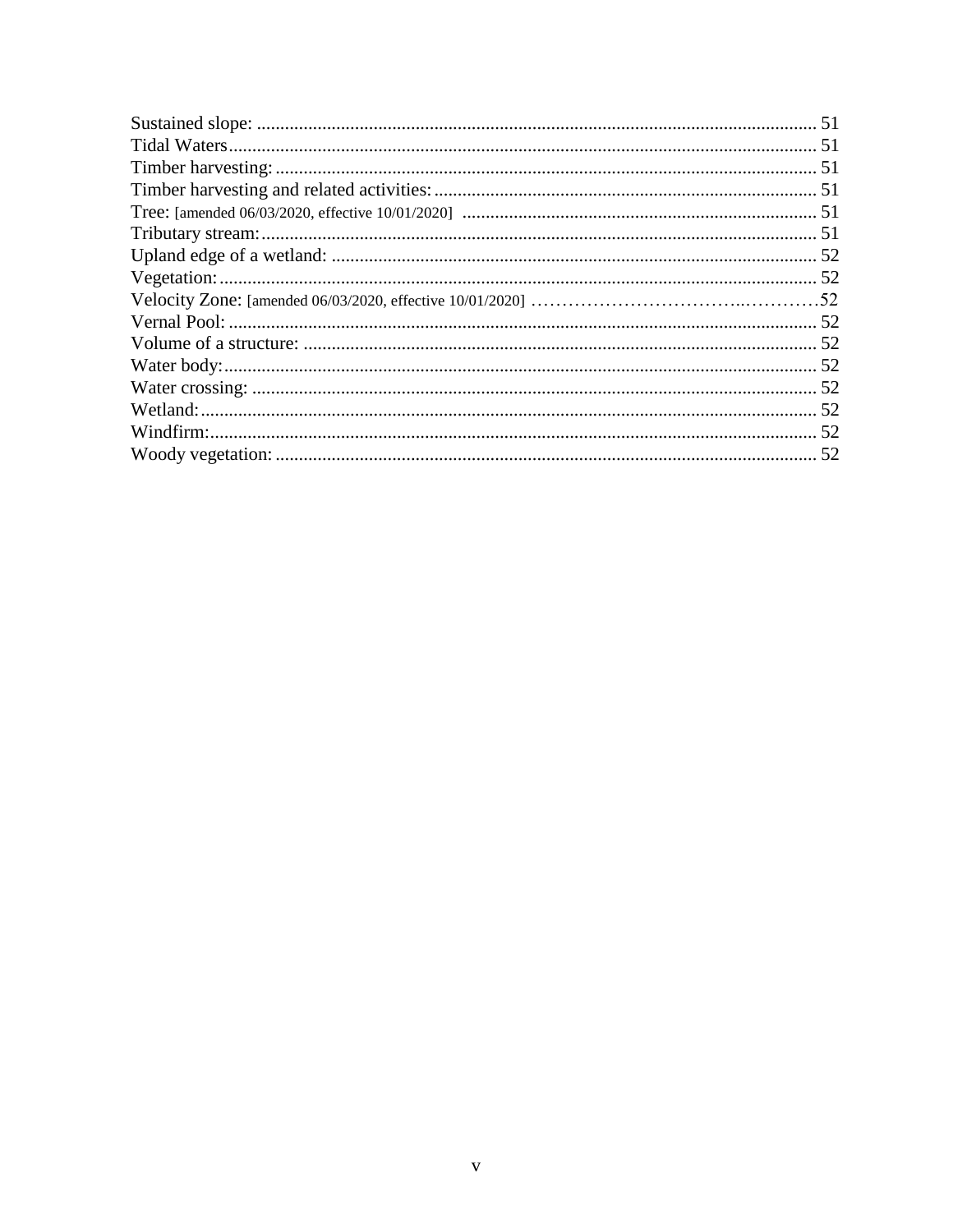#### **CHAPTER 405C SHORELAND ZONING ORDINANCE FOR THE TOWN OF SCARBOROUGH, MAINE**

# **Section 1. Purposes**

The purposes of this Ordinance are to further the maintenance of safe and healthful conditions; to prevent and control water pollution; to protect fish spawning grounds, aquatic life, bird and other wildlife habitat; to protect buildings and lands from flooding and accelerated erosion; to protect archaeological and historic resources; to protect commercial fishing and maritime industries; to protect freshwater and coastal wetlands; to control buildings sites, placement of structures and land uses; to conserve shore cover, and visual as well as actual points of access to inland and coastal waters; to conserve natural beauty and open space; and to anticipate and respond to the impacts of development in shoreland areas.

# **Section 2. Authority**

This Ordinance has been prepared in accordance with and adopted pursuant to the provisions of Title 38 Sections 435-449 of the Maine Revised Statutes Annotated (M.R.S.A.).

# **Section 3. Applicability**

This Ordinance applies to all land areas within 250 feet, horizontal distance, of the

- normal high-water line of any great pond or river
- upland edge of a coastal wetland, including all areas affected by tidal action, or
- upland edge of a freshwater wetland and all land areas within 75 feet, horizontal distance, of the normal high-water line of a stream. (amended 07/15/2009)

This Ordinance also applies to all land areas within the Stream Protection 2 District as shown on the Official Zoning Map and as further described in Section 13(C) Stream Protection 2 District. This Ordinance also applies to any structure built on, over or abutting a dock, wharf or pier, or other structure extending or located below the normal high-water line of a water body or within a wetland. (amended 02/06/2008) (amended 07/15/2009) (amended 06/03/2020, effective date 10/01/2020)

In the Shoreland Overlay District, Stream Protection Overlay District, and Stream Protection 2 Overlay District this Ordinance applies in addition to the Zoning Ordinance of the Town of Scarborough, Maine ("Scarborough Zoning Ordinance"). In the Resource Protection District, this Ordinance applies in place of the Scarborough Zoning Ordinance. (amended 02/06/2008) (amended 06/03/2020, effective date 10/01/2020)

# **Section 4. Effective Date of Ordinance and Ordinance Amendments**

The effective date of this Ordinance is October 1, 2020, at which point the Town shall submit the Ordinance to the Commissioner of the Department of Environmental Protection as provided in 38 M.R.S.A. subsection 438-A(3). Any application for a permit submitted to the Town of Scarborough within 45 days prior to the date the Commissioner of the Department of Environmental Protection determines that he/she has received the Ordinance, or Ordinance Amendment, pursuant to 38 M.R.S.A. subsection 438-A(3) shall be governed by the terms of this Ordinance, or Ordinance Amendment, if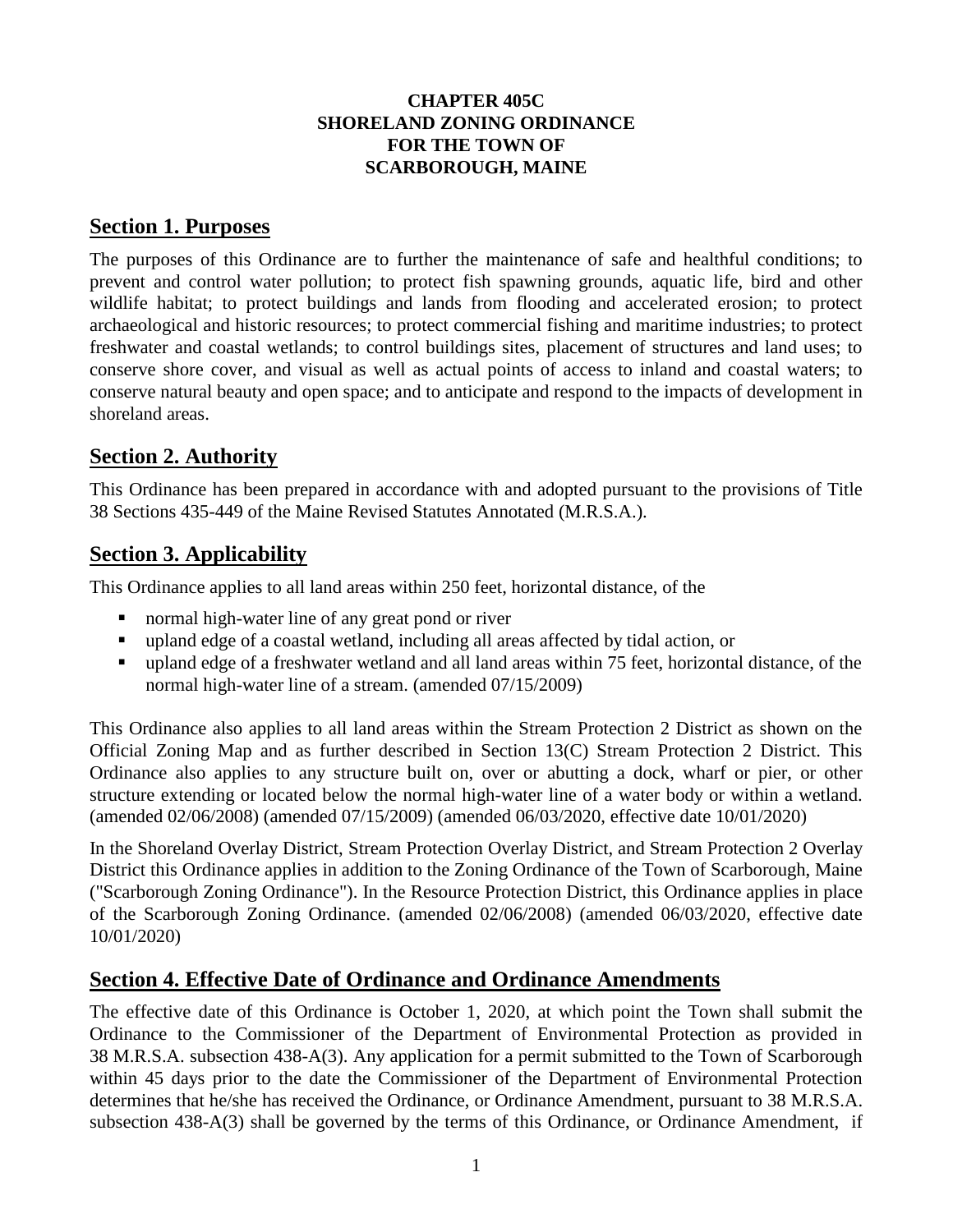this Ordinance, or Ordinance Amendment, is approved pursuant to 38 M.R.S.A. subsection 438-A(3). (amended 07/15/2009)(06/03/2020, effective date 10/01/2020)

# **Section 5. Availability**

This Ordinance is on file in the office of the Town Clerk, who will make copies available to the public on request upon payment of the Town's reasonable expenses of reproducing the Ordinance.

# **Section 6. Severability**

Should any section or provisions of this Ordinance be declared by the courts to be invalid, such decision shall not invalidate any other section or provision of the Ordinance.

# **Section 7. Conflicts with Other Ordinances**

Whenever a provision of this Ordinance conflicts with or is inconsistent with another provision of this Ordinance or of any other ordinance, regulation or statute administered by the municipality, the more restrictive provision shall control. (amended 07/15/2009)

# **Section 8. Amendments**

This Ordinance may be amended according to the procedures set forth in Section II.G of the Scarborough Zoning Ordinance. Copies of amendments, attested and signed by the Municipal Clerk, shall be submitted to the Commissioner of the Department of Environmental Protection following the adoption by the municipal legislative body and shall not be effective unless approved by the Commissioner. If the Commissioner fails to act on any amendment within forty-five (45) days of his/her receipt of the amendment, the amendment is automatically approved. Any application for a permit submitted to the municipality within the forty-five (45) day period shall be governed by the terms of the amendment, if such amendment is approved by the Commissioner. (amended 06/03/2020, effective date 10/01/2020)

# **Section 9. Districts and Zoning Map**

# **A. Official Shoreland Zoning Map**

The areas to which this Ordinance is applicable are hereby divided into the following districts as shown on the Official Shoreland Zoning Map which is made a part of this Ordinance:

- 1. Resource Protection
- 2. Stream Protection Overlay (amended 06/03/2020, effective date 10/01/2020)

3. Stream Protection 2 Overlay (amended 02/06/2008, amended 06/03/2020, effective date 10/01/2020)

4. Shoreland Overlay

The Official Shoreland Zoning Map is the document entitled "Town of Scarborough Maine GIS Zoning Map," as such may be amended from time to time pursuant to Section 8 of this Ordinance, which document shall be maintained in digital electronic form in the Town's geographic information system database and in printed form in the office of the Town Clerk. Additional printed copies shall also be available in the Planning and Code Enforcement offices.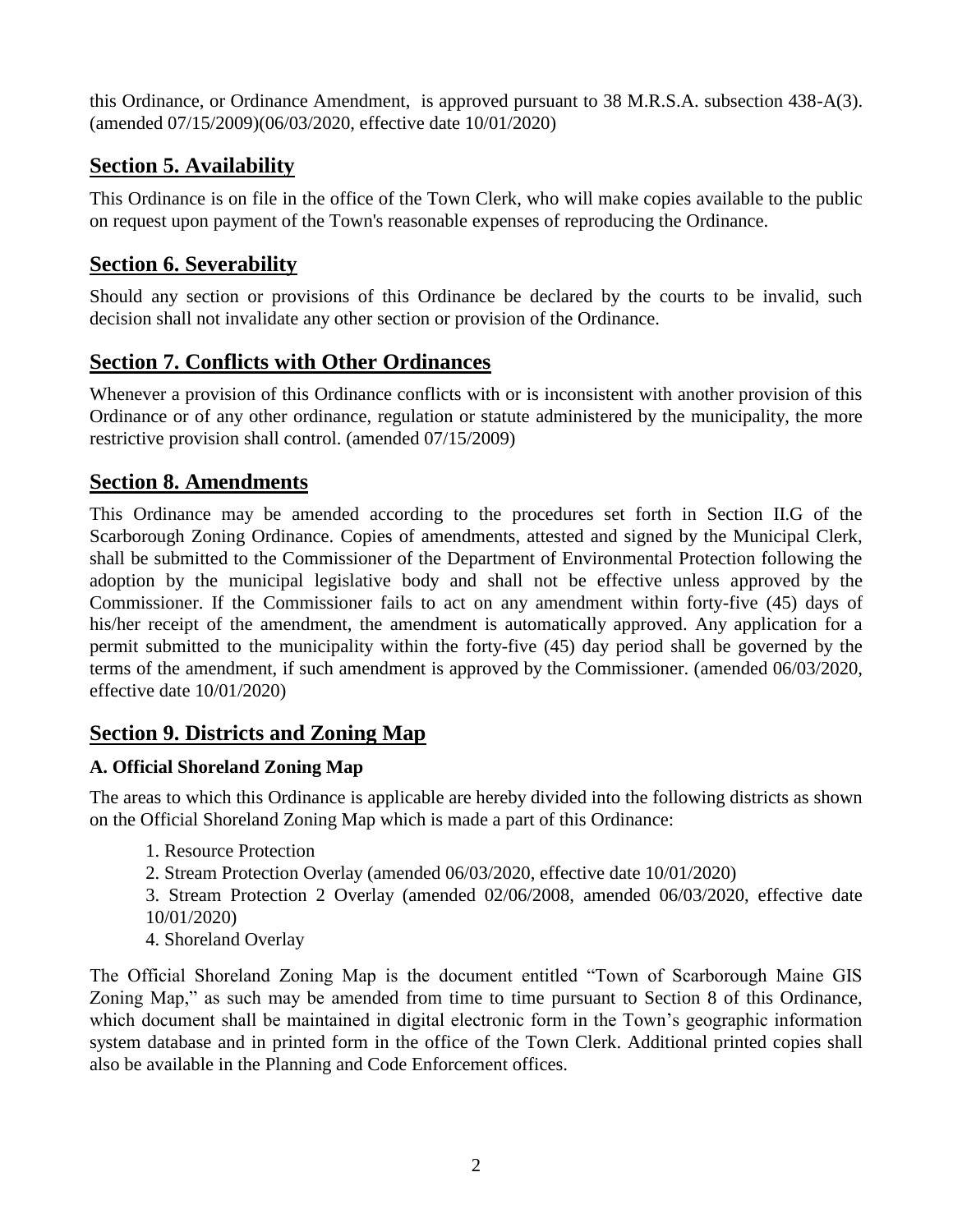## **B. Certification of Official Shoreland Zoning Map**

The Official Shoreland Zoning Map shall be certified by the attested signature of the Municipal Clerk and shall be located in the municipal office.

## **C. Changes to the Official Shoreland Zoning Map**

If amendments, in accordance with Section 8, are made in the district boundaries or other matter portrayed on the Official Shoreland Zoning Map, such changes shall be made on the Official Shoreland Zoning Map within thirty (30) days after the amendment has been approved by the Commissioner of the Department of Environmental Protection. (amended 06/03/2020, effective date 10/01/2020)

# **Section 10. Interpretation of District Boundaries**

The depiction of the boundaries of the shoreland zone and of the individual shoreland districts on the Official Shoreland Zoning Map is merely illustrative of their general locations. The exact boundaries shall be determined by on-site inspection and measurement from the normal high-water line or upland edge of a wetland. Such on-site inspection and measurement may be requested by the property owner at any time or by the applicant at the time of filing an application for a permit or approval under this Ordinance. As part of such on-site inspection and measurement, the property owner or the applicant for any permit or approval may present evidence from persons with training and/or experience relevant to the identification, delineation and classification of wetlands and/or the delineation of the high-water line or upland edge of a wetland. Such evidence shall be presented to the Code Enforcement Officer (or to the Planning Board if an application for a Planning Board permit or approval is pending) and the Code Enforcement Officer (or the Planning Board if an application for a Planning Board permit or approval is pending) shall make a determination as to the exact boundaries, subject to review by the Board of Appeals pursuant to section  $16(G)(1)(a)$  of this Ordinance.

Unless otherwise set forth on the Official Shoreland Zoning Map, district boundary lines are property lines, the centerlines, of streets, roads and rights of way, and the boundaries of the shoreland area as defined herein. Where uncertainty exists as to the exact location of district boundary lines, the Board of Appeals shall be the final authority as to location.

# **Section 11. Land Use Requirements**

Except as hereinafter specified, no building, structure or land shall hereafter be used or occupied, and no building or structure or part thereof shall hereafter be erected, constructed, expanded, moved, or altered and no new lot shall be created except in conformity with all of the regulations herein specified for the district in which it is located, unless a variance is granted.

# **Section 12. Non-conformance**

#### **A. Purpose**

It is the intent of this Ordinance to promote land use conformities, except that non-conforming conditions that existed before the effective date of this Ordinance or amendments thereto shall be allowed to continue, subject to the requirements set forth in Section 12. Except as otherwise provided in this Ordinance, a non-conforming condition shall not be permitted to become more non-conforming. (amended 07/15/2009)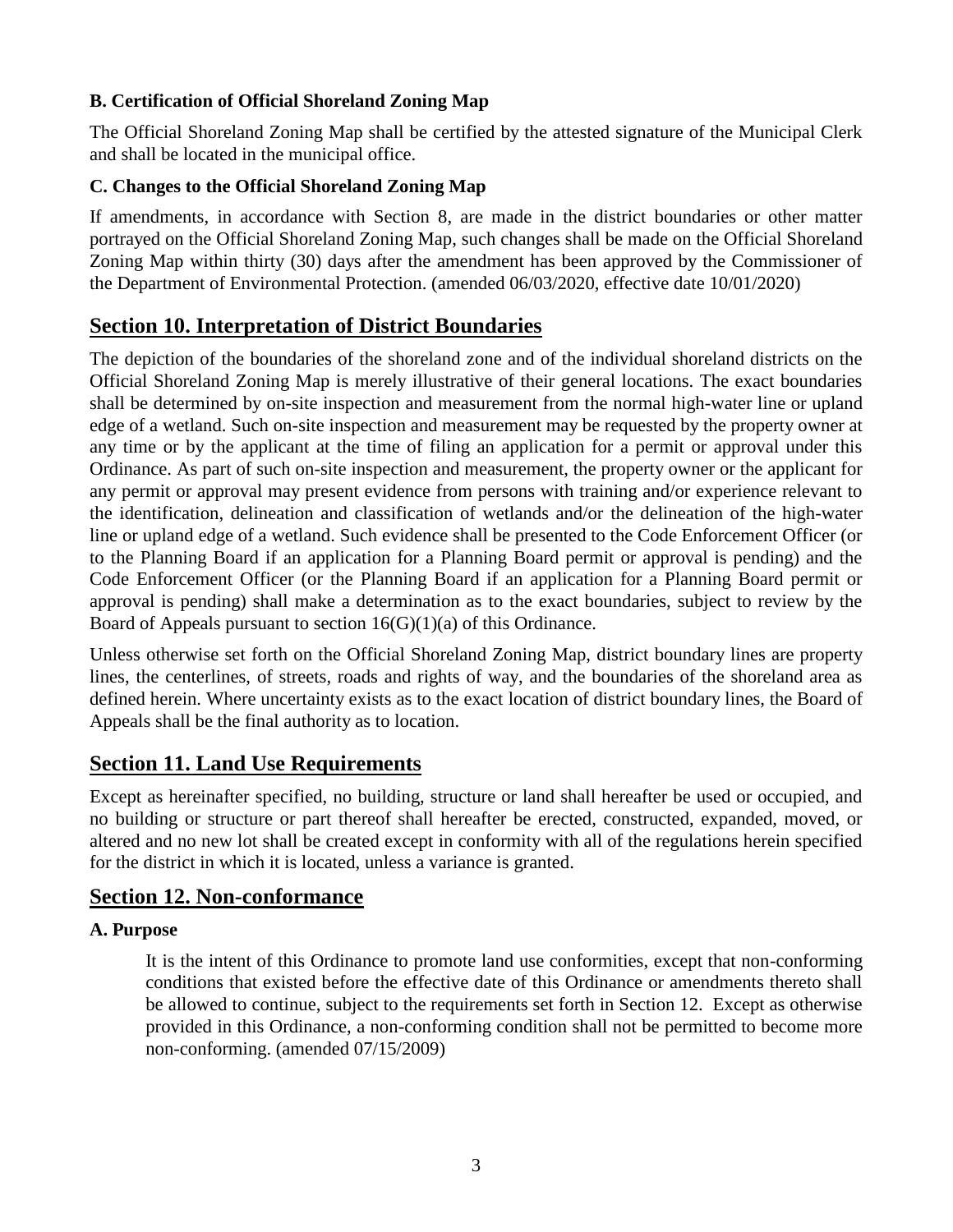### **1. Applicability:**

The provisions of this Section 12 govern only non-conforming conditions which result from non-compliance with the requirements of this Ordinance. As to such non-conforming conditions, the provisions of this Section 12 supersede the provisions of Section III of the Scarborough Zoning Ordinance. As to non-conforming conditions which result from non-compliance with the requirements of the Scarborough Zoning Ordinance, the provisions of the Scarborough Zoning Ordinance shall govern.

#### **B. General**

#### **1. Transfer of Ownership:**

Non-conforming structures, lots and uses may be transferred, and the new owner may continue the non-conforming use or continue to use the non-conforming structure or lot, subject to the provisions of this Ordinance.

#### **2. Repair and Maintenance:**

This Ordinance allows, without a permit, the normal upkeep and maintenance of non-conforming uses and structures including repairs or renovations that do not involve expansion of the non-conforming use or structure, and such other changes in a non-conforming use or structure as federal, state, or local building and safety codes may require. (amended 07/15/2009)

#### **C. Non-conforming Structures** (amended 06/03/2020, effective date 10/01/2020)

#### **1. Expansions:**

All new principal and accessory structures, excluding functionally water-dependent uses, must meet the water body, tributary stream, or wetland setback requirements contained in Section 15(B)(1). A non-conforming structure may be added to or expanded after obtaining a permit from the same permitting authority as that for a new structure, if such addition or expansion does not increase the non-conformity of the structure and is in accordance with subparagraphs (a) and (b) below. This limitation does not apply to structures in the Stream Protection 2 Overlay District that are greater than seventy-five (75) feet from the normal high-water line of the stream, provided that the structure was in existence as of January 31, 2008. (amended 02/06/2008)

- (a) Expansion of any portion of a structure within 25 feet of the normal high-water line of a water body, tributary stream, or upland edge of a wetland is prohibited, even if the expansion will not increase nonconformity with the water body, tributary stream or wetland setback requirement. Expansion of an accessory structure that is located closer to the normal high-water line of a water body, tributary stream, or upland edge of a wetland than the principal structure is prohibited, even if the expansion will not increase nonconformity with the water body, tributary stream, or wetland setback requirement.
- (b) Notwithstanding paragraph (a), above, if a legally existing nonconforming principal structure is entirely located less than 25 feet from the normal high-water line of a water body, tributary stream, or upland edge of a wetland, that structure may be expanded as follows, as long as all other applicable municipal land use standards are met and the expansion is not prohibited by Section  $12(C)(1)$ .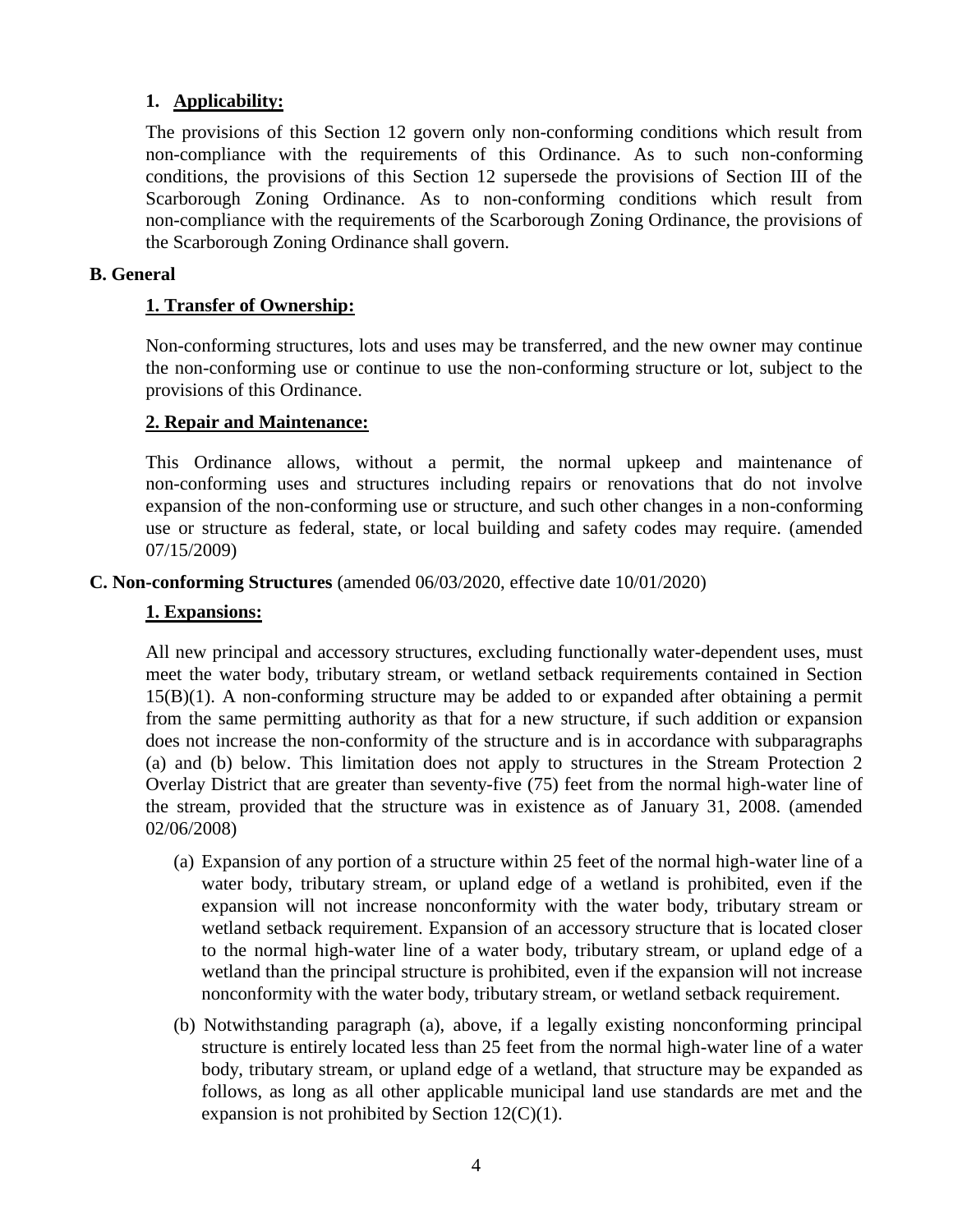- (i) The maximum total footprint for the principal structure may not be expanded to a size greater than 800 square feet or 30% larger than the footprint that existed on January 1, 1989, whichever is greater. The maximum height of the principal structure may not be made greater than 15 feet or the height of the existing structure, whichever is greater.
- (c) All other legally existing nonconforming principal and accessory structures that do not meet the water body, tributary stream, or wetland setback requirements may be expanded or altered as follows, as long as other applicable municipal land use standards are met and the expansion is not prohibited by Section  $12(C)(1)$  or Section  $12(C)(1)(a)$ , above.
	- (i) For structures located less than 75 feet from the normal high-water line of a water body, tributary stream, or upland edge of a wetland, the maximum combined total footprint for all structures may not be expanded to a size greater than 1,000 square feet or 30% larger than the footprint that existed on January 1, 1989, whichever is greater. The maximum height of any structure may not be made greater than 20 feet or the height of the existing structure, whichever is greater.
	- (ii) In addition to the limitations in subparagraph (i), for structures that are legally nonconforming due to their location within the Resource Protection District when located at less than 250 feet from the normal high-water line of a water body or the upland edge of a wetland, the maximum combined total footprint for all structures may not be expanded to a size greater than 1,500 square feet or 30% larger than the footprint that existed at the time the Resource Protection District was established on the lot, whichever is greater. The maximum height of any structure may not be made greater than 25 feet or the height of the existing structure, whichever is greater, except that any portion of those structures located less than 75 feet from the normal high-water line of a water body, tributary stream, or upland edge of a wetland must meet the footprint and height limits in Section  $12(C)(1)(b)(i)$  and Section  $12(C)(1)(c)(i)$ , above.
- (d) An approved plan for expansion of a nonconforming structure must be recorded by the applicant with the registry of deeds, within 90 days of approval. The recorded plan must show the existing and proposed footprint of the non-conforming structure, the existing and proposed structure height, the footprint of any other structures on the parcel, the shoreland zone boundary and evidence of approval by the municipal review authority.

#### **2. Foundations: (**amended 06/03/2020, effective date 10/01/2020)

Whenever a new, enlarged, or replacement foundation is constructed under a non-conforming structure, the structure and new foundation must be placed such that the setback requirement is met to the greatest practical extent as determined by the Zoning Board of Appeals or its designee, basing its decision on the criteria specified in Section 12(C)(3) Relocation, below.

#### **3. Relocation:**

A non-conforming structure may be relocated within the boundaries of the parcel on which the structure is located provided that the site of the relocation conforms to all setback requirements to the greatest practical extent as determined by the Zoning Board of Appeals or its designee, and provided that the applicant demonstrates that the present subsurface sewage disposal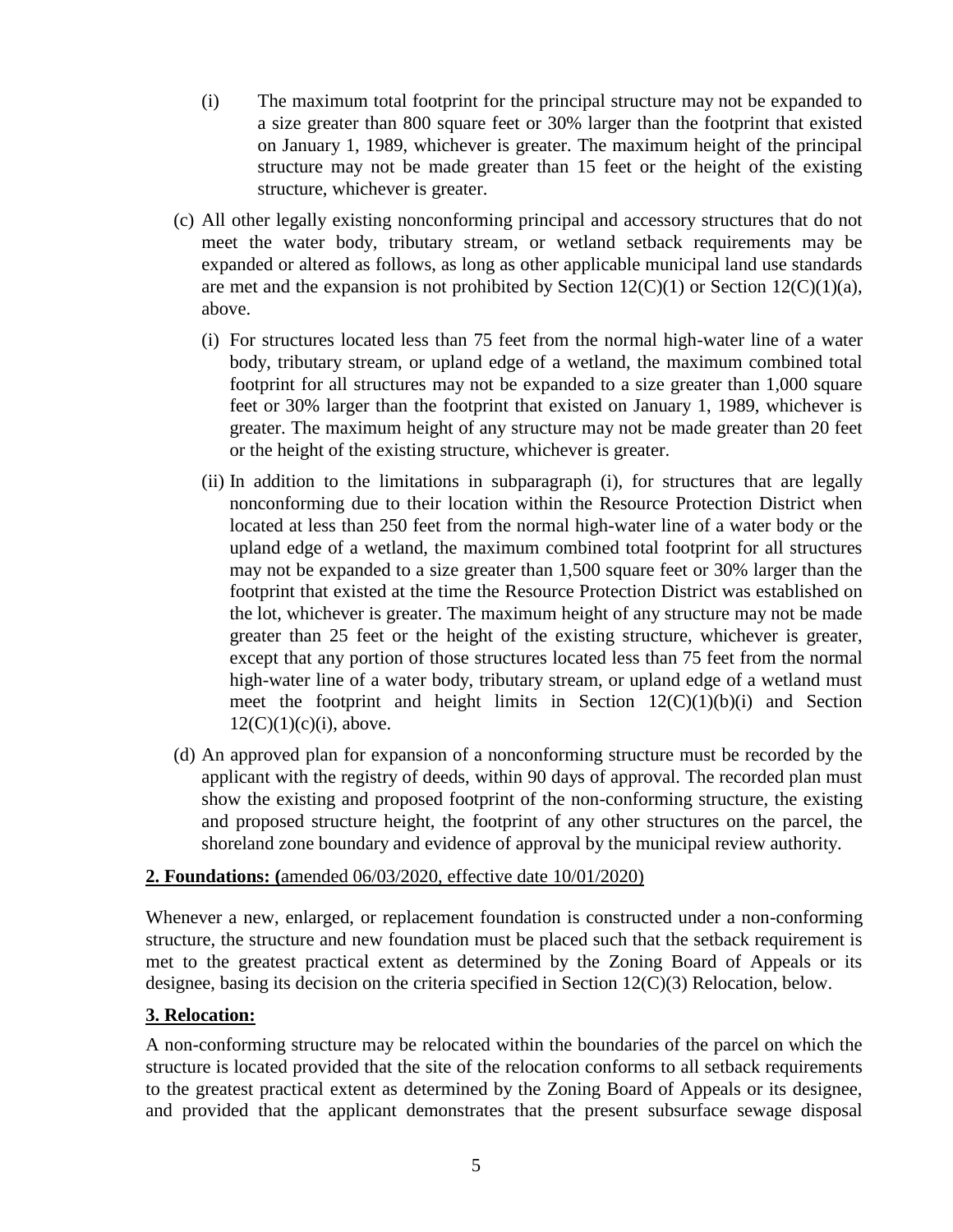system meets the requirements of State law and the State of Maine Subsurface Wastewater Disposal Rules (Rules), or that a new system can be installed in compliance with the law and said Rules. In no case shall a structure be relocated in a manner that causes the structure to be more non-conforming. (amended 07/15/2009)

In determining whether the building relocation meets the setback to the greatest practical extent, the Zoning Board of Appeals or its designee shall consider the size of the lot, the slope of the land, the potential for soil erosion, the location of other structures on the property and on adjacent properties, the location of the septic system and other on-site soils suitable for septic systems, and the type and amount of vegetation to be removed to accomplish the relocation. When it is necessary to remove vegetation within the water or wetland setback area in order to relocate a structure, the Zoning Board of Appeals shall require replanting of native vegetation to compensate for the destroyed vegetation in accordance with Section 15(R). In addition, the area from which the relocated structure was removed must be replanted with vegetation. Replanting shall be required as follows: (amended 07/15/2009)(amended 06/03/2020, effective date 10/01/2020)

(a) Trees removed in order to relocate a structure must be replanted with at least one native tree, three (3) feet in height, for every tree removed. If more than five trees are planted, no one species of tree shall make up more than 50% of the number of trees planted. Replaced trees must be planted no further from the water or wetland than the trees that were removed. (adopted 07/15/2009)

Other woody and herbaceous vegetation, and ground cover, that are removed or destroyed in order to relocate a structure must be re-established. An area at least the same size as the area where vegetation and/or ground cover was disturbed, damaged, or removed must be reestablished within the setback area. The vegetation and/or ground cover must consist of similar native vegetation and/or ground cover that was disturbed, destroyed or removed. (adopted 07/15/2009)

(b) Where feasible, when a structure is relocated on a parcel the original location of the structure shall be replanted with vegetation which may consist of grasses, shrubs, trees, or a combination thereof. (adopted 07/15/2009)

#### **4. Reconstruction or Replacement:** (amended 06/03/2020, effective date 10/01/2020)

Should any nonconforming building or structure be destroyed or damaged regardless of the cause, by more than 50% of the market value of the structure before such damage, destruction or removal, it may be rebuilt or restored provided that a permit is obtained within a period of 18 months of the date of said damage, destruction, or removal, and provided that such reconstruction or replacement is in compliance with the water body, tributary stream or wetland setback requirement to the greatest practical extent as determined by the Zoning Board of Appeals or its designee in accordance with the purposes of this Ordinance. In no case shall a structure be reconstructed or replaced so as to increase its non-conformity. If the reconstructed or replacement structure is less than the required setback it shall not be any larger than the original structure, except as allowed pursuant to Section  $12(C)(1)$  above, as determined by the non-conforming footprint of the reconstructed or replaced structure at its new location. If the total footprint of the original structure can be relocated or reconstructed beyond the required setback area, no portion of the relocated or reconstructed structure shall be replaced or constructed at less than the setback requirement for a new structure. When it is necessary to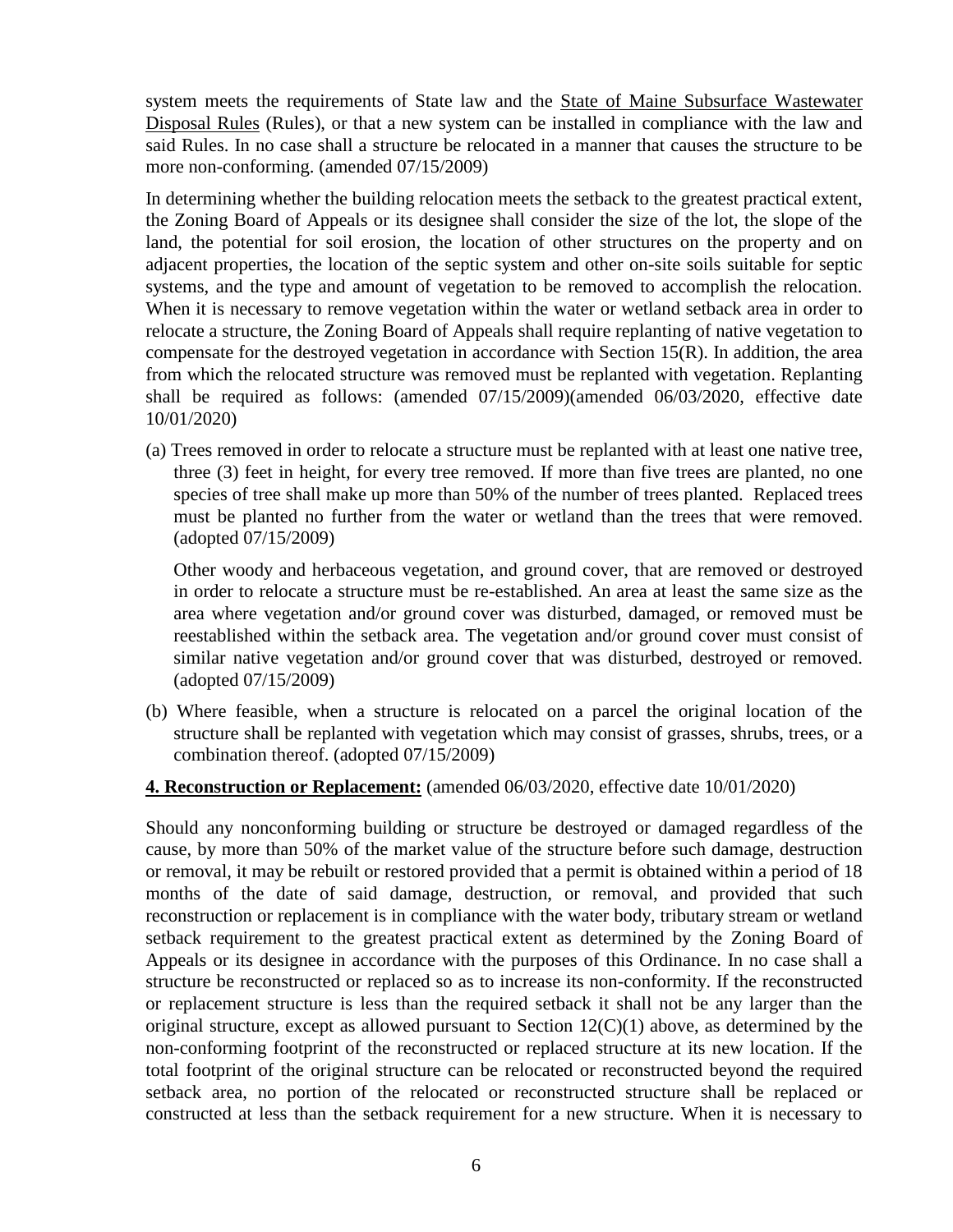remove vegetation in order to replace or reconstruct a structure, vegetation shall be replanted in accordance with Section  $12(C)(3)$  above. If no permit is obtained within 18 months, the reconstruction or replacement structure must thereafter conform with the requirements of Section 15.B of this Ordinance unless a variance from such requirements is granted by the Board of Appeals pursuant to Section 16.G.2 of this Ordinance.

Any non-conforming structure which is located less than the required setback from a water body, tributary stream, or wetland and which is removed by 50% or less of the market value, or damaged or destroyed by 50% or less of the market value of the structure, excluding normal maintenance and repair, may be reconstructed in place if a permit is obtained from the Code Enforcement Officer within one year of such damage, destruction, or removal.

In determining whether the building reconstruction or replacement meets the setback to the greatest practical extent the Zoning Board of Appeals or its designee shall consider, in addition to the criteria in Section 12(C)(3) above, the physical condition and type of foundation present, if any.

#### **5. Change of Use of a Non-conforming Structure**

The use of a non-conforming structure may not be changed to another use unless the Planning Board after receiving a written application determines that the new use will have no greater adverse impact on the water body, tributary stream, or wetland, or on the subject or adjacent properties and resources than the existing use. (amended 07/15/2009)

In determining that no greater adverse impact will occur, the Planning Board shall require written documentation from the applicant, regarding the probable effects on public health and safety, erosion and sedimentation, water quality, fish and wildlife habitat, vegetative cover, visual and actual points of public access to waters, natural beauty, flood plain management, archaeological and historic resources, and commercial fishing and maritime activities, and other functionally water-dependent uses.

#### **D. Non-conforming Uses**

#### **1. Expansions:**

Expansions of non-conforming uses are prohibited, except that non-conforming residential uses may, after obtaining a permit from the Planning Board, be expanded within existing residential structures or within expansions of such structures as permitted in Section  $12(C)(1)(a)$  above.

#### **2. Resumption Prohibited:**

A lot, building or structure in or on which a non-conforming use is discontinued for a period exceeding one year, or which is superseded by a conforming use, may not again be devoted to a non-conforming use except that the Planning Board may, for good cause shown by the applicant, grant up to a one-year extension to that time period. This provision shall not apply to the resumption of a use of a residential structure provided that the structure has been used or maintained for residential purposes, or a non-residential land use that is permitted in the underlying zoning district, during the preceding five (5) year period. (amended 06/03/2020, effective date 10/01/2020)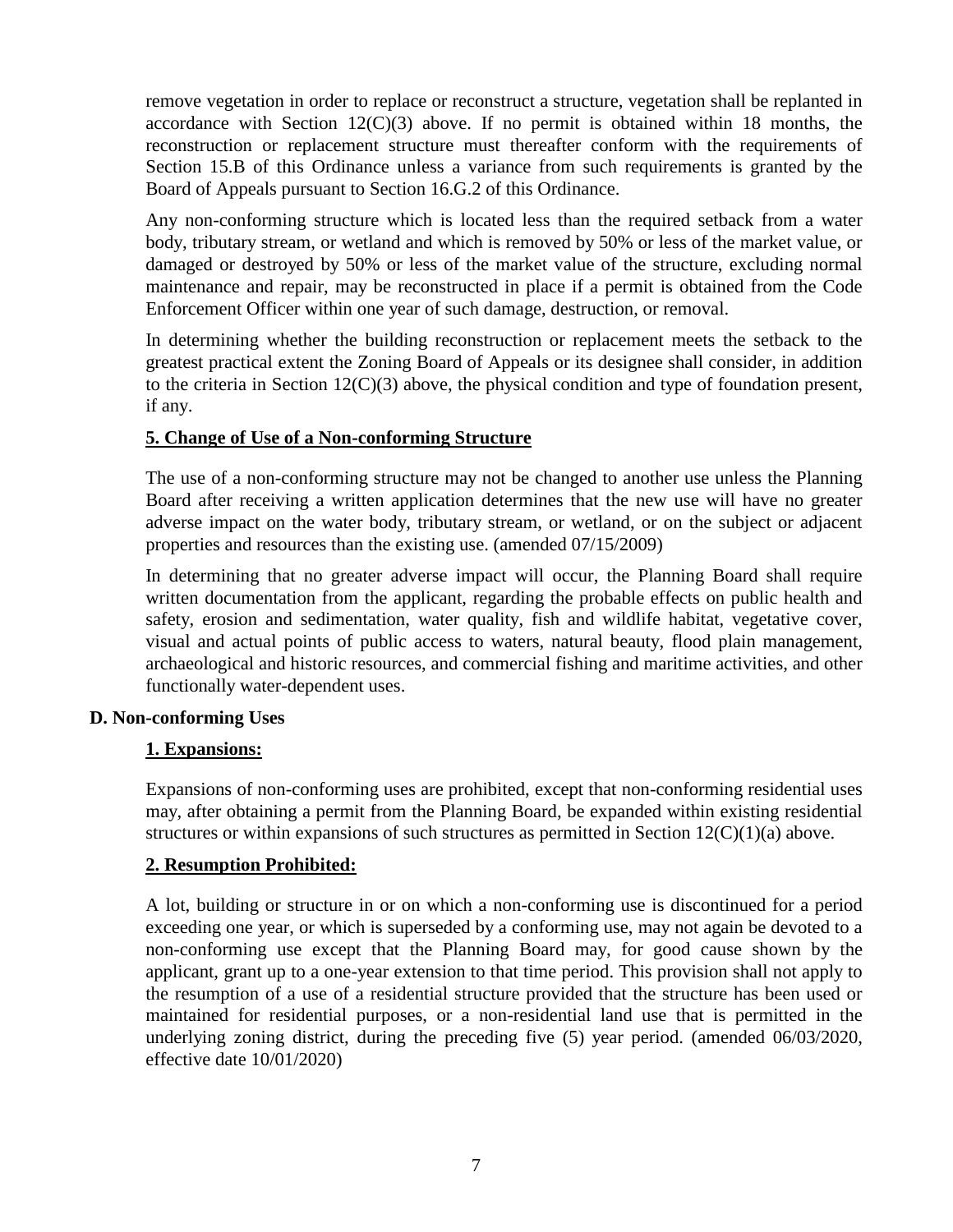#### **3. Change of Use:**

An existing non-conforming use may be changed to another non-conforming use provided that the proposed use has no greater adverse impact on the subject and adjacent properties and resources, than the former use, as determined by the Planning Board. The determination of no greater adverse impact shall be made according to criteria listed in Section  $12(C)(5)$  above.

#### **E. Non-conforming Lots**

#### **1. Non-conforming Lots:**

A non-conforming lot of record as of the effective date of this Ordinance or amendment thereto may be built upon, without the need for a variance, provided that such lot is in separate ownership and not contiguous with any other lot in the same ownership, and that all provisions of this Ordinance except lot area, lot width and shore frontage can be met. Variances relating to setback or other requirements not involving lot area, lot width or shore frontage shall be obtained by action of the Board of Appeals. (amended 07/15/2009)

#### **2. Contiguous Built Lots:**

If two or more contiguous lots or parcels are in a single or joint ownership of record at the time of adoption of this Ordinance, if all or part of the lots do not meet the dimensional requirements of this Ordinance, and if a principal use or structure exists on each lot, the non-conforming lots may be conveyed separately or together, provided that the State Minimum Lot Size Law (12 M.S.R.A. sections 4807-A through 4807-D) and the State of Maine Subsurface Wastewater Disposal Rules are complied with. (amended 07/15/2009)

If two or more principal uses or structures existed on a single lot of record on the effective date of this Ordinance, each may be sold on a separate lot provided that the above referenced law and rules are complied with. When such lots are divided each lot thus created must be as conforming as possible to the dimensional requirements of this Ordinance.

#### **3. Contiguous Lots - Vacant or Partially Built:**

If two or more contiguous lots or parcels are in single or joint ownership of record at the time of or since adoption or amendment of this Ordinance, if any of these lots do not individually meet the dimensional requirements of this Ordinance or subsequent amendments, and if one or more of the lots are vacant or contain no principal structure the lots shall be combined to the extent necessary to meet the dimensional requirements.

# **Section 13. Establishment of Districts**

#### **A. Resource Protection District**

The Resource Protection District includes areas in which developments would adversely affect water quality, productive habitat, biological ecosystems, or scenic and natural values. In developing the Official Shoreland Zoning Map, areas of the following types were included in the Resource Protection District unless such areas were already developed at the time of mapping.

1. Areas within 250 feet, horizontal distance, of the upland edge of freshwater wetlands, and wetlands associated with great ponds and rivers, which are rated "moderate" or "high" value by the Maine Department of Inland Fisheries and Wildlife (MDIF&W)that are depicted on the Geographic Information System (GIS) data layer maintained by either Maine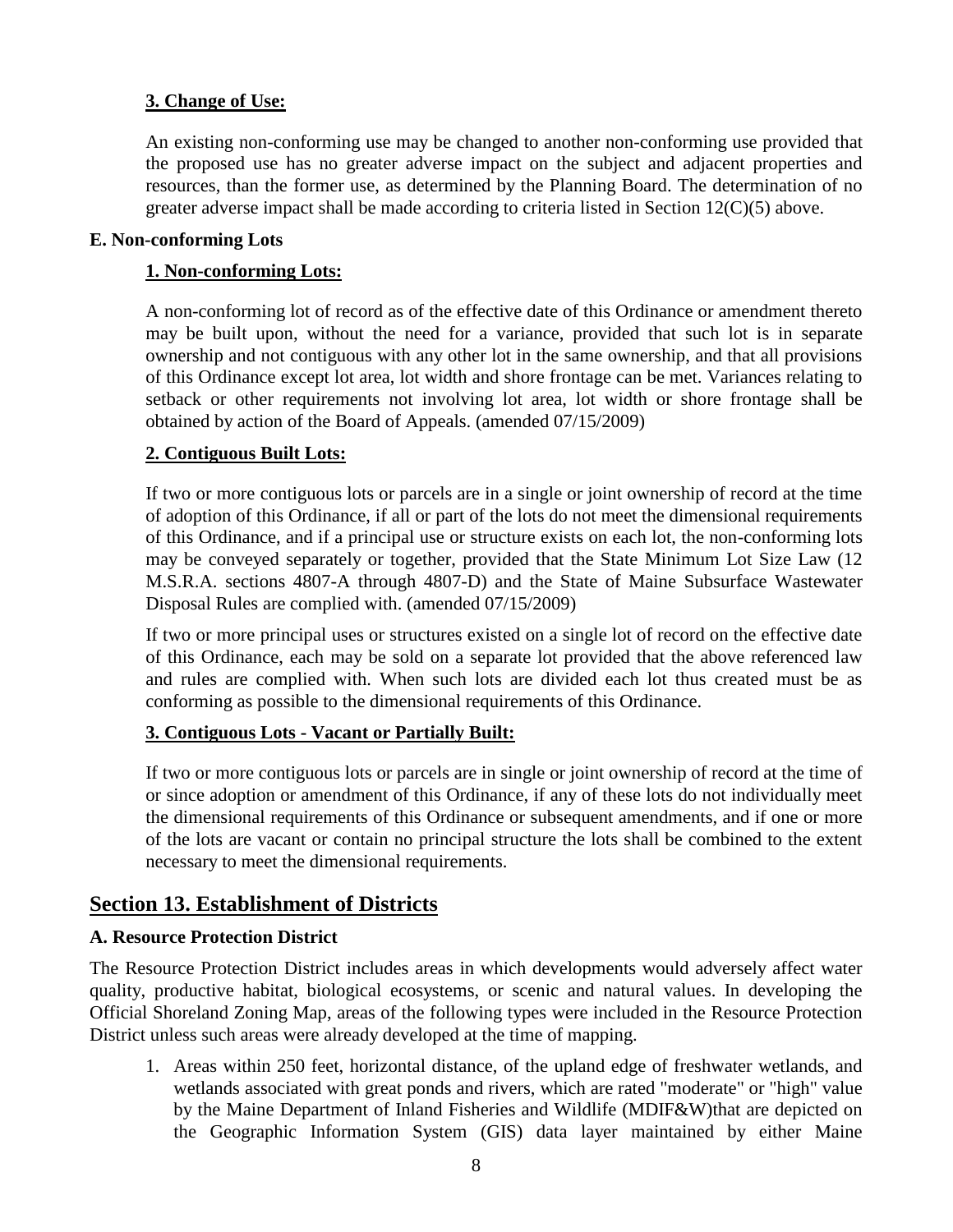Department of Inland Fisheries and Wildlife or the Maine Department of Environmental Protection as of December 31, 2008. For the purposes of this paragraph "wetlands associated with great ponds and rivers" shall mean areas characterized by non-forested wetland vegetation and hydric soils that are contiguous with a great pond or river, and have a surface elevation at or below the water level of the great pond or river during the period of normal high water. "Wetlands associated with great ponds or rivers" are considered to be part of that great pond or river. (amended 07/15/2009)

- 2. Areas within 250 feet, horizontal distance, of the upland edge of salt marshes and salt meadows which are rated "moderate" or "high" value by the Maine Department of Inland Fisheries and Wildlife (MDIF&W) as of January 1, 1973. (adopted 07/15/2009)
- 3. Flood plains along rivers and flood plains along artificially formed great ponds along rivers, defined by the 100-year flood plain as designated on the Federal Emergency Management Agency's (FEMA) Flood Insurance Rate Maps or Flood Hazard Boundary Maps, or the flood of record, or in the absence of these, by soil types identified as recent flood plain soils. This district shall also include 100-year flood plains adjacent to tidal waters as shown on FEMA's Flood Insurance Rate Maps or Flood Hazard Boundary Maps.
- 4. Areas of two or more contiguous acres with sustained slopes of 20% or greater.
- 5. Areas of two (2) or more contiguous acres supporting wetland vegetation and hydric soils, which are not part of a freshwater or coastal wetland as defined, and which are not surficially connected to a water body during the period of normal high water. (adopted 07/15/2009)
- 6. Land areas along rivers subject to severe bank erosion, undercutting, or river bed movement and lands adjacent to tidal waters which are subject to severe erosion or mass movement, such as steep coastal bluffs.
- 7. Freshwater wetlands not rated "moderate" or "high" by the Maine Department of Inland Fisheries and Wildlife but substantially surrounded by areas included in the Resource Protection District because of other characteristics described in this Section 13 (A).

# **B. Stream Protection Overlay District**

The Stream Protection Overlay District includes all land areas within seventy-five (75) feet, horizontal distance, of the normal high-water line of a stream, exclusive of those areas within the Stream Protection 2 District and those areas within two-hundred and fifty (250) feet, horizontal distance, of the normal high-water line of a great pond, or river, or within two-hundred and fifty (250) feet, horizontal distance, of the upland edge of a freshwater or coastal wetland. Where a stream and its associated shoreland area is located within two-hundred and fifty (250) feet, horizontal distance, of the above water bodies or wetlands, that land area shall be regulated under the terms of the shoreland district associated with that water body or wetland. Areas in the Stream Protection Overlay District are subject to the requirements of the Scarborough Zoning Ordinance as well as to the requirements of this Ordinance. (amended 02/06/2008) (amended 07/15/2009) (amended 06/03/2020, effective date 10/01/2020)

# **C. Stream Protection 2 Overlay District**

The Stream Protection 2 Overlay District includes all land areas within two hundred fifty (250) feet of the normal high water line of Stuart Brook east of the Maine Turnpike excluding the area within the travel way of Lucky Lane and the area upland of this way as shown on the Official Zoning Map and the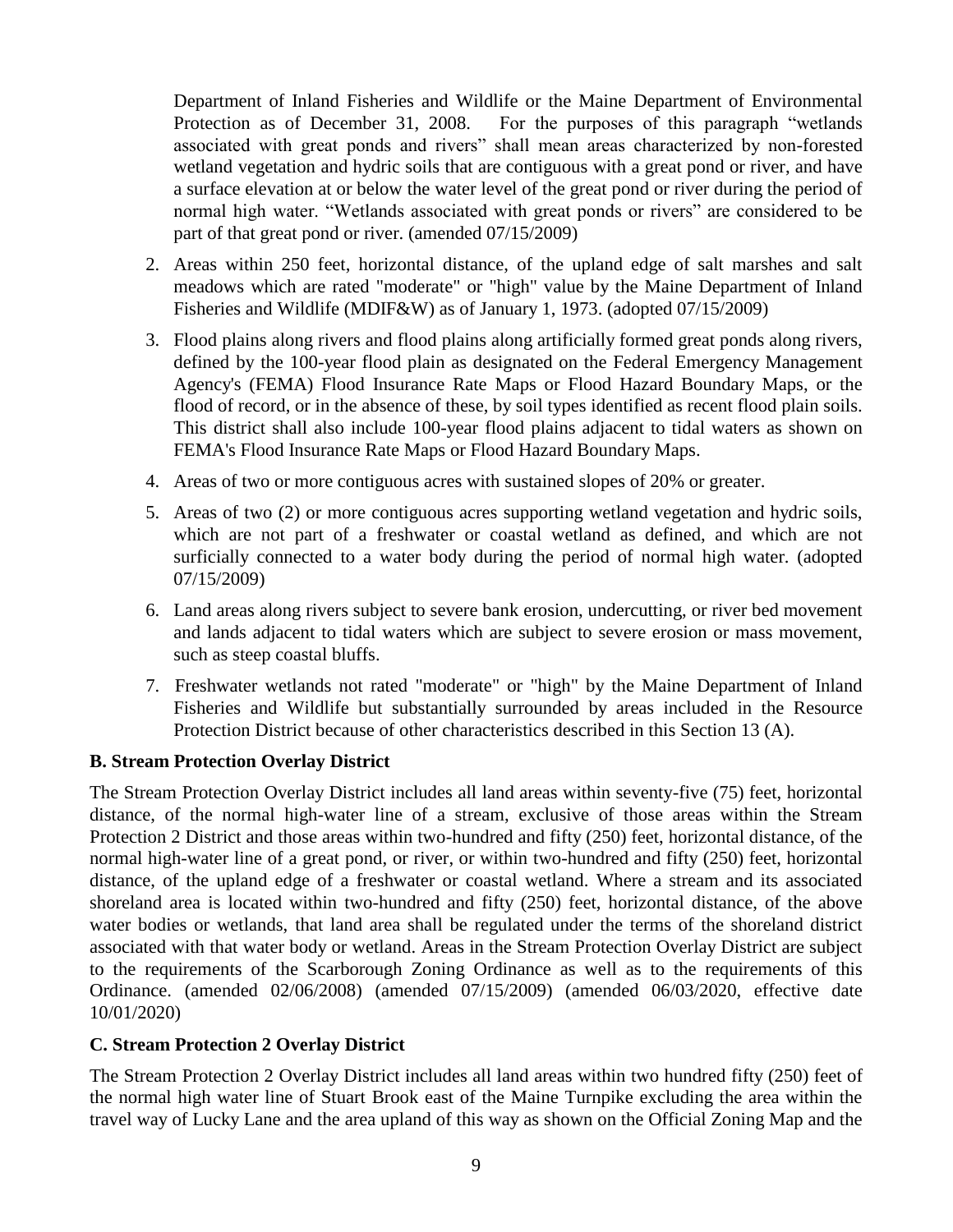normal high water line of the Nonesuch River as shown on the Official Zoning Map. Areas in the Stream Protection 2 Overlay District are subject to the requirements of the Scarborough Zoning Ordinance as well as to the requirements of this Ordinance. (amended 02/06/2008; amended 05/08/2010; amended 05/05/2010) (amended 06/03/2020, effective date 10/01/2020)

## **D. Shoreland Overlay District**

All land areas in the shoreland zone which are not in the Resource Protection District, the Stream Protection District, or the Stream Protection 2 District are in the Shoreland Overlay District. Areas in the Shoreland Overlay District are subject to the requirements of the Scarborough Zoning Ordinance as well as to the requirements of this Ordinance. (amended 02/06/2008)

# **Section 14. Table of Land Uses** (amended 06/03/2020, effective date 10/01/2020)

All land use activities, as indicated in Table 1, Land Uses in the Shoreland Zone, shall conform to all of the applicable land use standards in Section 15. The district designation for a particular site shall be determined from the Official Shoreland Zoning Map (amended 05/05/2010).

Key to Table 1:

405 – Permitting authority and requirements defers to Chapter 405, Scarborough Zoning **Ordinance** 

Yes - Allowed (no permit required but the use must comply with all applicable land use standards).

No - Prohibited

PB - Allowed with permit issued by the Planning Board (amended 07/15/2009)

CEO - Allowed with permit issued by the Code Enforcement Officer (amended 07/15/2009) LPI - Allowed with permit issued by the Local Plumbing Inspector (amended 07/15/2009) Abbreviations:

RP - Resource Protection

SP - Stream Protection Overlay (amended 02/06/2008)

SP2 - Stream Protection 2 Overlay

SO - Shoreland Overlay

| <b>TABLE 1. LAND USES IN THE SHORELAND ZONE</b>                                                          |                  |                 |                   |                  |
|----------------------------------------------------------------------------------------------------------|------------------|-----------------|-------------------|------------------|
| <b>LAND USES</b>                                                                                         | <b>DISTRICTS</b> |                 |                   |                  |
|                                                                                                          | SO <sup>1</sup>  | SP <sup>1</sup> | SP2 <sup>1</sup>  | RP               |
| 1. Non-intensive recreational uses not requiring<br>structures such as hunting, fishing and hiking       | Yes              | Yes             | Yes               | Yes              |
| 2. Motorized vehicular traffic on existing roads and<br>trails                                           | Yes              | Yes             | Yes               | Yes              |
| 3. Forest management activities except for timber<br>harvesting                                          | Yes              | Yes             | Yes               | Yes              |
| 4. Timber harvesting                                                                                     | Yes              | Yes             | Yes               | CEO <sup>2</sup> |
| 5. Clearing or removal of vegetation for activities<br>other than timber harvesting (amended 07/15/2009) | Yes              | <b>CEO</b>      | CEO <sup>11</sup> | CEO <sup>2</sup> |
| 6. Fire prevention activities                                                                            | Yes              | Yes             | Yes               | Yes              |
| 7. Wildlife management practices                                                                         | Yes              | Yes             | Yes               | Yes              |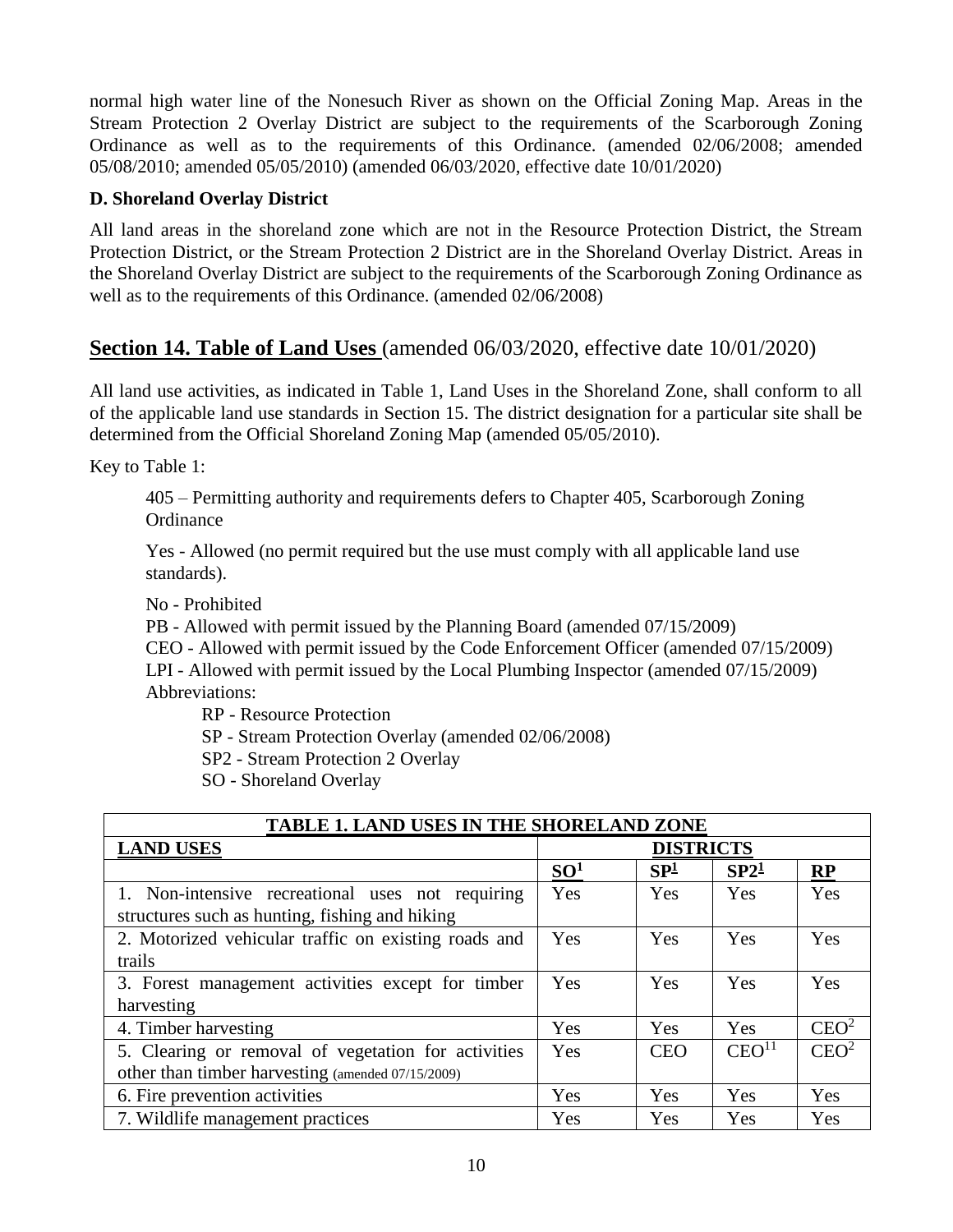| <b>TABLE 1. LAND USES IN THE SHORELAND ZONE</b>          |                  |                  |                      |                  |
|----------------------------------------------------------|------------------|------------------|----------------------|------------------|
| <b>LAND USES</b>                                         | <b>DISTRICTS</b> |                  |                      |                  |
|                                                          | SO <sup>1</sup>  | SP <sup>1</sup>  | SP2 <sup>1</sup>     | RP               |
| 8. Soil and water conservation practices                 | Yes              | Yes              | Yes                  | Yes              |
| 9. Mineral exploration                                   | 405 <sup>1</sup> | $405^{1}$        | 405 <sup>1</sup>     | $Yes^3$          |
| 10. Mineral extraction including sand and gravel         | 405 <sup>1</sup> | 405 <sup>1</sup> | 405 <sup>1</sup>     | PB <sup>4</sup>  |
| extraction                                               |                  |                  |                      |                  |
| 11. Surveying and resource analysis                      | 405 <sup>1</sup> | 405 <sup>1</sup> | 405 <sup>1</sup>     | Yes              |
| 12. Emergency operations                                 | 405 <sup>1</sup> | $405^{1}$        | 405 <sup>1</sup>     | Yes              |
| 13. Agriculture                                          | 405 <sup>1</sup> | 405 <sup>1</sup> | 405 <sup>1</sup>     | <b>CEO</b>       |
| 14. Aquaculture (amended 07/15/2009)                     | 405 <sup>1</sup> | 405 <sup>1</sup> | 405 <sup>1</sup>     | PB               |
| 15. Principal structures and uses                        |                  |                  |                      |                  |
| A. One and two family residential, including             | 405 <sup>1</sup> | 405 <sup>1</sup> | 405 <sup>1</sup>     | N <sub>o</sub>   |
| driveways (amended 07/15/2009)                           |                  |                  |                      |                  |
| B. Multi-unit residential                                | 405 <sup>1</sup> | 405 <sup>1</sup> | 405 <sup>1</sup>     | N <sub>o</sub>   |
| C. Commercial                                            | 405 <sup>1</sup> | 405 <sup>1</sup> | 405 <sup>1</sup>     | N <sub>o</sub>   |
| D. Industrial                                            | 405 <sup>1</sup> | 405 <sup>1</sup> | 405 <sup>1</sup>     | N <sub>o</sub>   |
| E. Governmental and Institutional                        | 405 <sup>1</sup> | 405 <sup>1</sup> | 405 <sup>1</sup>     | No               |
| F. Small non-residential facilities for educational,     | $405^{1}$        | 405 <sup>1</sup> | 405 <sup>1</sup>     | PB               |
| scientific, or nature interpretation purposes            |                  |                  |                      |                  |
| 16. Structures accessory to allowed uses                 | $405^{1}$        | $405^{1}$        | 405 <sup>1</sup>     | PB               |
| 17. Piers, docks, wharfs, bridges and other structures   |                  |                  |                      |                  |
| and uses extending over or below the normal              |                  |                  |                      |                  |
| high-water line or within a wetland                      |                  |                  |                      |                  |
| a. Temporary                                             | <b>CEO</b>       | <b>CEO</b>       | <b>CEO</b>           | <b>CEO</b>       |
| b. Permanent                                             | PB               | PB               | PB                   | PB               |
| 18. Conversions of seasonal residences to year-round     | <b>CEO</b>       | <b>CEO</b>       | <b>CEO</b>           | N <sub>o</sub>   |
| residences (amended 07/15/2009)                          |                  |                  |                      |                  |
| 19. Home occupations<br>(amended 07/15/2009)             | $405^1$          | $405^1$          | 405 <sup>1</sup>     | N <sub>o</sub>   |
| 20. Private sewage disposal systems for allowed uses     | <b>LPI</b>       | <b>LPI</b>       | <b>LPI</b>           | No               |
| 21. Essential services                                   | <b>CEO</b>       | PB <sup>6</sup>  | Yes <sup>11</sup>    | $\rm PB^6$       |
| 22. Service drops, as defined, to allowed uses           | Yes              | Yes              | Yes                  | Yes              |
| 23. Public and private recreational areas involving      | PB               | <b>PB</b>        | Yes <sup>11</sup>    | PB <sup>10</sup> |
| minimal structural development                           |                  |                  |                      |                  |
| 24. Campgrounds                                          | $405^1$          | 405 <sup>1</sup> | $405^1$              | No <sup>7</sup>  |
| 25. Road construction (amended 07/15/2009)               | PB <sup>8</sup>  | PB <sup>8</sup>  | Yes <sup>11</sup>    | No <sup>9</sup>  |
| 26. Land management roads                                | Yes              | Yes              | Yes                  | <b>PB</b>        |
| 27. Parking facilities                                   | CEO/PB           | PB               | CEO/PB <sup>11</sup> | No <sup>7</sup>  |
| 28. Marinas                                              | PB               | PB               | Yes <sup>11</sup>    | N <sub>0</sub>   |
| 29. Filling and earthmoving of $<$ 10 cubic yards        | Yes              | <b>CEO</b>       | Yes <sup>11</sup>    | <b>CEO</b>       |
| 30. Filling and earthmoving of $> 10$ cubic yards but    | <b>CEO</b>       | <b>PB</b>        | Yes <sup>11</sup>    | PB               |
| less than 500 cubic yards (amended 07/15/2009)           |                  |                  |                      |                  |
| 31. Filling and earthmoving $> 500$ cubic yards (adopted | PB               | <b>PB</b>        | PB                   | <b>PB</b>        |
| 07/15/2009)                                              |                  |                  |                      |                  |
| 32. Signs                                                | 405 <sup>1</sup> | 405 <sup>1</sup> | 405 <sup>1</sup>     | 405 <sup>1</sup> |
| 33. Uses similar to allowed uses                         | 405 <sup>1</sup> | 405 <sup>1</sup> | 405 <sup>1</sup>     | <b>CEO</b>       |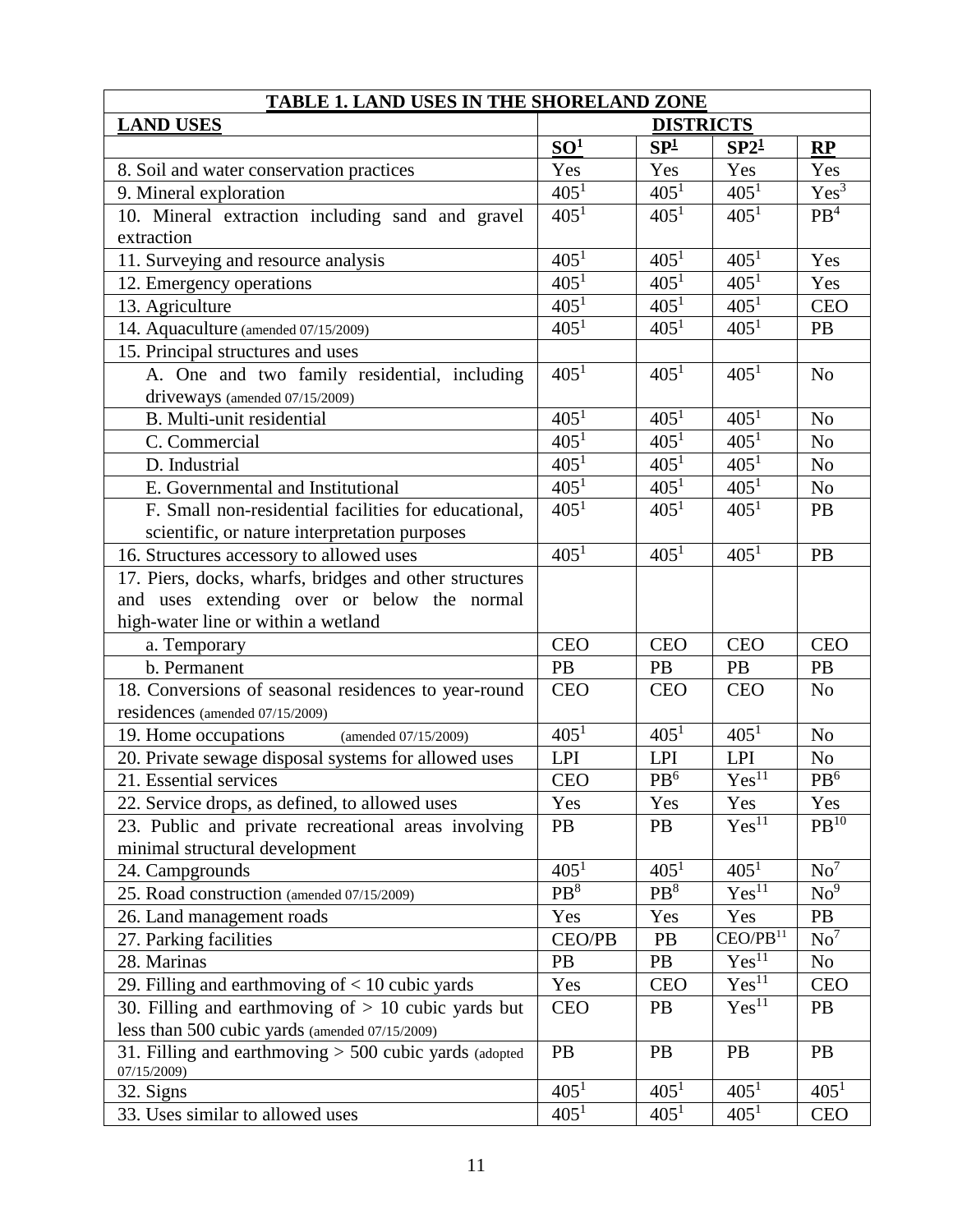| <b>TABLE 1. LAND USES IN THE SHORELAND ZONE</b>                        |                  |                  |                  |               |
|------------------------------------------------------------------------|------------------|------------------|------------------|---------------|
| <b>LAND USES</b>                                                       | <b>DISTRICTS</b> |                  |                  |               |
|                                                                        | SO <sup>1</sup>  | SP <sup>1</sup>  | SP2 <sup>1</sup> | $\mathbf{RP}$ |
| 34. Uses similar to uses requiring a CEO permit                        | 405 <sup>1</sup> | 405 <sup>1</sup> | 405 <sup>1</sup> | CEC           |
| 35. Uses similar to uses requiring a PB permit<br>(amended 07/15/2009) | 405 <sup>1</sup> | 405 <sup>1</sup> | 405 <sup>1</sup> | <b>PB</b>     |

<sup>1</sup>In the Shoreland Overlay, Stream Protection Overlay, and Stream Protection 2 Overlay district uses are governed by the district regulations of the Scarborough Zoning Ordinance for the district in which the property is located, unless otherwise indicated in this table. (amended 07/15/2009) (amended 06/03/2020, effective date 10/01/2020)

 $2$ In RP not permitted within 75 feet of the normal high-water line of great ponds, except to remove safety hazards.

<sup>3</sup>Requires permit from the Code Enforcement Officer if more than 100 square feet of surface area, in total, is disturbed.

<sup>4</sup>In RP not permitted in areas so designated because of wildlife value.

<sup>5</sup>Provided that a variance from the setback requirement is obtained from the Board of Appeals.

<sup>6</sup>See further restrictions in Section 15(L)(2).

<sup>7</sup>Except when area is zoned for resource protection due to flood plain criteria in which case a permit is required from the PB.

<sup>8</sup>Except that no permit is required for the repair or maintenance of an existing road culvert or for the replacement of an existing road culvert, as long as the replacement culvert is:

(1) not more than one standard culvert size wider in diameter than the culvert being replaced;

(2) not more than 25% longer than the culvert being replaced; and

(3) not longer than 75 feet.

Ancillary culverting activities, including excavation and filling, are included in this exception. The person repairing, replacing or maintaining an existing culvert pursuant to this exception shall ensure that erosion control measures are taken to prevent sedimentation of the water and that the crossing does not block fish passage in the water course.

 ${}^{9}$ Except to provide access to permitted uses within the district, or where no reasonable alternative route or location is available outside the RP area, in which case a permit is required from the PB.

 $10$ May include no more than one accessory food concession stand, cart or booth located inside a structure existing on August 5, 1992, provided no on-site waste water disposal is required for the operation of the concession. [Planning Board review is not required to operate such a concession at a recreational area which lawfully existed on August 5, 1992]. (amended 07/05/95)

<sup>11</sup> Uses located greater than 75 feet, horizontal distance, from the normal high water line shall be allowed. Uses less than 75 feet, horizontal distance from the normal high water line shall be regulated by the authority established in the SP column.

<sup>12</sup> See further restrictions in Section  $15(B)(1)$ 

# **Section 15. Land Use Standards**

All land use activities within the shoreland zone shall conform to the following provisions, if applicable.

# **A. Minimum Lot Standards** (amended 06/03/2020, effective date 10/01/2020)

1.

(a) The minimum lot area in the Resource Protection District shall be 30,000 square feet.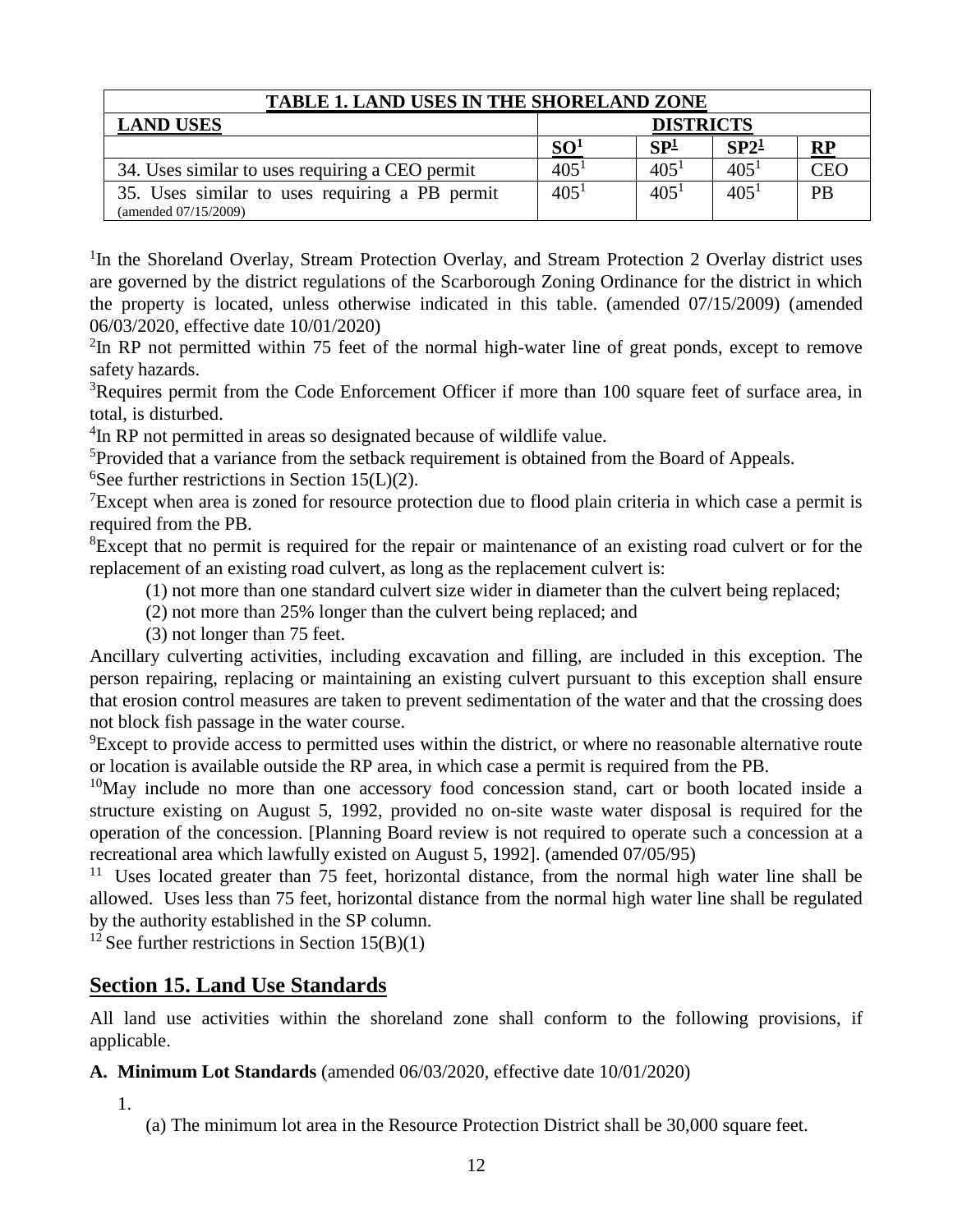- (b) The minimum lot area in the Stream Protection, Stream Protection 2, and Shoreland Overlay Districts shall be the same as in the underlying zoning district under the Scarborough Zoning Ordinance.
- 2. The minimum shore frontage for all lots in the Shoreland Zone shall be 100 feet, measured in a straight line between the points of intersection of the side lot lines with the shore line at the normal high water line. The minimum width of any portion of any lot within 100 feet, horizontal distance of the normal high water line of a water body or upland edge of a wetland shall be equal to or greater than 100 feet. This provision shall not apply to lots in the Shoreland Overlay District when the property is also located in the Coastal Residential 1 (CD-CR1) District or Coastal Mixed Use-Limited (CD-CML) District, where the minimum shore frontage and lot width shall be 48 feet.
- 3. Land below the normal high water line of a water body or upland edge of a wetland and land beneath roads or right of ways serving more than two (2) lots shall not be included toward calculating minimum lot area.
- 4. If a property owner voluntarily transfers the fee simple ownership of land within the Stream Protection 2 District to the Town of Scarborough or to a land trust or other conservation organization approved by the Planning Board for the purpose of public open space and public access to or along the stream, the property owner shall be entitled to a density bonus. The amount of the bonus shall be one and a half times the number of the dwelling units that could have been built on the transferred land within the Stream Protection 2 District without consideration of the stream setback requirement based upon the net residential area and density for the zone that determines the applicable density and lot area for the land based upon the requirements as set out in the Zoning Ordinance. This bonus shall be in addition to any other density bonus provided for in the Zoning Ordinance including the density bonus for the transfer of development rights. The units resulting from this density bonus may be:
	- (a) Developed on another portion of the same parcel on which development is permitted that is not located within the Stream Protection 2 District, or
	- (b) Transferred to another parcel in accordance with the Development Transfer Provisions of Section VIID of the Zoning Ordinance.

Units resulting from this density bonus must be built or transferred in accordance with Section VIID of the Zoning Ordinance within ten (10) years of the date of the transfer of the land to the Town, land trust, or conservation organization. The right to build or transfer a unit shall lapse at the conclusion of the ten (10) year period. The Planning Department shall establish and maintain a registry of any bonus units created under this provision and shall track the utilization of those units over time to ensure compliance with these provisions. (amended 02/06/2008)(amended 06/03/2020, effective date 10/01/2020)

5. If more than one residential dwelling unit is constructed or established on a single parcel as part of a residential development, all dimensional requirements shall be met for each additional dwelling unit. If more than one principal governmental, institutional, commercial, mixed-use or industrial structure or use, or combination thereof, is constructed or established on a single parcel, all dimensional requirements shall be met for each additional principal structure or use except in the Shoreland Overlay District when the underlying district is the TVC-4 or I-O District, the dimensional requirements shall be met for each additional principal structure rather than each principal use. (amended 09/05/2012)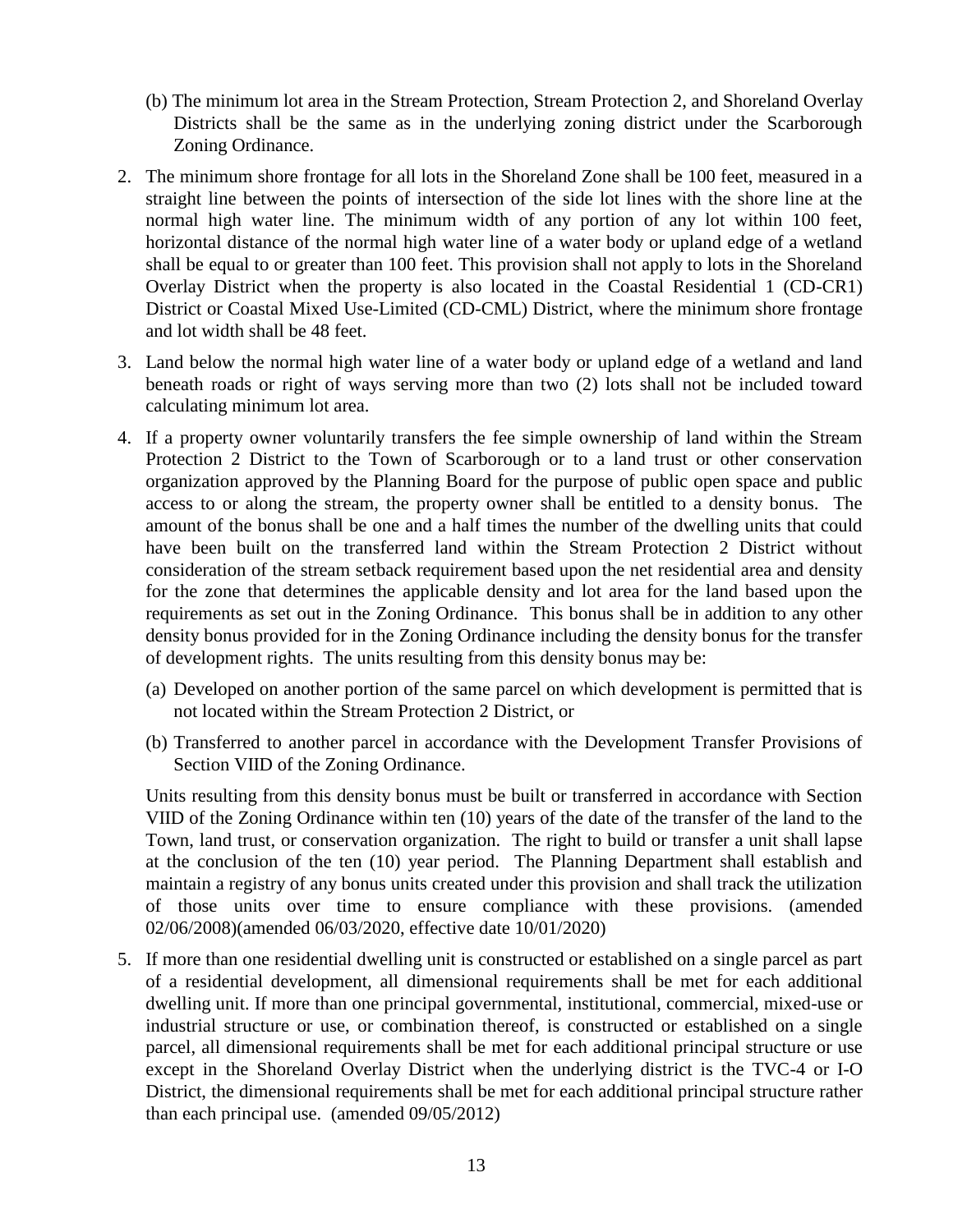#### **B. Principal and Accessory Structures**

1. All new principal and accessory structures shall be set back from the highest annual tide for lands subject to tidal action; the normal high water line of other water bodies, tributary streams, or the upland edge of a wetland in accordance with the following:

- (a) In the Shoreland Overlay and Stream Protection Overlay District, at least seventy-five (75) feet, horizontal distance, except as provided in the following subsection b.
- (b) In the Shoreland Overlay District, when the property is located east of the railroad right-of-way and the underlying zoning district is the Town and Village Centers Pine Point District – TVC-4 and/or the Industrial Overlay District – I-O, the setback may be reduced to no less than twentyfive (25) feet provided that a vegetated buffer strip at least twenty-five (25) feet in width is provided and maintained adjacent to the upland edge of the wetland. If a natural buffer does not currently exist, the vegetated buffer shall include a well-distributed stand of native vegetation including shrubs, plants, and ground cover appropriate to the specific environment. The buffer shall be designed by an appropriate professional and shall be approved by the Planning Board. If a vegetated buffer strip is not provided, the setback shall be seventy-five (75) feet.
- (c) In the Resource Protection District, the setback requirement shall be 250 feet, horizontal distance, except for structures, roads, parking spaces or other regulated objects specifically allowed in that district in which case the setback requirements specified above shall apply.
- (d) In the Stream Protection 2 District all new principal structures shall be set back at least two hundred fifty (250) feet from the normal high water line, except as provided for under subsection  $B(1(g))$  below. Accessory structures in the Stream Protection 2 District shall be allowed in accordance with subsection B.1(h) below. This limitation does not apply to structures in the Stream Protection 2 District that are greater than seventy-five (75) feet from the normal high-water line of the stream, provided that the structure was in existence as of January 31, 2008. (amended 02/06/2008) (amended 06/03/2020, effective date 10/01/2020

In addition:

- (e) The water body, tributary stream, or wetland setback provision shall neither apply to structures which require direct access to the water body or wetland as an operational necessity, such as piers, docks and retaining walls, nor to other functionally water-dependent uses. For these uses there is no required shoreland setback.
- (f) For principal structures, water and wetland setback measurements shall be taken from the top of a coastal bluff that has been identified on Coastal Bluff maps as being "highly unstable" or "unstable" by the Maine Geological Survey pursuant to its "Classification of Coastal Bluffs" and published on the most recent Coastal Bluff map. If the applicant and the permitting official(s) are in disagreement as to the specific location of a "highly unstable" or "unstable" bluff, or where the top of the bluff is located, the applicant may at his or her expense, employ a Maine Registered Professional Engineer, a Maine Certified Soil Scientist, a Maine State Geologist, or other qualified individual to make a determination. If agreement is still not reached, the applicant may appeal the matter to the board of appeals. (adopted 07/15/2009)
- (g) On a non-conforming lot of record on which only a residential structure exists, and it is not possible to place an accessory structure meeting the required water body, tributary stream or wetland setbacks, the code enforcement officer may issue a permit to place a single accessory structure, with no utilities, for the storage of yard tools and similar equipment. Such accessory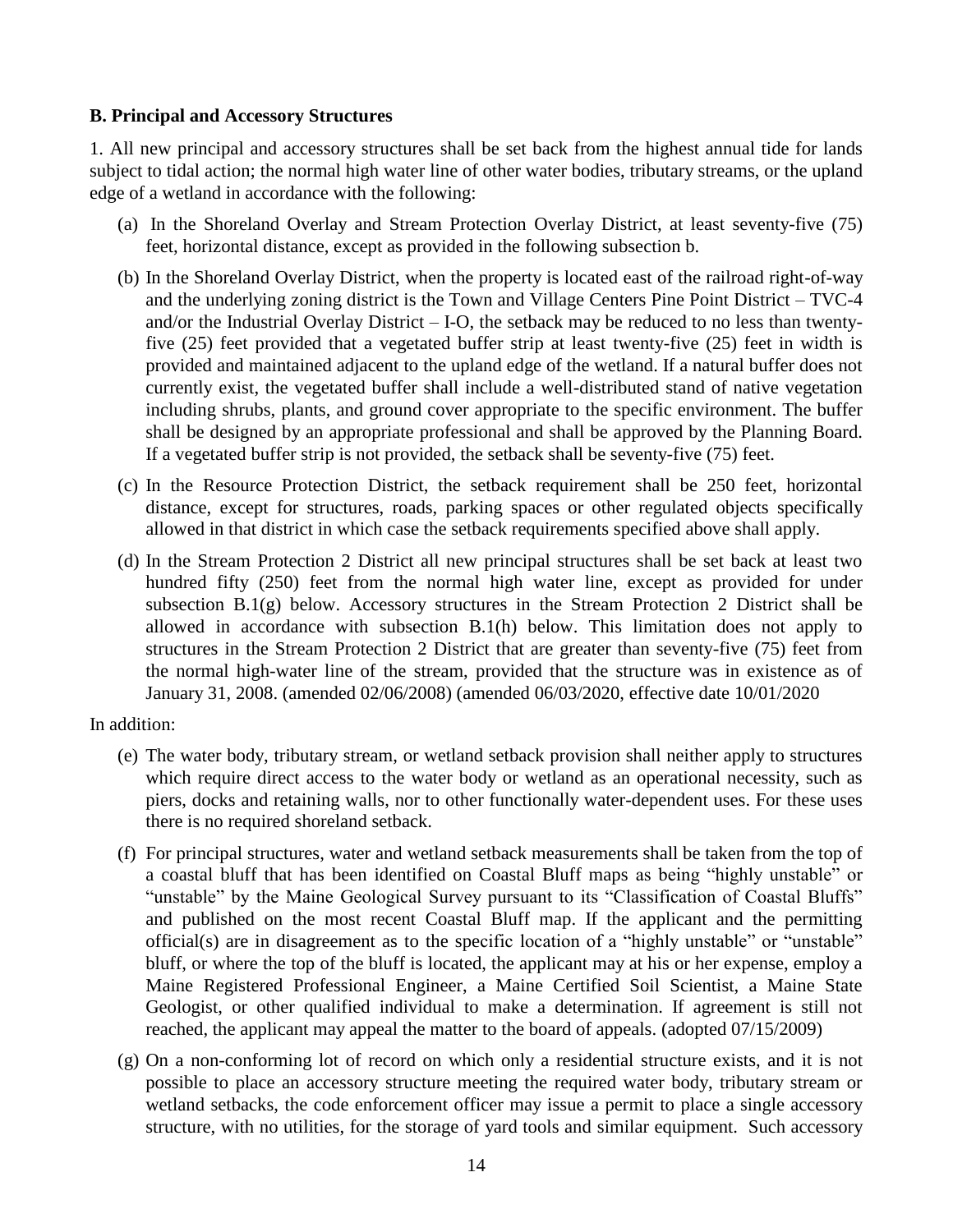structure shall not exceed eighty (80) square feet in area nor eight (8) feet in height, and shall be located as far from the shoreline or tributary stream as practical and shall meet all other applicable standards, including lot coverage and vegetation clearing limitations. In no case shall the structure be located closer to the shoreline or tributary stream than the principal structure. (adopted 07/15/2009)

- (h) The Code Enforcement Officer may issue a permit for a new principal structure within the Stream Protection 2 District provided the following standards are met:
	- i. There is no location on the property, other than a location within the Stream Protection 2 District, where the structure can be constructed.
	- ii. The lot on which the structure is proposed was created and recorded in the Cumberland County Registry of Deeds prior to May 5, 2010.
	- iii. The structure is setback from the normal high water line to the greatest practical extent and is located at least 75 feet from the normal high water line. In determining the greatest practical extent the Code Enforcement Officer shall consider the size of the lot, the depth of the lot, the slope of the land, the potential for soil erosion, the location of other structures on the property, the location of the septic system and other on-site soils suitable for septic systems, and the type and amount of vegetation to be removed. (adopted 05/05/2010)
- (i) In the Stream Protection 2 District new accessory structures shall be permitted within the 250-foot setback to the normal high water line, provided the structure is located at least 75 feet from the normal high water line. (adopted 05/05/2010)

2. Principal or accessory structures and expansions of existing which are permitted in the Resource Protection District shall not exceed thirty-five (35) feet in height. In all other districts, height is governed by Chapter 405, Town of Scarborough Zoning Ordinance. This provision shall not apply to structures such as transmission towers, windmills, wind energy systems, antennas, and similar structures having no floor area. Additionally, this provision shall not apply to a cupola, dome, widow's walk or other similar feature. (amended 07/15/2009) (amended 06/03/2020, effective date 10/01/2020)

3. The lowest floor elevation or openings of all buildings and structures including basements shall be elevated at least one foot above the elevation of the 100 year flood, the flood of record, or in the absence of these, the flood as defined by soil types identified as recent floodplain soils. Accessory structures may be placed in accordance with the standards of Chapter 405A, Town of Scarborough Floodplain Management Ordinance, and need not meet the elevation requirements of this paragraph. (amended 07/15/2009) (amended 06/03/2020, effective date 10/01/2020)

4. The total footprint area of all structures, parking lots, driveways and other non-vegetated surfaces within the Shoreland Zone shall not exceed twenty (20) percent of the lot or portion thereof located within the Shoreland Zone, including land area previously developed except as provided for in the following subsections:

(a) In the Shoreland Overlay District, when the property is located east of the railroad right-of-way and the underlying zoning district is the Town and Village Centers Pine Point District – TVC-4 and/or the Industrial Overlay District – I-O, the total footprint area shall not exceed seventy-five (75) percent of the lot or portion thereof located within the Shoreland Zone, including land area previously developed. (amended 09/05/2012)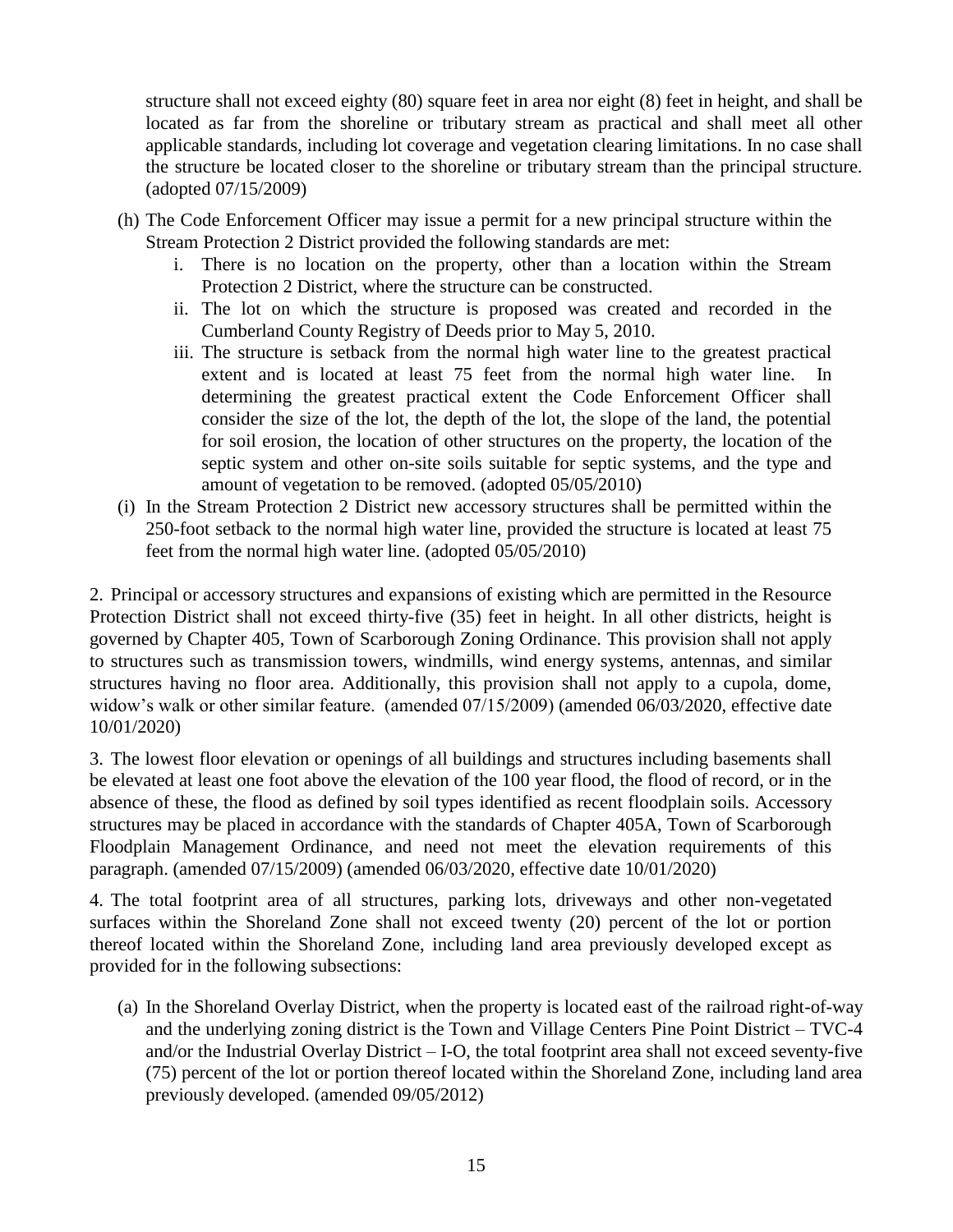- (b) The total footprint area for functionally water-dependent uses shall not exceed seventy (70) percent of the lot or portion thereof located within the Shoreland Zone, including land area previously developed. (amended 09/05/2012)
- (c) In the Shoreland Overlay District, when the property is also located in the Coastal Residential 1 (CD-CR1) District or Coastal Mixed Use-Limited (CD-CML) District, the total footprint area shall not exceed thirty-five (35) percent of the lot or portion thereof located within the Shoreland Zone, including land area previously developed. (adopted 12/02/15)
- (d) Naturally occurring ledge and rock outcroppings are not counted as non-vegetated surfaces when calculating lot coverage for lots of record on March 24, 1990 and in continuous existence since that date. (amended 06/03/2020, effective date 10/01/2020)

5. Retaining walls that are not necessary for erosion control shall meet the structure setback requirement, except for low retaining walls and associated fill provided all of the following conditions are met: (amended 06/03/2020, effective date 10/01/2020)

- (a) The site has been previously altered and an effective vegetated buffer does not exist;
- (b) The wall(s) is(are) at least 25 feet, horizontal distance, from the normal high-water line of a water body, tributary stream, or upland edge of a wetland;
- (b) The site where the retaining wall will be constructed is legally existing lawn or is a site eroding from lack of naturally occurring vegetation, and which cannot be stabilized with vegetative plantings;
- (c) The total height of the wall(s), in the aggregate, are no more than 24 inches;
- (e) Retaining walls are located outside of the 100-year floodplain on rivers, streams, coastal wetlands, and tributary streams, as designated on the Federal Emergency Management Agency's (FEMA) Flood Insurance Rate Maps or Flood Hazard Boundary Maps, or the flood of record, or in the absence of these, by soil types identified as recent flood plain soils.
- (f) The area behind the wall is re-vegetated with grass, shrubs, trees, or a combination thereof, and no further structural development will occur within the setback area, including patios and decks; and
- (g) A vegetated buffer area is established within 25 feet, horizontal distance, of the normal highwater line of a water body, tributary stream, or upland edge of a wetland when a natural buffer area does not exist. The buffer area must meet the following characteristics:
	- (i) The buffer must include shrubs and other woody and herbaceous vegetation. Where natural ground cover is lacking the area must be supplemented with leaf or bark mulch;
	- (ii) Vegetation plantings must be in quantities sufficient to retard erosion and provide for effective infiltration of stormwater runoff;
	- (iii) Only native species may be used to establish the buffer area;
	- (iv) A minimum buffer width of 15 feet, horizontal distance, is required, measured perpendicularly to the normal high-water line or upland edge of a wetland;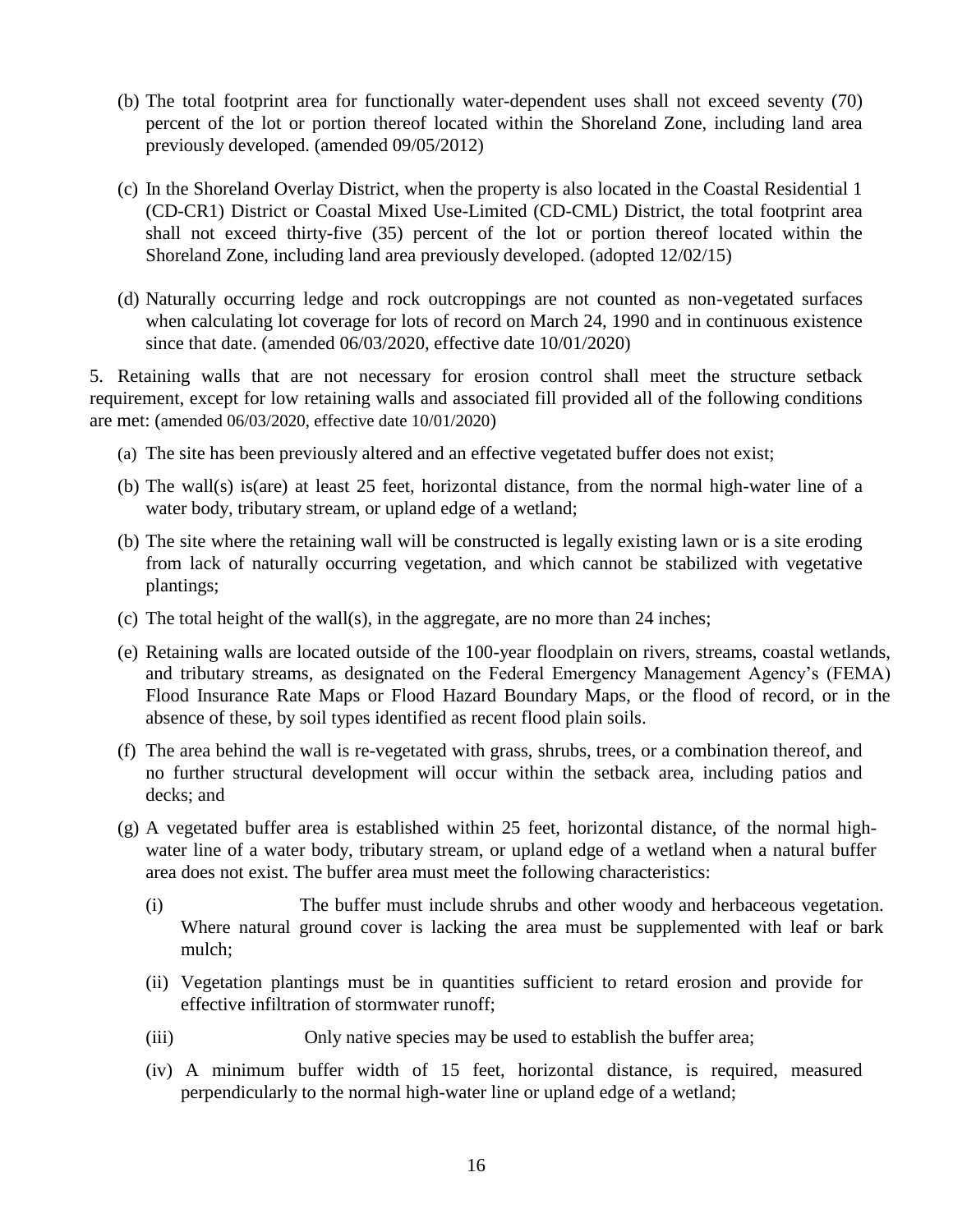(v) A footpath not to exceed the standards in Section  $15(P)(2)(a)$ , may traverse the

buffer;

6. Notwithstanding the requirements stated above, stairways or similar structures may be allowed with a permit from the Code Enforcement Officer, to provide shoreline access in areas of steep slopes or unstable soils provided; that the structure is limited to a maximum of four (4) feet in width; that the structure does not extend below or over the normal high-water line of a water body or upland edge of a wetland, (unless permitted by the Department of Environmental Protection pursuant to the Natural Resources Protection Act, 38 M.R.S.A., section 480-C); and that the applicant demonstrates that no reasonable access alternatives exists on the property. (amended 07/15/2009)

**C. Piers, Docks, Wharfs, Bridges and Other Structures and Uses Extending Over or Beyond the Normal High-Water Line of a Water Body or within a Wetland** (amended 06/03/2020, effective date 10/01/2020)

1. No more than one pier, dock, wharf or similar structure extending or located below the normal highwater line of a water body or within a wetland is allowed on a single lot; except that when a single lot contains at least twice the minimum shore frontage as specified in Section 15(A), a second structure may be allowed and may remain as long as the lot is not further divided.

2. Access from shore shall be developed on soils appropriate for such use and constructed so as to control erosion.

3. The location shall not interfere with existing developed or natural beach areas.

4. The facility shall be located so as to minimize adverse effects on fisheries.

5. The facility shall be no larger in dimension than necessary to carry on the activity and be consistent with existing conditions, use, and character of the area. A temporary pier, dock or wharf in non-tidal waters shall not be wider than six feet for non-commercial uses.

6. No new structure shall be built on, over or abutting a pier, wharf, dock or other structure extending beyond the normal high-water line of a water body or within a wetland unless the structure requires direct access to the water body or wetland as an operational necessity.

7. New permanent piers and docks on non-tidal waters shall not be permitted unless it is clearly demonstrated to the Planning Board that a temporary pier or dock is not feasible, and a permit has been obtained from the Department of Environmental Protection, pursuant to the Natural Resources Protection Act.

8. No existing structures built on, over or abutting a pier, dock, wharf or other structure extending beyond the normal high-water line of a water body or within a wetland shall be converted to residential dwelling units in any district.

9. Structures built on, over or abutting a pier, wharf, dock or other structure extending beyond the normal high-water line of a water body or within a wetland shall not exceed twenty (20) feet in height above the pier, wharf, dock or other structure.

10. Vegetation may be removed in excess of the standards in Section 15(P) of this ordinance in order to conduct shoreline stabilization of an eroding shoreline, provided that a permit is obtained from the Planning Board. Construction equipment must access the shoreline by barge when feasible as determined by the Planning Board.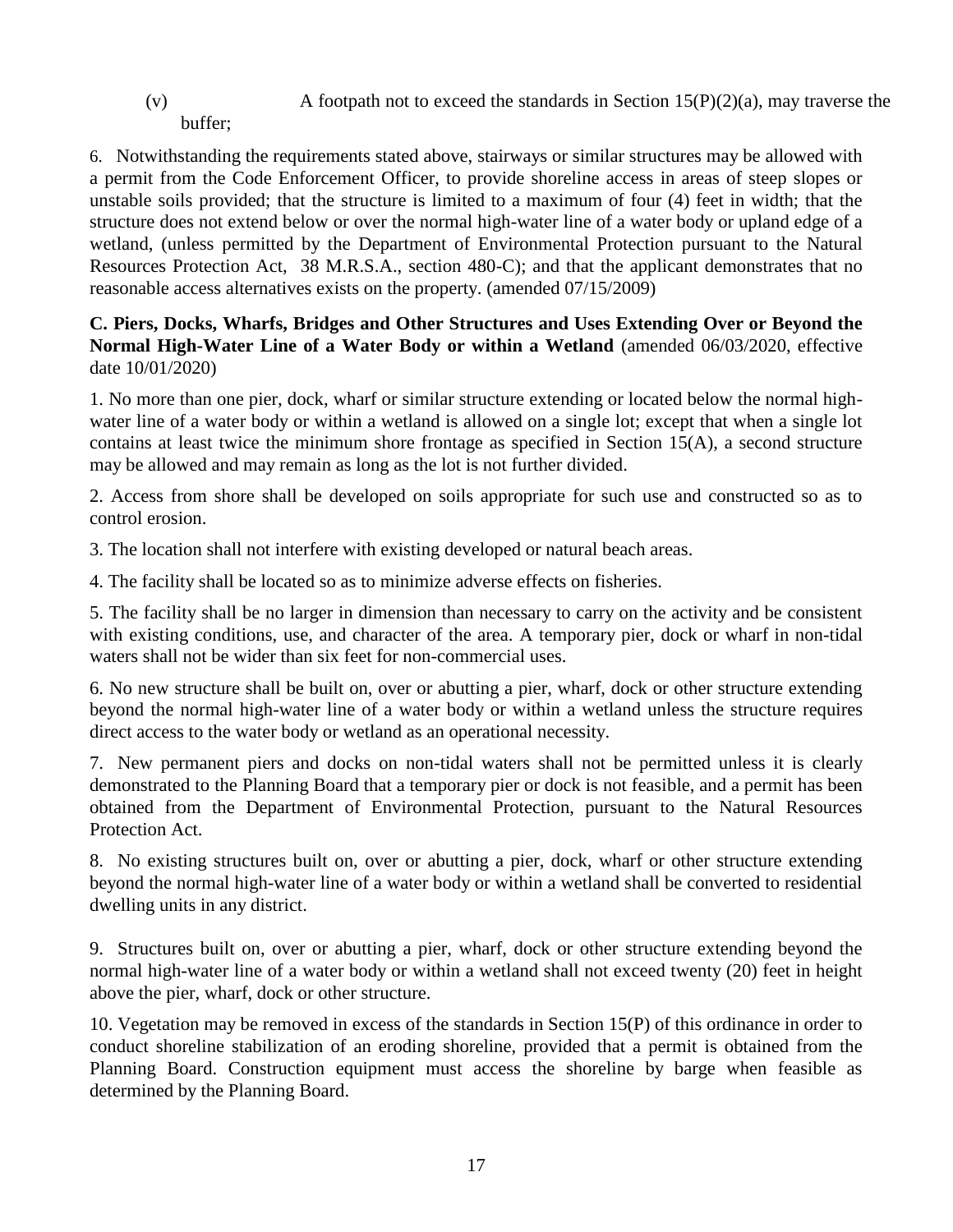- (a) When necessary, the removal of trees and other vegetation to allow for construction equipment access to the stabilization site via land must be limited to no more than 12 feet in width. When the stabilization project is complete the construction equipment access way must be restored.
- (b) Revegetation must occur in accordance with Section 15(S).

## **D. Campgrounds**

Campgrounds shall conform to the minimum requirements imposed under State licensing procedures and the following:

1. Campgrounds shall contain a minimum of five thousand (5,000) square feet of land, not including roads and driveways, for each site. Land supporting wetland vegetation, and land below the normal high-water line of a water body shall not be included in calculating land area per site.

2. The areas intended for placement of a recreational vehicle, tent or shelter, and utility and service buildings shall be set back a minimum of seventy-five (75) feet from the normal high-water line of water bodies, tributary streams, or the upland edge of a wetland.

## E. **[Reserved]**

## **F. Parking Areas**

1. Parking areas shall meet the shoreline and tributary stream setback requirements for structures for the district in which such areas are located. The setback requirement for parking areas serving public boat launching facilities shall be no less than fifty (50) feet, horizontal distance, from the shoreline or tributary stream if the Planning Board finds that no other reasonable alternative exists further from the shoreline or tributary stream. (amended 07/15/2009)

2. Parking areas shall be adequately sized for the proposed use and shall be designed to prevent stormwater runoff from flowing directly into a water body, tributary stream or wetland and where feasible, to retain all runoff on-site. (amended 07/15/2009)

3. Size and configuration of parking spaces shall comply with the requirements of the Scarborough Zoning Ordinance and, where applicable, the Scarborough Site Plan Review Ordinance.

#### **G. Roads and Driveways**

The following standards shall apply to the construction of roads and/or driveways and drainage systems, culverts and other related features.

1. Roads and driveways shall be set back at least seventy-five (75) feet, horizontal distance, from the normal high water line of water bodies, tributary streams, or the upland edge of a wetland unless no reasonable alternative exists as determined by the Planning Board. If no other reasonable alternative exists, the road and/or driveway setback requirement shall be no less than fifty (50) feet, horizontal distance, upon clear showing by the applicant that appropriate techniques will be used to prevent sedimentation of the water body, tributary stream, or wetland. Such techniques may include, but are not limited to, the installation of settling basins, and/or the effective use of additional ditch relief culverts and turnouts placed so as to avoid sedimentation of the water body, tributary stream, or wetland. (amended 07/15/2009)

On slopes of greater than twenty (20) percent the road and/or driveway setback shall be increased by ten (10) feet, horizontal distance, for each five (5) percent increase in slope above twenty (20) percent. (amended 07/15/2009)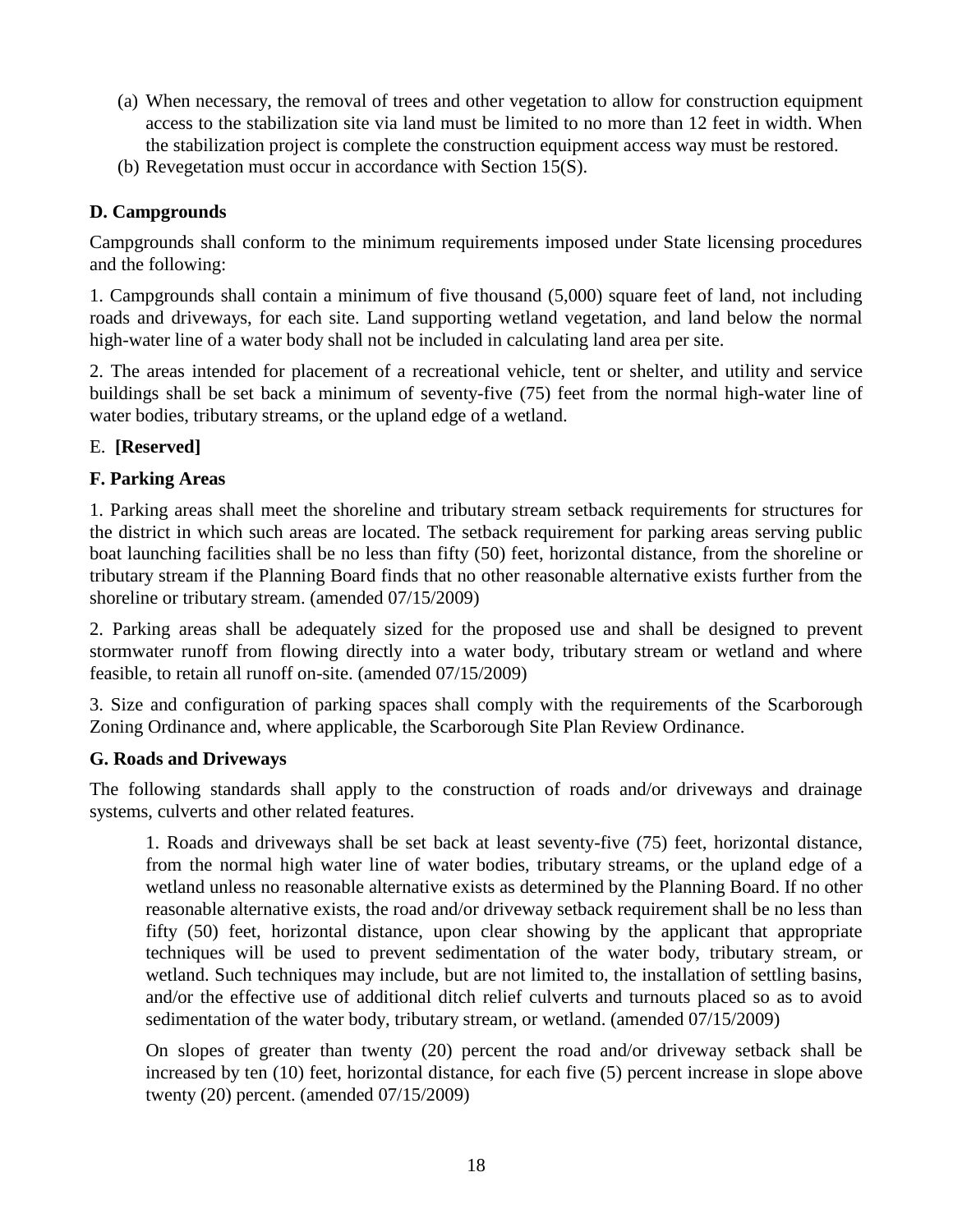Section 15(G)(1) does not apply to approaches to water crossings nor to roads or driveways that provide access to permitted structures, and facilities located nearer to the shoreline or tributary stream due to an operational necessity, excluding temporary docks for recreational uses. Roads and driveways providing access to permitted structures within the setback area shall comply fully with the requirements of Section 15(G)(1) except for that portion of the road or driveway necessary for direct access to the structure. (amended 07/15/2009)

2. Existing public roads may be expanded within the legal road right-of-way regardless of their setback from a water body, tributary stream, or wetland. (amended 07/15/2009)

3. Bridges and culverts must be installed and maintained to provide an opening sufficient in size and structure to accommodate 100 year frequency water flows and a cross-sectional area at least equal to 1.2 times the cross-sectional area of the river, stream, or tributary stream channel. However, in watersheds with an approved Watershed Management Plan, bridge and culvert sizing shall be determined using the guidance within those detailed plans or the standard provided above, whichever maintains the greater opening. (amended 06/03/2020, effective date 10/01/2020)

4. New roads and driveways are prohibited in a Resource Protection District except that the Planning Board may grant a permit to construct a road or driveway to provide access to permitted uses within the district. A road or driveway providing access to permitted uses within or outside the district, may also be approved by the Planning Board in a Resource Protection District, upon a finding that no reasonable alternative route or location is available outside the district. When a road or driveway is permitted in a Resource Protection District the road and/or driveway shall be set back as far as practicable from the normal high-water line of a water body, tributary stream, or upland edge of a wetland. (amended 06/03/2020, effective date 10/01/2020)

5. Road and driveway banks shall be no steeper than a slope of two (2) horizontal to one (1) vertical, and shall be graded and stabilized in accordance with the provisions for erosion and sedimentation control contained in Section (15) Q. (amended 07/15/2009)

6. Road and driveway grades shall be no greater than ten (10) percent except for segments of less than two hundred (200) feet. (amended 07/15/2009)

7. In order to prevent road and driveway surface drainage from directly entering water bodies, tributary streams, or wetlands roads and driveways shall be designed, constructed, and maintained to empty onto an unscarified buffer strip at least fifty (50) feet plus two times the average slope, in width between the outflow point of the ditch or culvert and the normal high-water line of a water body, tributary stream, or upland edge of a wetland. Surface drainage which is directed to an unscarified buffer strip shall be diffused or spread out to promote infiltration of the runoff and to minimize channelized flow of the drainage through the buffer strip. (amended 07/15/2009)

8. Ditch relief (cross drainage) culverts, drainage dips and water turnouts shall be installed in a manner effective in directing drainage onto unscarified buffer strips before the flow gains sufficient volume or head to erode the road, driveway or ditch. To accomplish this, the following shall apply: (amended 07/15/2009)

a. Ditch relief culverts, drainage dips and associated water turnouts shall be spaced along the road, or driveway, at intervals no greater than indicated in the following table: (amended 07/15/2009)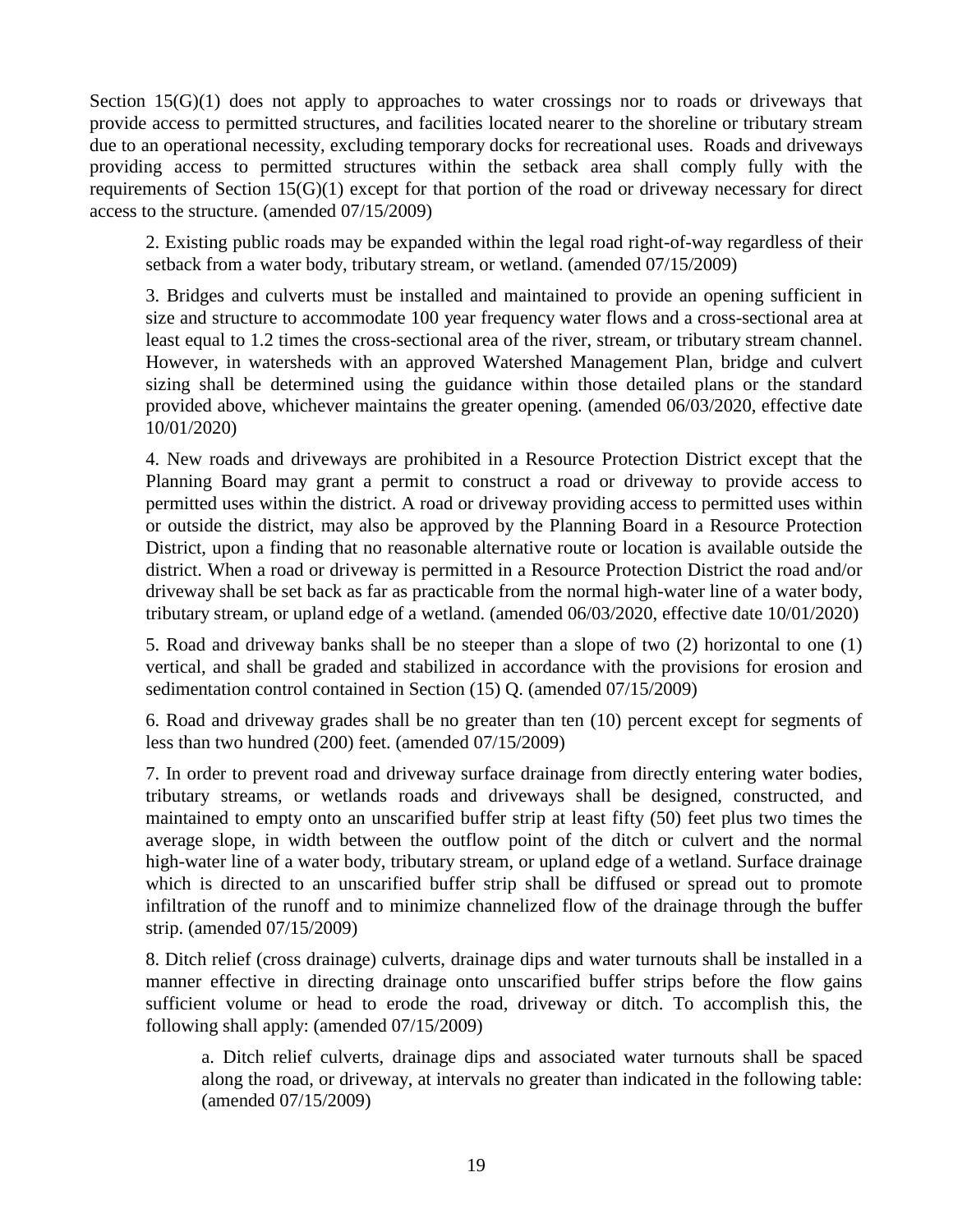| <b>Grade (Percent)</b> | <b>Spacing (Feet)</b> |
|------------------------|-----------------------|
| $0 - 2$                | 250                   |
| $3-5$                  | 200-135               |
| 6-10                   | 100-80                |
| 11-15                  | 80-60                 |
| 16-20                  | 60-45                 |
| $21+$                  | 40                    |

b. Drainage dips may be used in place of ditch relief culverts only where the grade is ten (10) percent or less. (amended 07/15/2009)

c. On sections having slopes greater than ten (10) percent, ditch relief culverts shall be placed at approximately a thirty (30) degree angle downslope from a line perpendicular to the centerline of the road or driveway. (amended 07/15/2009)

d. Ditch relief culverts shall be sufficiently sized and properly installed in order to allow for effective functioning, and their inlet and outlet ends shall be stabilized with appropriate materials.

9. Ditches, culverts, bridges, dips, water turnouts and other storm water runoff control installations associated with roads and driveways shall be maintained on a regular basis to assure effective functioning. (amended 07/15/2009)

**H. Signs** (amended 06/03/2020, effective date 10/01/2020)

Signs shall comply with the applicable requirements of the Scarborough Zoning Ordinance, Section XII.

#### **I. Storm Water Runoff**

1. All new construction and development shall be designed to ensure storm water runoff from the site will be less than or equal to that of the natural predevelopment conditions. Where possible, existing natural runoff control features, such as berms, swales, terraces and wooded areas shall be retained in order to reduce runoff and encourage infiltration of stormwaters. (amended 07/15/2009)

2. Storm water runoff control systems shall be maintained as necessary to ensure proper functioning.

#### **J. Septic Waste Disposal**

1. All subsurface sewage disposal systems shall be installed in conformance with the State of Maine Subsurface Wastewater Disposal Rules and the requirements of the Scarborough Plumbing Ordinance, and the following: a) clearing or removal of woody vegetation necessary to site a new system and any associated fill extensions, shall not extend closer than seventy-five (75) feet, horizontal distance, from the normal high-water line of a water body or the upland edge of a wetland and b) a holding tank is not allowed for a first-time residential use in the shoreland zone. (amended 07/15/2009)

#### **K. Essential Services**

1. Where feasible, the installation of essential services shall be limited to existing public ways and existing service corridors.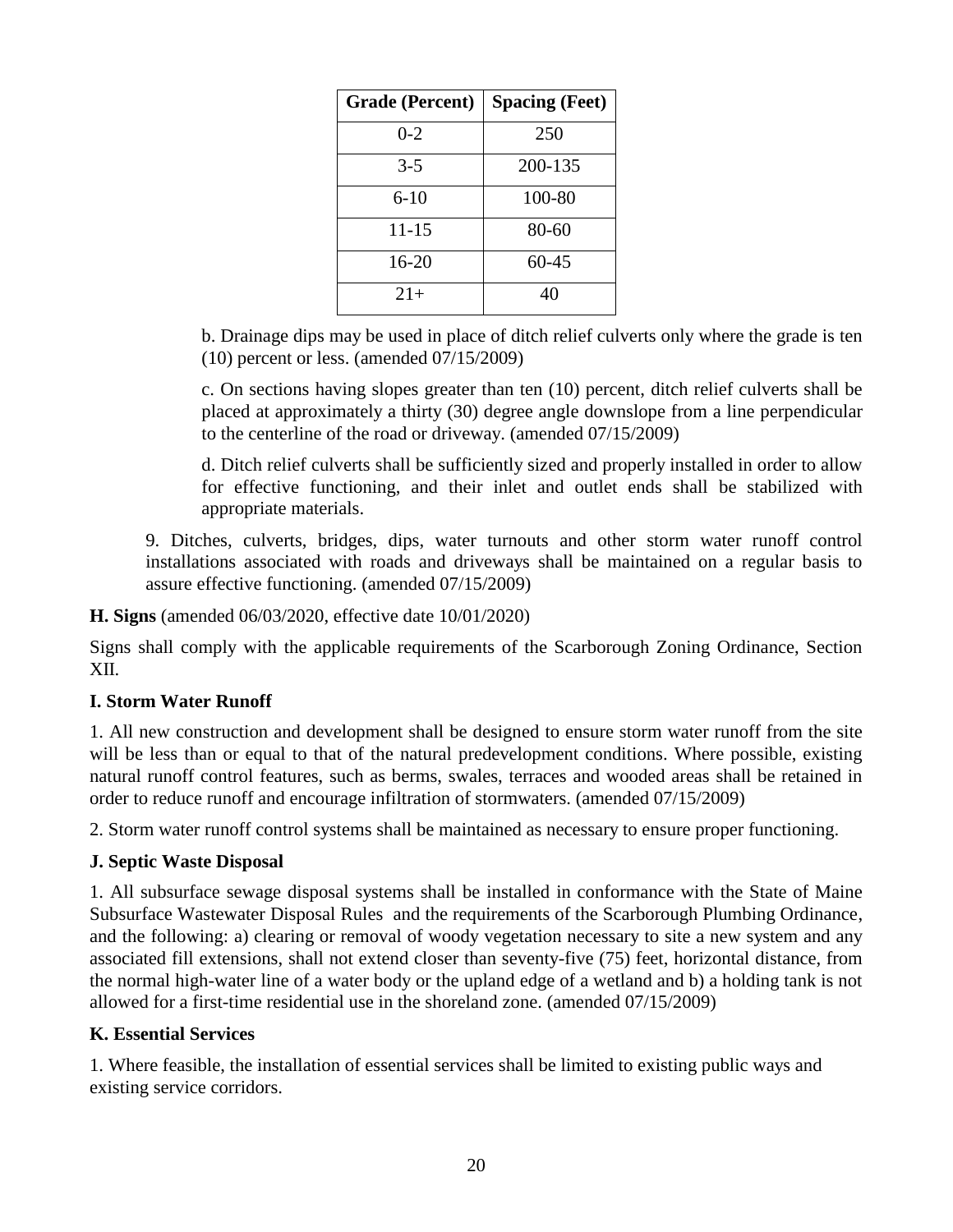2. The installation of essential services, other than road side distribution lines, is not allowed in a Resource Protection, Stream Protection, or Stream Protection 2 District, except to provide services to a permitted use within said district, or except where the applicant demonstrates that no reasonable alternative exists. Where allowed, such structures and facilities shall be located so as to minimize any adverse impacts on surrounding uses and resources, including visual impacts. (amended 02/06/2008) (amended 07/15/2009)

3. Damage or destroyed public utility transmission and distribution lines, towers and related equipment may be replaced or reconstructed without a permit. (adopted 07/15/2009)

# **L. Mineral Exploration and Extraction**

Mineral exploration to determine the nature or extent of mineral resources shall be accomplished by hand sampling, test boring, or other methods which create minimal disturbance of less than one hundred (100) square feet of ground surface. A permit from the Code Enforcement Officer shall be required for mineral exploration which exceeds the above limitation. All excavations, including test pits and holes shall be immediately capped, filled or secured by other equally effective measures, so as to restore disturbed areas and to protect the public health and safety.

Mineral extraction may be permitted under the following conditions:

1. A reclamation plan shall be filed with, and approved by the Planning Board before a permit is granted. Such plan shall describe in detail procedures to be undertaken to fulfill the requirements of Section 15(M) below. (amended 07/15/2009)

2. No part of any extraction operation, including drainage and runoff control features shall be permitted within seventy-five (75) feet, horizontal distance, of the normal high-water line of any water body, tributary stream, or the upland edge of a wetland. Extraction operations shall not be permitted within fifty (50) feet, horizontal distance, of any property line, without written permission of the owner of such adjacent property. (amended 07/15/2009)

3. [Reserved]

4. Within twelve (12) months following the completion of extraction operations at any extraction site, which operations shall be deemed complete when less than one hundred (100) cubic yards of materials are removed in any consecutive twelve (12) month period, ground levels and grades shall be established in accordance with the following:

- a. All debris, stumps, and similar material shall be removed for disposal in an approved location, or shall be buried on-site. Only materials generated on-site may be buried or covered on-site.
- b. The final graded slope shall be two and one half to one  $(2 \frac{1}{2:1})$  slope or flatter. (amended 07/15/2009)
- c. Top soil or loam shall be retained to cover all disturbed land areas, which shall be reseeded and stabilized with vegetation native to the area. Additional topsoil or loam shall be obtained from off-site sources if necessary to complete the stabilization project.

5. In keeping with the purpose of this Ordinance, the Planning Board may impose such conditions as are necessary to minimize the adverse impacts associated with mineral extraction operations on surrounding uses and resources.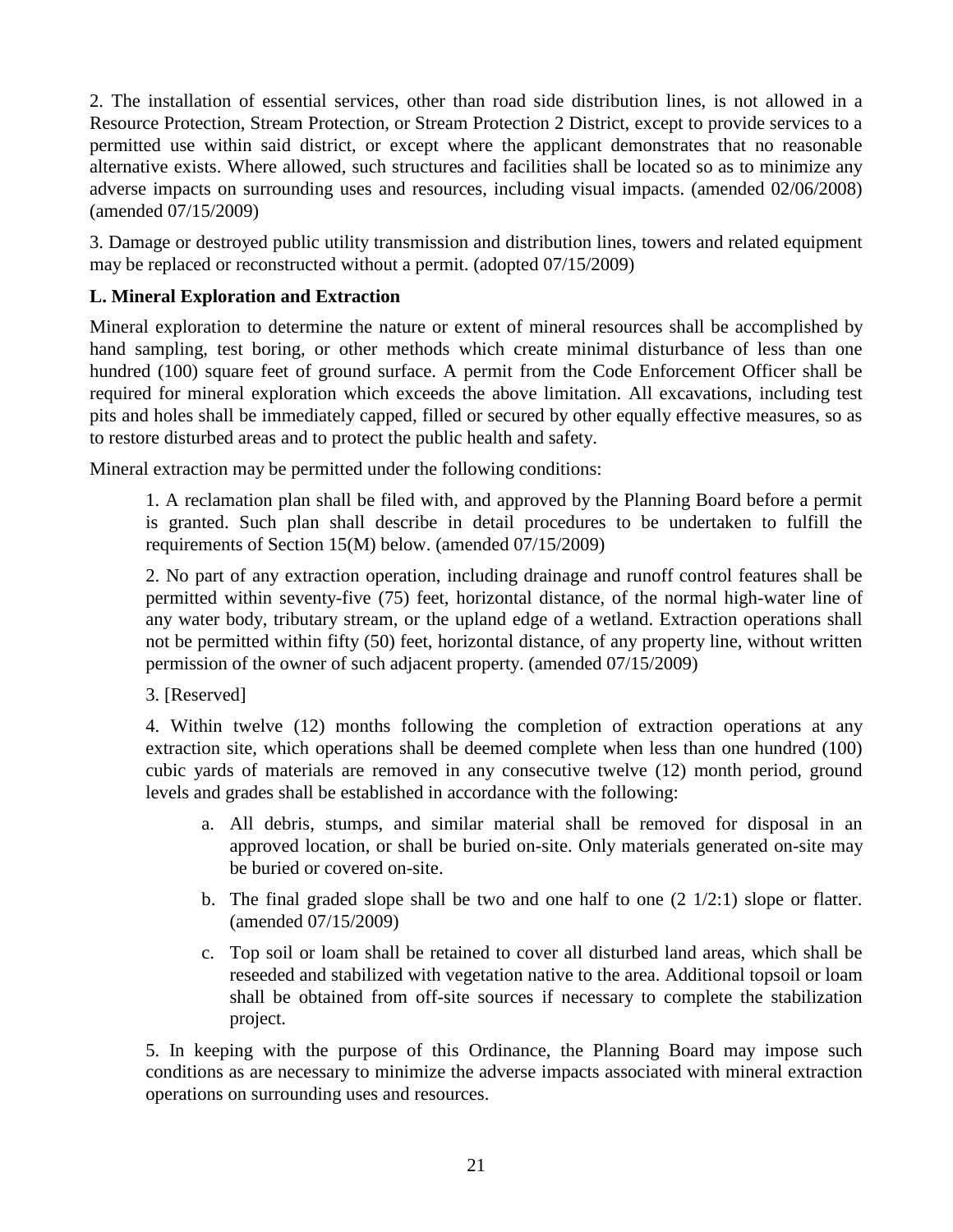6. Mineral extraction shall also comply with all applicable requirements of the Extractive Industry, Waste Control, Landfill and Land Reclamation Ordinance of the Town of Scarborough.

#### **M. Agriculture**

1. All spreading of manure shall be accomplished in conformance with the *Manure Utilization Guidelines* published by the Maine Department of Agriculture on November 1, 2001, and the Nutrient Management Law (7 M.R.S.A. sections 4201-4209). (amended 07/15/2009)

2. Manure shall not be stored or stockpiled within seventy-five (75) feet horizontal distance, of water bodies, tributary streams, or wetlands. All manure storage areas within the shoreland zone must be constructed or modified such that the facility produces no discharge of effluent or contaminated storm water. (amended 07/15/2009)

3. Agricultural activities involving tillage of soil greater than forty thousand (40,000) square feet in surface area within the shoreland zone shall require a Conservation Plan to be filed with the Planning Board. Non-conformance with the provisions of said plan shall be considered to be a violation of this Ordinance. This requirement shall not apply to agricultural activities in the Stream Protection 2 District that are occurring at least 75 feet, horizontal distance, from the normal high water line. (amended 07/15/2009) (amended 05/05/2010)

4. There shall be no new tilling of soil within seventy-five (75) feet, horizontal distance, from water bodies and coastal wetlands; nor within twenty-five (25) feet, horizontal distance, of tributary streams and freshwater wetlands. Operations in existence on the effective date of this ordinance and not in conformance with this provision may be maintained. (amended 07/15/2009)

5. Newly established livestock grazing areas shall not be permitted within seventy-five (75) feet, horizontal distance of water bodies and coastal wetlands, nor; within twenty-five (25) feet, horizontal distance, of tributary streams and freshwater wetlands. Livestock grazing associated with ongoing farm activities, and which are not in conformance with the above setback provisions may continue, provided that such grazing is conducted in accordance with a Conservation Plan. (amended 07/15/2009)

**N. Timber Harvesting** (revised and adopted 07/15/2009)

(1) **Shoreline integrity and sedimentation**. Persons conducting timber harvesting and related activities must take reasonable measures to avoid the disruption of shoreline integrity, the occurrence of sedimentation of water, and the disturbance of water body and tributary stream banks, water body and tributary stream channels, shorelines, and soil lying within water bodies, tributary streams and wetlands. If, despite such precautions, the disruption of shoreline integrity, sedimentation of water, or the disturbance of water body and tributary stream banks, water body and tributary stream channels, shorelines, and soil lying within water bodies, tributary streams and wetlands occurs, such conditions must be corrected.

(2) **Slash treatment**. Timber harvesting and related activities shall be conducted such that slash or debris is not left below the normal high-water line of any water body or tributary stream, or the upland edge of a wetland. Section  $15(N)(2)$  does not apply to minor, incidental amounts of slash that result from timber harvesting and related activities otherwise conducted in compliance with this section.

(a) Slash actively used to protect soil from disturbance by equipment or to stabilize exposed soil, may be left in place, provided that no part thereof extends more than 4 feet above the ground.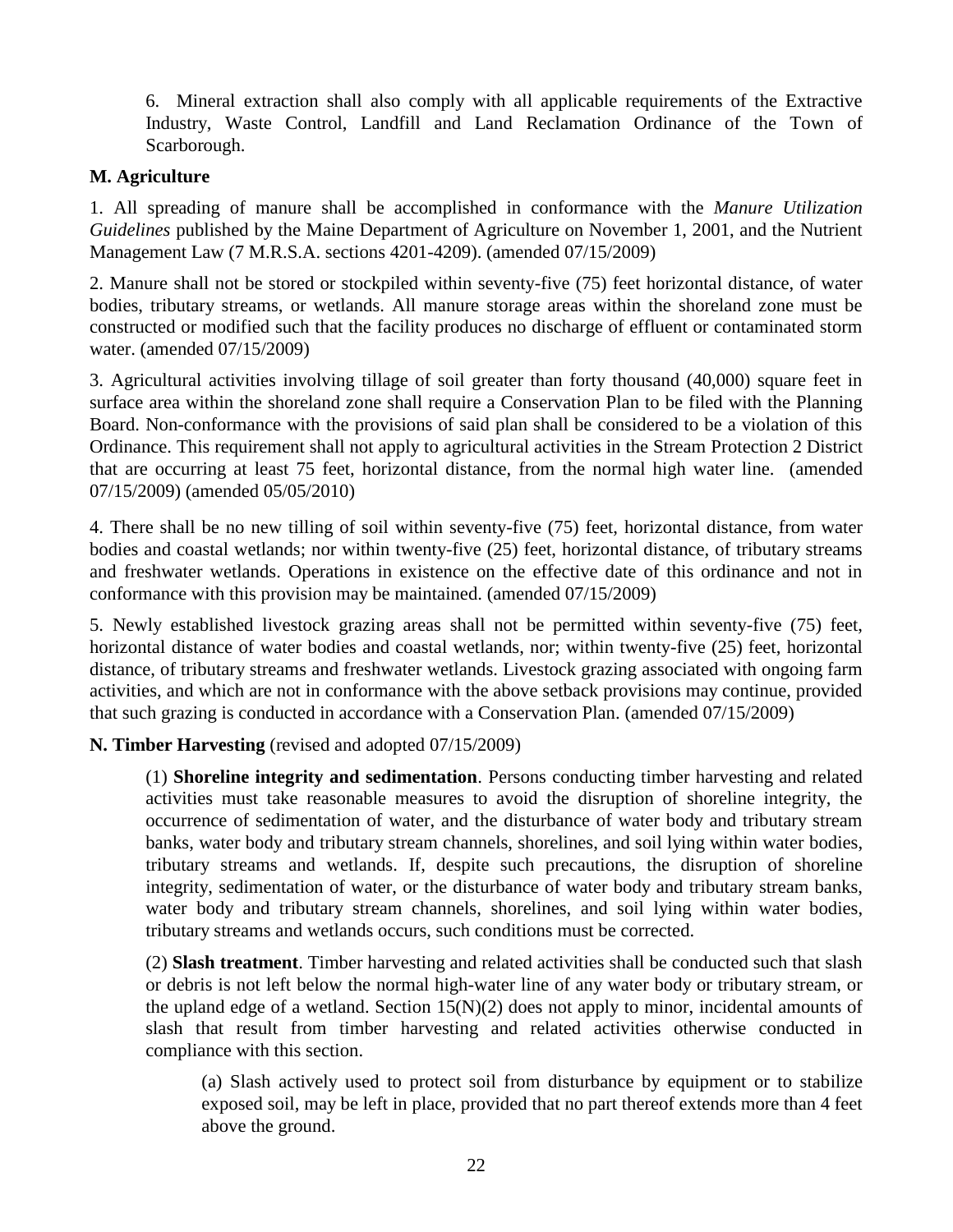(b) Adjacent to great ponds, rivers and wetlands:

(i) No accumulation of slash shall be left within 50 feet, horizontal distance, of the normal high-water line or upland edge of a wetland; and

(ii) Between 50 feet and 250 feet, horizontal distance, of the normal high-water line or upland edge of a wetland, all slash larger than 3 inches in diameter must be disposed of in such a manner that no part thereof extends more than 4 feet above the ground.

(3) Timber harvesting and related activities must leave adequate tree cover and shall be conducted so that a well-distributed stand of trees is retained. This requirement may be satisfied by following one of the following three options. This requirement shall not apply to timber harvesting activities in the Stream Protection 2 District that are occurring at least 75 feet, horizontal distance, from the normal high-water line: (amended 05/05/2010)

(a) **Option 1** (40% volume removal), as follows:

(i) Harvesting of no more than 40 percent of the total volume on each acre of trees 4.5 inches DBH or greater in any 10-year period is allowed. Volume may be considered to be equivalent to basal area;

(ii) A well-distributed stand of trees which is windfirm, and other vegetation including existing ground cover, must be maintained; and,

(iii) Within 75 feet, horizontal distance, of the normal high-water line of rivers, streams, and great ponds, and within 75 feet, horizontal distance, of the upland edge of a freshwater or coastal wetlands, there must be no cleared openings. At distances greater than 75 feet, horizontal distance, of the normal high-water line of a river or great pond or upland edge of a wetland, timber harvesting and related activities must not create single cleared openings greater than 14,000 square feet in the forest canopy. Where such openings exceed 10,000 square feet, they must be at least 100 feet, horizontal distance, apart. Such cleared openings will be included in the calculation of total volume removal. Volume may be considered equivalent to basal area.

(b) **Option 2** (60 square foot basal area retention), as follows:

(i) The residual stand must contain an average basal area of at least 60 square feet per acre of woody vegetation greater than or equal to 1.0 inch DBH, of which 40 square feet per acre must be greater than or equal to 4.5 inches DBH;

(ii) A well-distributed stand of trees which is windfirm, and other vegetation including existing ground cover, must be maintained; and,

(iii)Within 75 feet, horizontal distance, of the normal high-water line of water bodies and within 75 feet, horizontal distance, of the upland edge of wetlands, there must be no cleared openings. At distances greater than 75 feet, horizontal distance, of the normal high-water line of a river or great pond, or upland edge of a wetland, timber harvesting and related activities must not create single cleared openings greater than 14,000 square feet in the forest canopy. Where such openings exceed 10,000 square feet, they must be at least 100 feet, horizontal distance, apart. Such cleared openings will be included in the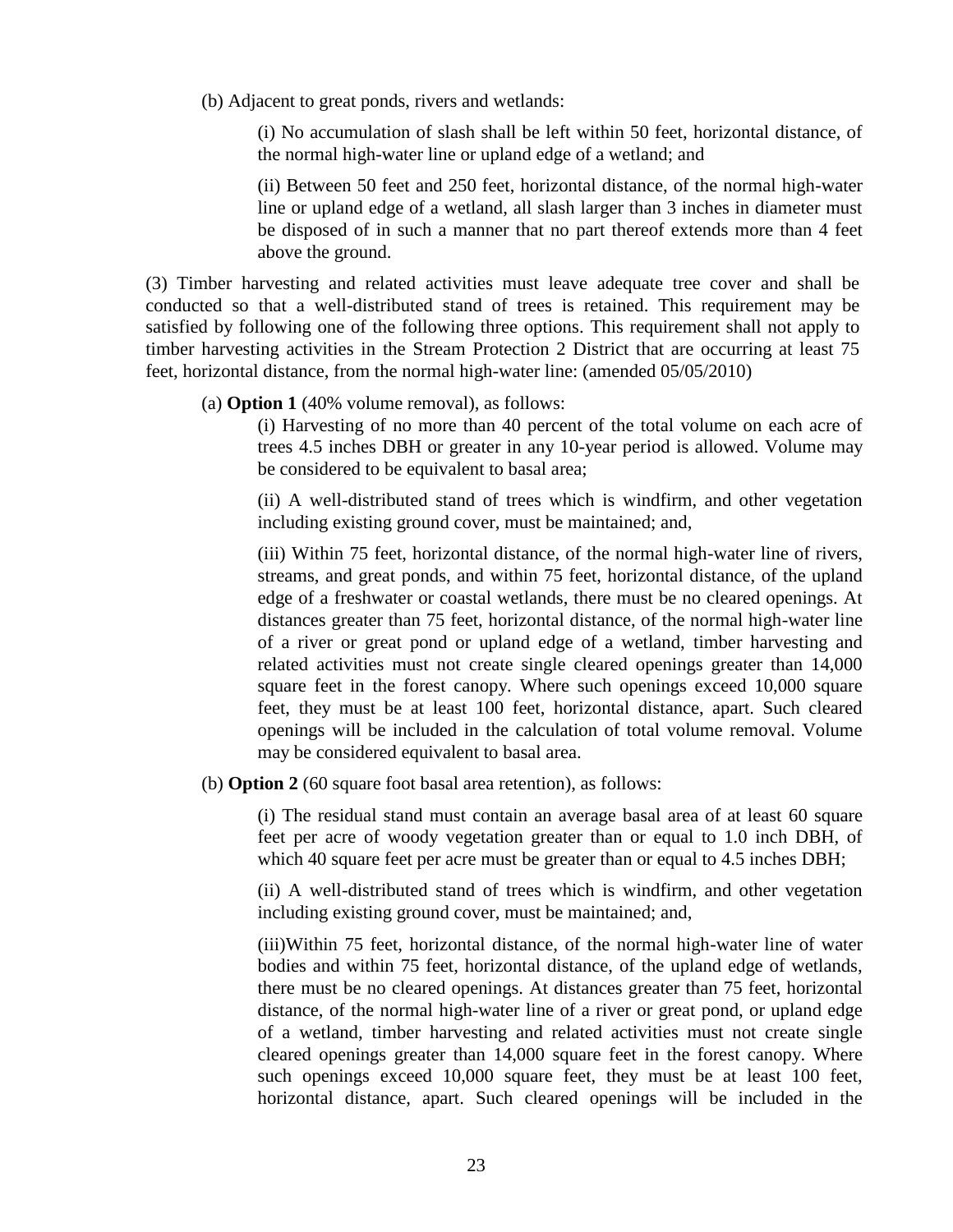calculation of the average basal area. Volume may be considered equivalent to basal area.

(c) **Option 3** (Outcome based), which requires: An alternative method proposed in an application, signed by a Licensed Forester or certified wildlife professional, submitted by the landowner or designated agent to the State of Maine Department of Conservation's Bureau of Forestry (Bureau) for review and approval, which provides equal or better protection of the shoreland area than this rule.

Landowners must designate on the Forest Operations Notification form required by 12 M.R.S.A. chapter 805, subchapter 5 which option they choose to use. If landowners choose Option 1 or Option 2, compliance will be determined solely on the criteria for the option chosen. If landowners choose Option 3, timber harvesting and related activities may not begin until the Bureau has approved the alternative method.

The Bureau may verify that adequate tree cover and a well-distributed stand of trees is retained through a field procedure that uses sample plots that are located randomly or systematically to provide a fair representation of the harvest area. (amended 06/03/2020, effective date 10/01/2020)

(4) **Skid trails, yards, and equipment operation**. This requirement applies to the construction, maintenance, and use of skid trails and yards in shoreland areas.

(a) Equipment used in timber harvesting and related activities shall not use river, stream or tributary stream channels as travel routes except when surface waters are frozen and snow covered, and the activity will not result in any ground disturbance.

(b) Skid trails and yards must be designed and constructed to prevent sediment and concentrated water runoff from entering a water body, tributary stream, or wetland. Upon termination of their use, skid trails and yards must be stabilized.

(c) Setbacks:

(i) Equipment must be operated to avoid the exposure of mineral soil within 25 feet, horizontal distance, of any water body, tributary stream, or wetland. On slopes of 10 percent or greater, the setback for equipment operation must be increased by 20 feet, horizontal distance, plus an additional 10 feet, horizontal distance, for each 5 percent increase in slope above 10 percent. Where slopes fall away from the resource, no increase in the 25-foot setback is required.

(ii) Where such setbacks are impracticable, appropriate techniques shall be used to avoid sedimentation of the water body, tributary stream or wetland. Such techniques may include the installation of sump holes or settling basins, and/or the effective use of additional ditch relief culverts and ditch water turnouts placed to avoid sedimentation of the water body, tributary stream, or wetland. If, despite such precautions, sedimentation or the disruption of shoreline integrity occurs, such conditions must be corrected.

(5) **Land Management Roads**. Land management roads, including approaches to crossings of water bodies, tributary stream channels, and freshwater wetlands, ditches and other related structures, must be designed, constructed, and maintained to prevent sediment and concentrated water runoff from directly entering the water body, tributary stream or wetland. Surface water on or adjacent to water crossing approaches must be diverted through vegetative filter strips to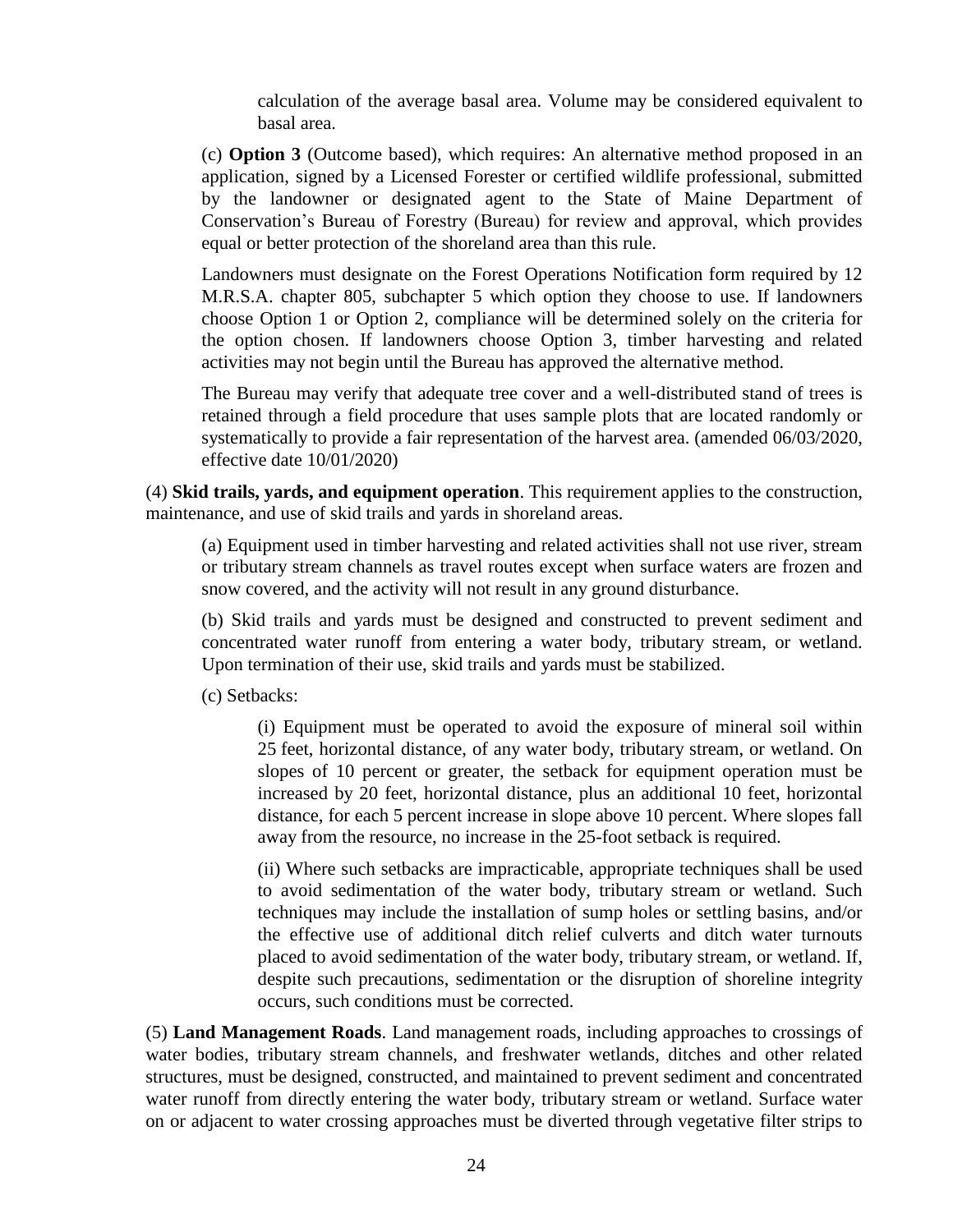avoid sedimentation of the watercourse or wetland. Because roadside ditches may not extend to the resource being crossed, vegetative filter strips must be established in accordance with the setback requirements in Section 15(N)(7) of this rule.

(a) Land management roads and associated ditches, excavation, and fill must be set back at least:

(i) 100 feet, horizontal distance, from the normal high-water line of a great pond, river or freshwater or coastal wetland;

(ii) 50 feet, horizontal distance, from the normal high-water line of streams; and

(iii) 25 feet, horizontal distance, from the normal high-water line of tributary streams

(b) The minimum 100 foot setback specified in Section  $15(N)(5)(a)(i)$  above may be reduced to no less than 50 feet, horizontal distance, and the 50 foot setback specified in Section 15(N- 1)(5)(a)(ii) above may be reduced to no less than 25 feet, horizontal distance, if, prior to construction, the landowner or the landowner's designated agent demonstrates to the Planning Board's satisfaction that no reasonable alternative exists and that appropriate techniques will be used to prevent sedimentation of the water body, tributary stream, or wetland. Such techniques may include, but are not limited to, the installation of settling basins, and/or the effective use of additional ditch relief culverts and turnouts placed to avoid sedimentation of the water body, tributary stream or wetland. If, despite such precautions, sedimentation or the disruption of shoreline integrity occurs, such conditions must be corrected.

(c) On slopes of 10 percent or greater, the land management road setback must be increased by at least 20 feet, horizontal distance, plus an additional 10 feet, horizontal distance, for each 5 percent increase in slope above 10 percent.

(d) New land management roads are not allowed within the shoreland area along Significant River Segments as identified in 38 M.R.S.A. section 437, nor in a Resource Protection District, unless, prior to construction, the landowner or the landowner's designated agent makes a clear demonstration to the Planning Board's satisfaction that no reasonable alternative route exists outside the shoreland zone, and that the new road must be set back as far as practicable from the normal high-water line and screened from the river by existing vegetation.

(e) Ditches, culverts, bridges, dips, water turnouts and other water control installations associated with roads must be maintained on a regular basis to assure effective functioning. Drainage structures shall deliver a dispersed flow of water into an unscarified filter strip no less than the width indicated in the setback requirements in Section 15(N)(7). Where such a filter strip is impracticable, appropriate techniques shall be used to avoid sedimentation of the water body, tributary stream, or wetland. Such techniques may include the installation of sump holes or settling basins, and/or the effective use of additional ditch relief culverts and ditch water turnouts placed to avoid sedimentation of the water body, tributary stream, or wetland. If, despite such precautions, sedimentation or the disruption of shoreline integrity occurs, such conditions must be corrected.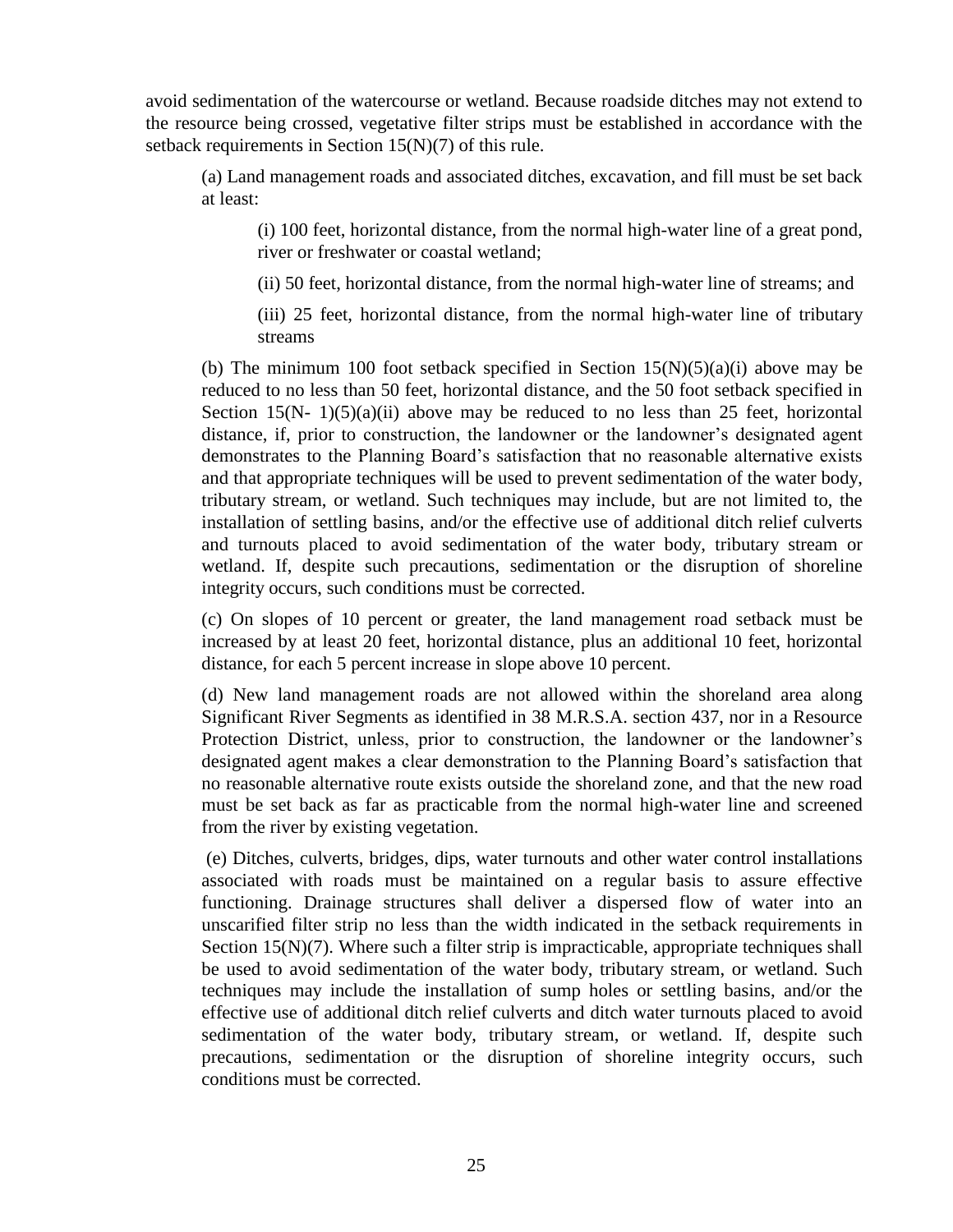(f) **Road closeout and discontinuance**. Maintenance of the water control installations required in Section  $15(N)(5)(e)$  must continue until use of the road is discontinued and the road is put to bed by effective installation of water bars or other adequate road drainage structures at appropriate intervals, constructed to avoid surface water flowing over or under the water bar, and extending a sufficient distance beyond the traveled way so that water does not reenter the road surface.

(g) **Upgrading existing roads**. Extension or enlargement of presently existing roads must conform to the provisions of Section 15(N). Any nonconforming existing road may continue to exist and to be maintained, as long as the nonconforming conditions are not made more nonconforming.

(h) **Exception**. Extension or enlargement of presently existing roads need not conform to the setback requirements of Section  $15(N)(5)(a)$  if, prior to extension or enlargement, the landowner or the landowner's designated agent demonstrates to the Planning Board's satisfaction that no reasonable alternative exists and that appropriate techniques will be used to prevent sedimentation of the water body, tributary stream, or wetland. Such techniques may include, but are not limited to, the installation of settling basins, and/or the effective use of additional ditch relief culverts and turnouts placed to avoid sedimentation of the water body, tributary stream, or wetland. If, despite such precautions, sedimentation or the disruption of shoreline integrity occurs, such conditions must be corrected.

(i) **Additional measures**. In addition to the foregoing minimum requirements, persons undertaking construction and maintenance of roads and river, stream and tributary stream crossings must take reasonable measures to avoid sedimentation of surface waters.

(6) **Crossings of waterbodies**. Crossings of rivers, streams, and tributary streams must allow for fish passage at all times of the year, must not impound water, and must allow for the maintenance of normal flows.

(a) **Determination of flow**. Provided they are properly applied and used for the circumstances for which they are designed, methods including but not limited to the following are acceptable as a means of calculating the 10 year and 25-year frequency water flows and thereby determining water crossing sizes as required in Section 15(N): The United States Geological Survey (USGS) Methods; specifically: Hodgkins, G. 1999. Estimating the Magnitude of Peak Flows for Streams in Maine for Selected Recurrence Intervals. U.S. Geological Survey. Water Resources Investigations Report 99-4008. 45 pp.

(b) **Upgrading existing water crossings**. Extension or enlargement of presently existing water crossings must conform to the provisions of Section 15(N). Any nonconforming existing water crossing may continue to exist and be maintained, as long as the nonconforming conditions are not made more nonconforming; however, any maintenance or repair work done below the normal high-water line must conform to the provisions of Section 15(N).

(c) **Other Agency Permits**. Any timber harvesting and related activities involving the design, construction, and maintenance of crossings on waterbodies other than a river,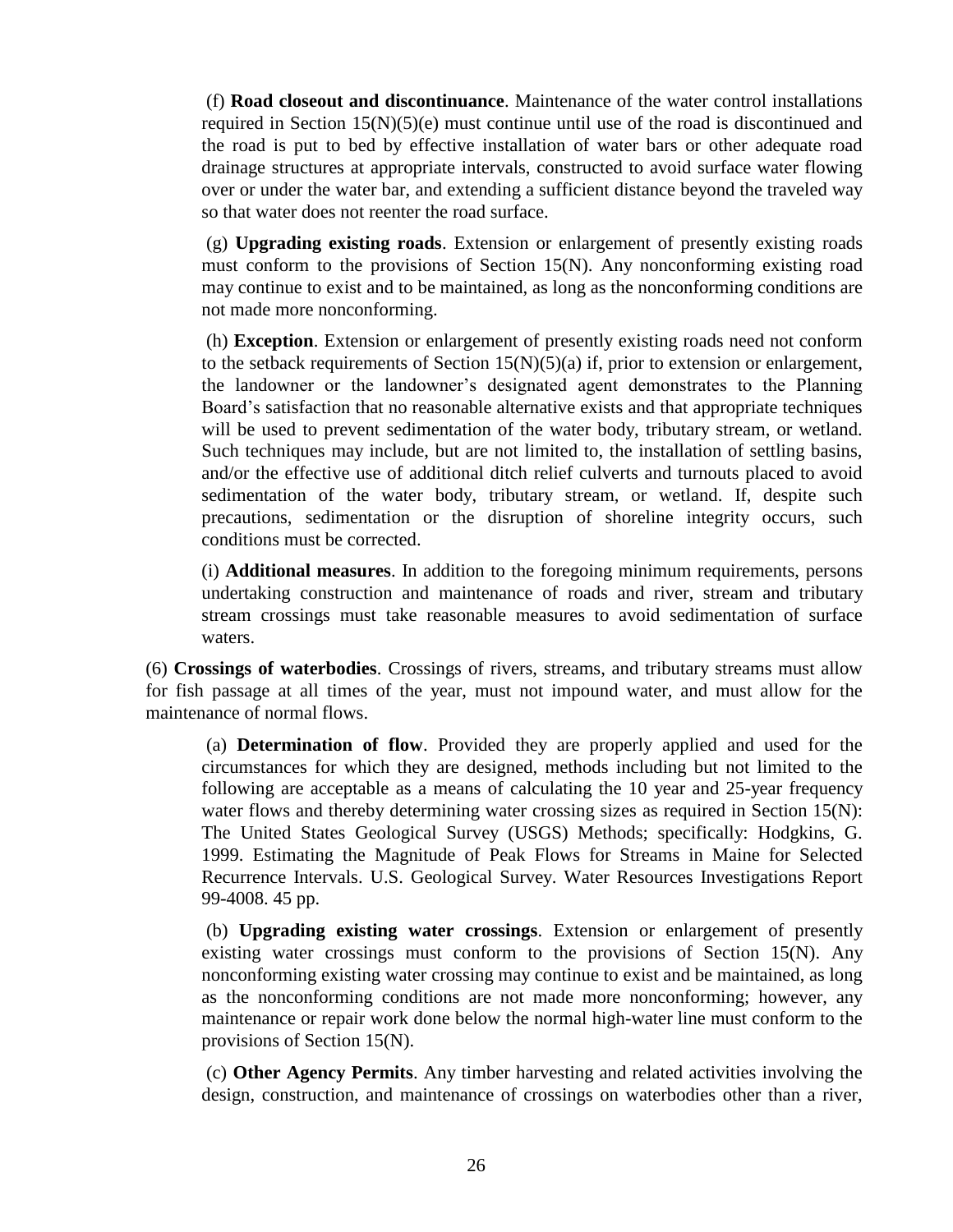stream or tributary stream may require a permit from the Department of Environmental Protection, or the US Army Corps of Engineers.

(d) Any timber harvesting and related activities involving the design, construction, and maintenance of crossings of freshwater wetlands identified by the Department of Inland Fisheries and Wildlife as essential wildlife habitat require prior consultation with the Department of Inland Fisheries and Wildlife.

(e) **Notice to Bureau of Forestry**. Written notice of all water crossing construction maintenance, alteration and replacement activities in shoreland areas must be given to the Bureau prior to the commencement of such activities. Such notice must contain all information required by the Bureau, including:

(i) a map showing the location of all proposed permanent crossings;

(ii) the GPS location of all proposed permanent crossings;

(iii) for any temporary or permanent crossing that requires a permit from state or federal agencies, a copy of the approved permit or permits; and

(iv) a statement signed by the responsible party that all temporary and permanent crossings will be constructed, maintained, and closed out in accordance with the requirements of this Section.

(f) **Water crossing standards**. All crossings of rivers require a bridge or culvert sized according to the requirements of Section  $15(N)(6)(g)$  below. Streams and tributary streams may be crossed using temporary structures that are not bridges or culverts provided:

(i) concentrated water runoff does not enter the stream or tributary stream;

(ii) sedimentation of surface waters is reasonably avoided;

(iii) there is no substantial disturbance of the bank, or stream or tributary stream channel;

(iv) fish passage is not impeded; and,

(v) water flow is not unreasonably impeded.

Subject to Section  $15(N)(6)(f)(i-v)$  above, skid trail crossings of streams and tributary streams when channels of such streams and tributary streams are frozen and snowcovered or are composed of a hard surface which will not be eroded or otherwise damaged are not required to use permanent or temporary structures.

(g) **Bridge and Culvert Sizing**. For crossings of river, stream and tributary stream channels with a bridge or culvert, the following requirements apply:

(i) Bridges and culverts must be installed and maintained to provide an opening sufficient in size and structure to accommodate 25 year frequency water flows or with a cross-sectional area at least equal to 3 times the cross-sectional area of the river, stream, or tributary stream channel. (amended 06/03/2020, effective date 10/01/2020)

(ii) Temporary bridge and culvert sizes may be smaller than provided in Section  $15(N)(6)(g)(i)$  if techniques are effectively employed such that in the event of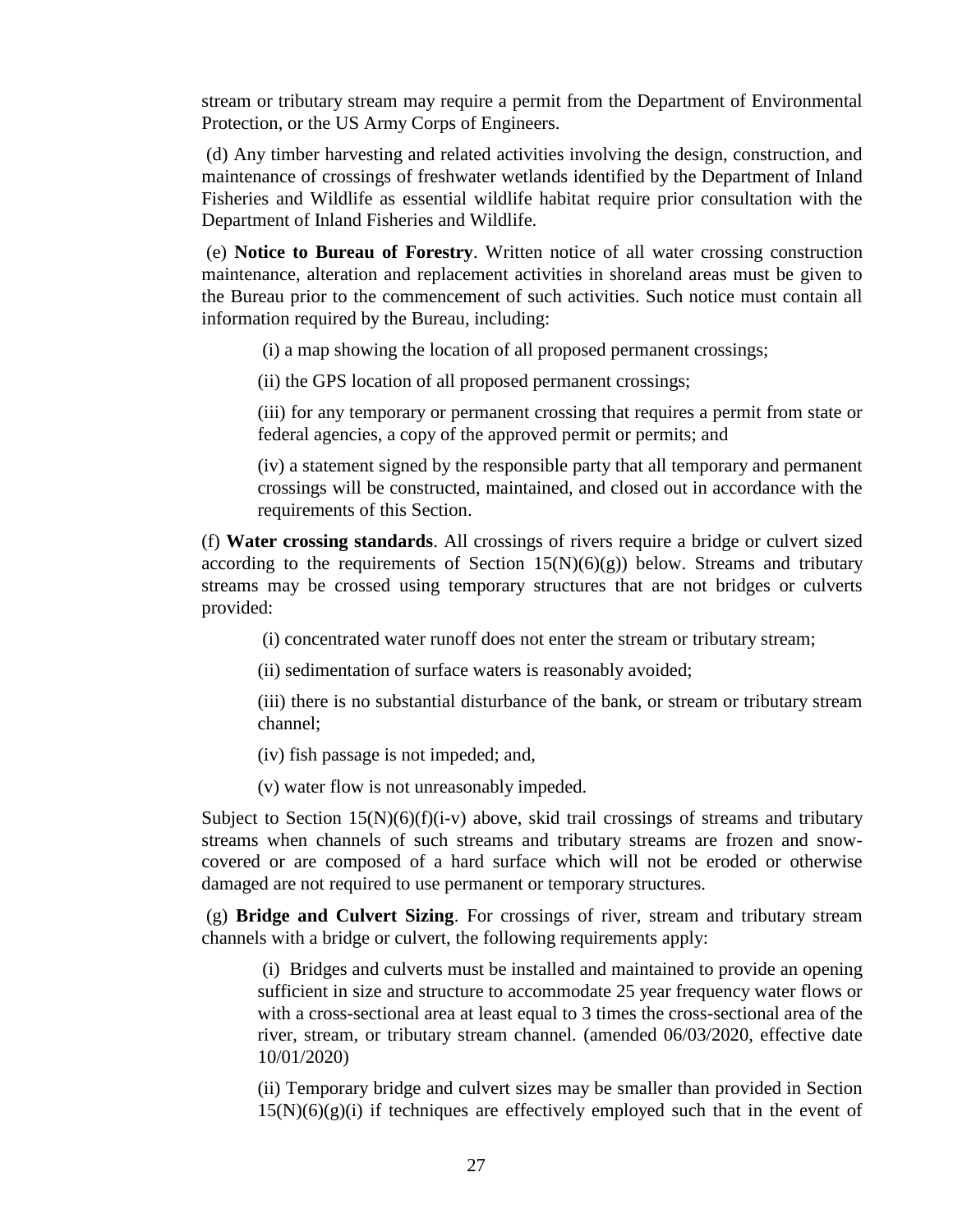culvert or bridge failure, the natural course of water flow is maintained and sedimentation of the water body or tributary stream is avoided. Such crossing structures must be at least as wide as the channel and placed above the normal high-water line. Techniques may include, but are not limited to, the effective use of any, a combination of, or all of the following:

- 1. use of temporary skidder bridges;
- 2. removing culverts prior to the onset of frozen ground conditions;
- 3. using water bars in conjunction with culverts;
- 4. using road dips in conjunction with culverts.
- (iii) Culverts utilized in river, stream and tributary stream crossings must:
	- 1. be installed at or below river, stream or tributary stream bed elevation;
	- 2. be seated on firm ground;
	- 3. have soil compacted at least halfway up the side of the culvert;

4. be covered by soil to a minimum depth of 1 foot or according to the culvert manufacturer's specifications, whichever is greater; and

5. have a headwall at the inlet end which is adequately stabilized by riprap or other suitable means to reasonably avoid erosion of material around the culvert.

 $(iv)$ River, stream and tributary stream crossings allowed under Section 15(N), but located in flood hazard areas (i.e. A zones) as identified on a community's Flood Insurance Rate Maps (FIRM) or Flood Hazard Boundary Maps (FHBM), must be designed and constructed under the stricter standards contained in that community's National Flood Insurance Program (NFIP). For example, a water crossing may be required to pass a 100- year flood event.

(v) **Exception.** Skid trail crossings of tributary streams within shoreland areas and wetlands adjacent to such streams may be undertaken in a manner not in conformity with the requirements of the foregoing subsections provided persons conducting such activities take reasonable measures to avoid the disruption of shoreline integrity, the occurrence of sedimentation of water, and the disturbance of stream banks, stream channels, shorelines, and soil lying within ponds and wetlands. If, despite such precautions, the disruption of shoreline integrity, sedimentation of water, or the disturbance of stream banks, stream channels, shorelines, and soil lying within ponds and wetlands occurs, such conditions must be corrected.

(h) **Skid trail closeout**. Upon completion of timber harvesting and related activities, or upon the expiration of a Forest Operations Notification, whichever is earlier, the following requirements apply:

(i) Bridges and culverts installed for river, stream and tributary stream crossings by skid trails must either be removed and areas of exposed soil stabilized, or upgraded to comply with the closeout standards for land management roads in Section15(N) $(6)(i)$  below.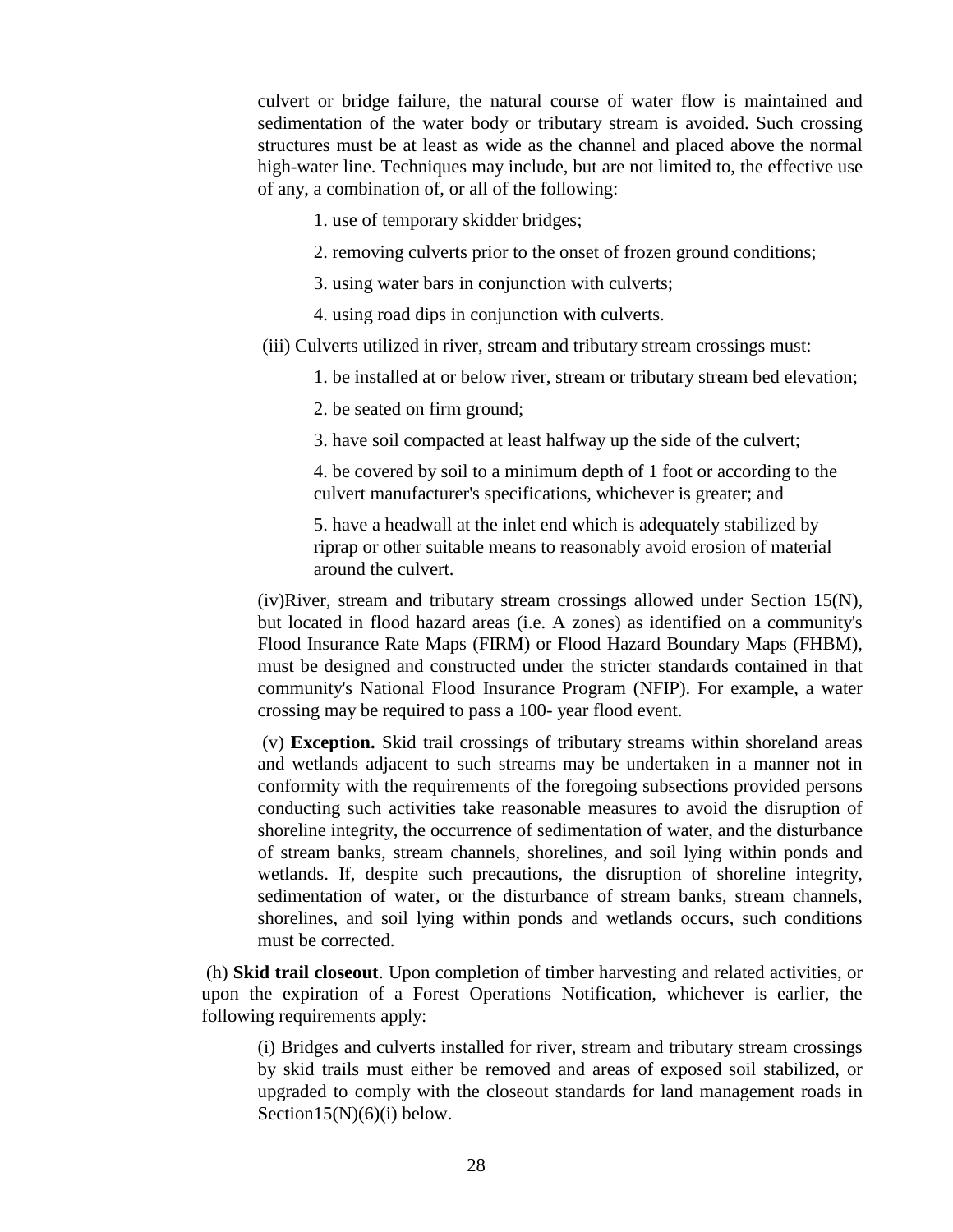(ii) Water crossing structures that are not bridges or culverts must either be removed immediately following timber harvesting and related activities, or, if frozen into the river, stream or tributary stream bed or bank, as soon as practical after snowmelt.

(iii) River, stream and tributary stream channels, banks and approaches to crossings of water bodies and tributary streams must be immediately stabilized on completion of harvest, or if the ground is frozen and/or snow-covered, as soon as practical after snowmelt. If, despite such precautions, sedimentation or the disruption of shoreline integrity occurs, such conditions must be corrected.

(i) **Land management road closeout**. Maintenance of the water control features must continue until use of the road is discontinued and the road is put to bed by taking the following actions:

(i) Effective installation of water bars or other adequate road drainage structures at appropriate intervals, constructed to reasonably avoid surface water flowing over or under the water bar, and extending sufficient distance beyond the traveled way so that water does not reenter the road surface.

(ii) Water crossing structures must be appropriately sized or dismantled and removed in a manner that reasonably avoids sedimentation of the water body or tributary stream.

(iii) Any bridge or water crossing culvert in roads to be discontinued shall satisfy one of the following requirements:

1. it shall be designed to provide an opening sufficient in size and structure to accommodate 25-year frequency water flows;

2. it shall be designed to provide an opening with a cross-sectional area at least 3 ½ times the cross-sectional area of the river, stream or tributary stream channel; or

3. it shall be dismantled and removed in a fashion to reasonably avoid sedimentation of the river, stream or tributary stream. If, despite such precautions, sedimentation or the disruption of shoreline integrity occurs, such conditions must be corrected.

#### (7) **Slope Table**

Filter strips, skid trail setbacks, and land management road setbacks must be maintained as specified in Section  $15(N)$ , but in no case shall be less than shown in the following table.

| Average slope of land between exposed | Width of strip between             |
|---------------------------------------|------------------------------------|
| soil and the shoreline (percent)      | mineral soil and shoreline         |
|                                       | (feet along surface of the ground) |
|                                       | 25                                 |
| 10                                    | 45                                 |
| 20                                    | 65                                 |
| 30                                    | 85                                 |
|                                       |                                    |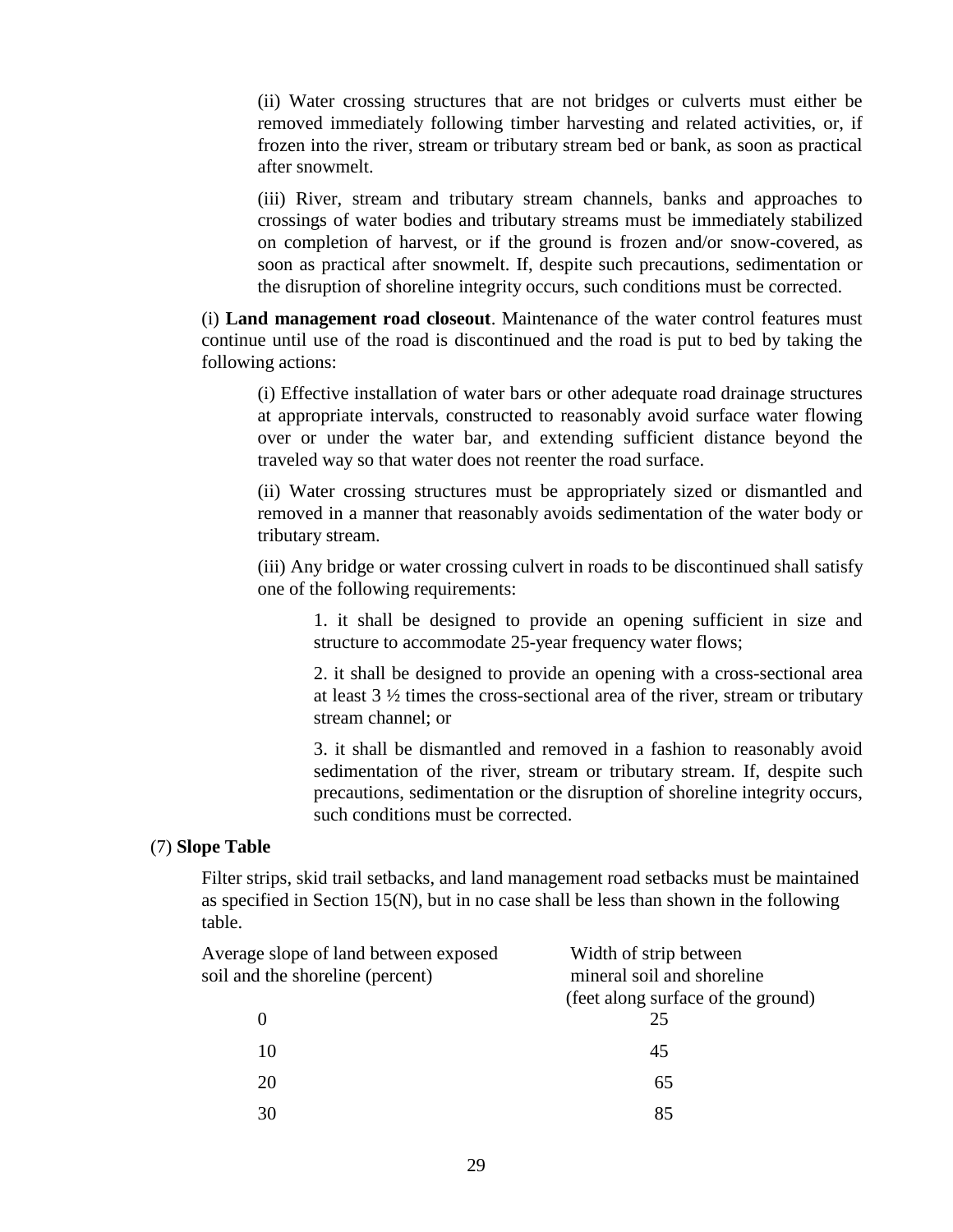| 40 | 105 |
|----|-----|
| 50 | 125 |
| 60 | 145 |
| 70 | 165 |

#### **O. Clearing or Removal of Vegetation for Activities Other Than Timber Harvesting**

1. In a Resource Protection District abutting a great pond, there shall be no cutting of vegetation within the strip of land extending 75 feet, horizontal distance, inland from the normal high-water line, except to remove safety hazard trees as described in section Q. (amended 07/15/2009) (amended 06/03/2020, effective date 10/01/2020)

Elsewhere, in any Resource Protection District the cutting or removal of vegetation shall be limited to that which is necessary for uses expressly authorized in that district. (amended 07/15/2009)

2. Except in areas as described in Section 15(O)(1), above, and except to allow for the development of permitted uses, within a strip of land extending seventy-five (75) feet, horizontal distance, from any water body, tributary stream, or the upland edge of a wetland, a buffer strip of vegetation shall be preserved as follows: (amended 07/15/2009)

a. There shall be no cleared opening greater than 250 square feet in the forest canopy (or other exiting woody vegetation if a forested canopy is not present) as measured from the outer limits of the tree or shrub crown. However, a footpath not to exceed six (6) feet in width as measured between tree trunks and/or shrub is allowed provided that a cleared line of sight to the water through the buffer strip is not created. (amended 07/15/2009)

b. Selective cutting of trees within the buffer strip is allowed provided that a well distributed stand of trees and other natural vegetation is maintained. For the purposes of Section 15(O)(2)(b) a "well-distributed stand of trees" shall be defined as maintaining a rating score of 16 or more in any 25-foot by 50-foot rectangle (1250 square feet) area as determined by the following rating system. (amended 07/15/2009)

| Diameter of Tree at 4-1/2 feet Above Ground Level (inches) | Points |
|------------------------------------------------------------|--------|
| $2 - 4$ in.                                                |        |
| $4 - 8i$ in.                                               |        |
| $8 - 12$ in                                                |        |
| 12 in. or greater                                          |        |

The following shall govern in applying this point system: (adopted 07/15/2009)

(i) The 25-foot by 50-foot rectangular plots must be established where the landowner or lessee proposes clearing within the required buffer;

(ii) Each successive plot must be adjacent to, but not overlap a previous plot;

(iii) Any plot not containing the required points must have no vegetation removed except as otherwise allowed by this Ordinance;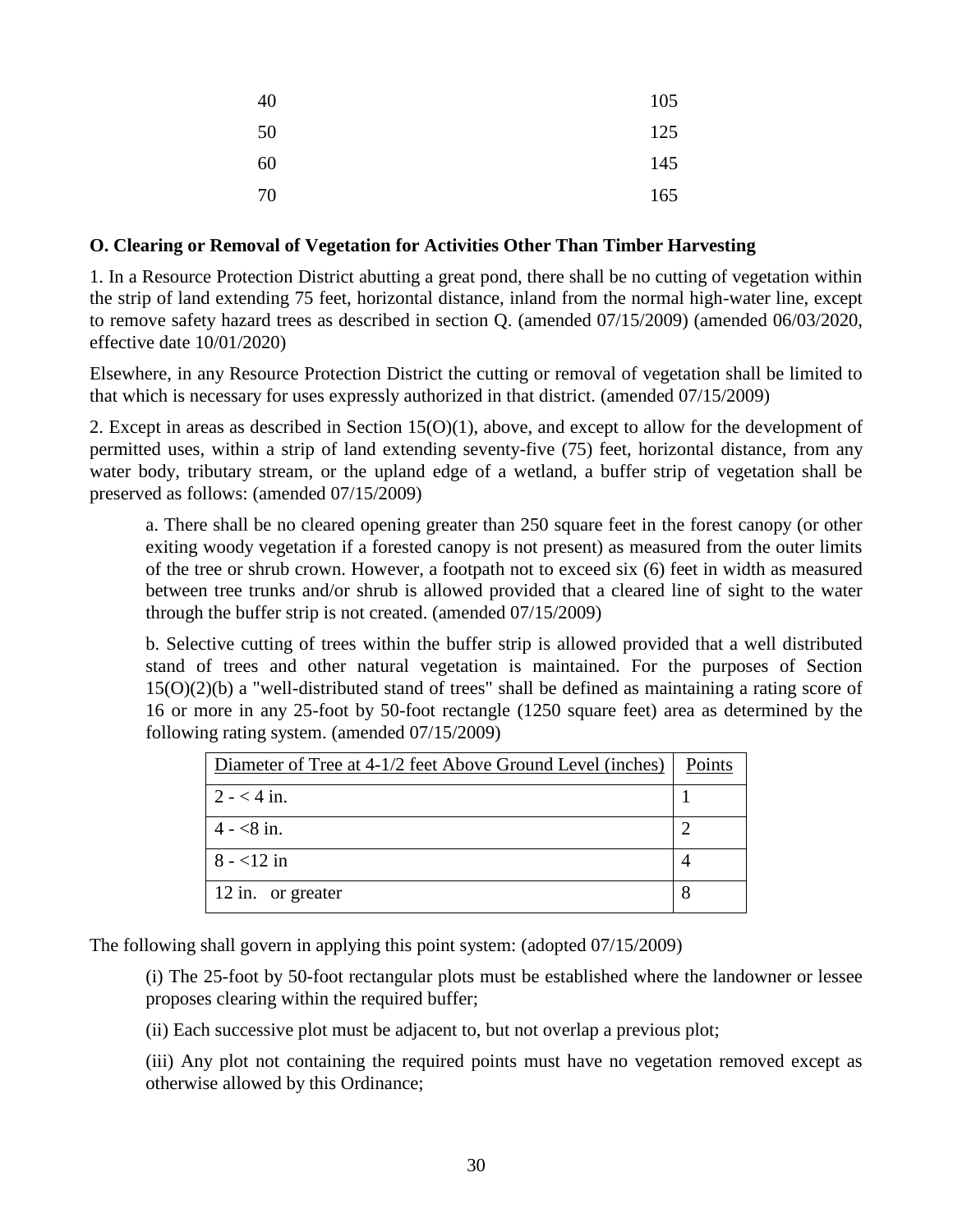(iv) Any plot containing the required points may have vegetation removed down to the minimum points required or as otherwise allowed by this Ordinance;

(v) Where conditions permit, no more than 50% of the points on any 25-foot by 50-foot rectangular area may consist of trees greater than 12 inches in diameter.

For the purposes of Section  $15(0)(2)(b)$  "other natural vegetation" is defined as retaining

existing vegetation under three (3) feet in height and other ground cover and retaining at least five (5) saplings less than two (2) inches in diameter at four and one half  $(4 \frac{1}{2})$  feet above ground level for each 25-foot by 50-foot rectangle area. If five saplings do not exist, no woody stems less than two (2) inches in diameter can be removed until 5 saplings have been recruited into the plot.

Notwithstanding the above provisions, no more than 40% of the total volume of trees four (4) inches or more in diameter, measured at 4 1/2 feet above the ground level may be removed in any ten (10) year period.

c. In order to protect water quality and wildlife habitat, existing vegetation under three (3) feet in height and other ground cover, including leaf litter and forest duff layer, shall not be cut, covered, or removed, except to provide for a footpath or other permitted uses as described in Section 15(O) paragraphs 2 and 2a above. (adopted 07/15/2009)

d. Pruning of tree branches, on the bottom 1/3 of the tree is allowed. (amended 07/15/2009)

e. In order to maintain a buffer strip of vegetation, when the removal of storm-damaged, dead or hazard trees results in the creation of cleared openings, these openings shall be replanted with native tree species in accordance with Section 15 (P), below, unless existing new tree growth is present. (amended 06/03/2020, effective date 10/01/2020)

f. In order to maintain the vegetation in the shoreline buffer, clearing or removal of vegetation for allowed activities, including associated construction and related equipment operation, within or outside the shoreline buffer, must comply with the requirements of Section  $15(O)(2)$ . (amended 06/03/2020, effective date 10/01/2020)

Section  $15(0)(2)$  above shall not apply to those portions of public recreational facilities adjacent to public swimming areas as long as cleared areas are limited to the minimum area necessary. (amended 07/15/2009)

3. At distances greater than seventy-five (75) feet, horizontal distance, from the normal high-water line of any water body, tributary stream, or the upland edge of a wetland, there shall be allowed on any lot, in any ten (10) year period, selective cutting of not more than forty (40) percent of the volume of trees four (4) inches or more in diameter, measured 4 1/2 feet above ground level. Tree removal in conjunction with the development of permitted uses shall be included in the forty (40) percent calculation. For the purposes of these standards volume may be considered to be equivalent to basal area. This requirement shall not apply to vegetation removal activities in the Stream Protection 2 District that are occurring at least 75 feet, horizontal distance, from the normal high water line. (amended 07/15/2009) (amended 05/05/2010)

In no event shall cleared openings for any purpose, including but not limited to, principal and accessory structures, driveways, lawns and sewage disposal areas, exceed in the aggregate, 25% of the lot area within the shoreland zone or ten thousand (10,000) square feet, whichever is greater, including land previously cleared. (amended 07/15/2009)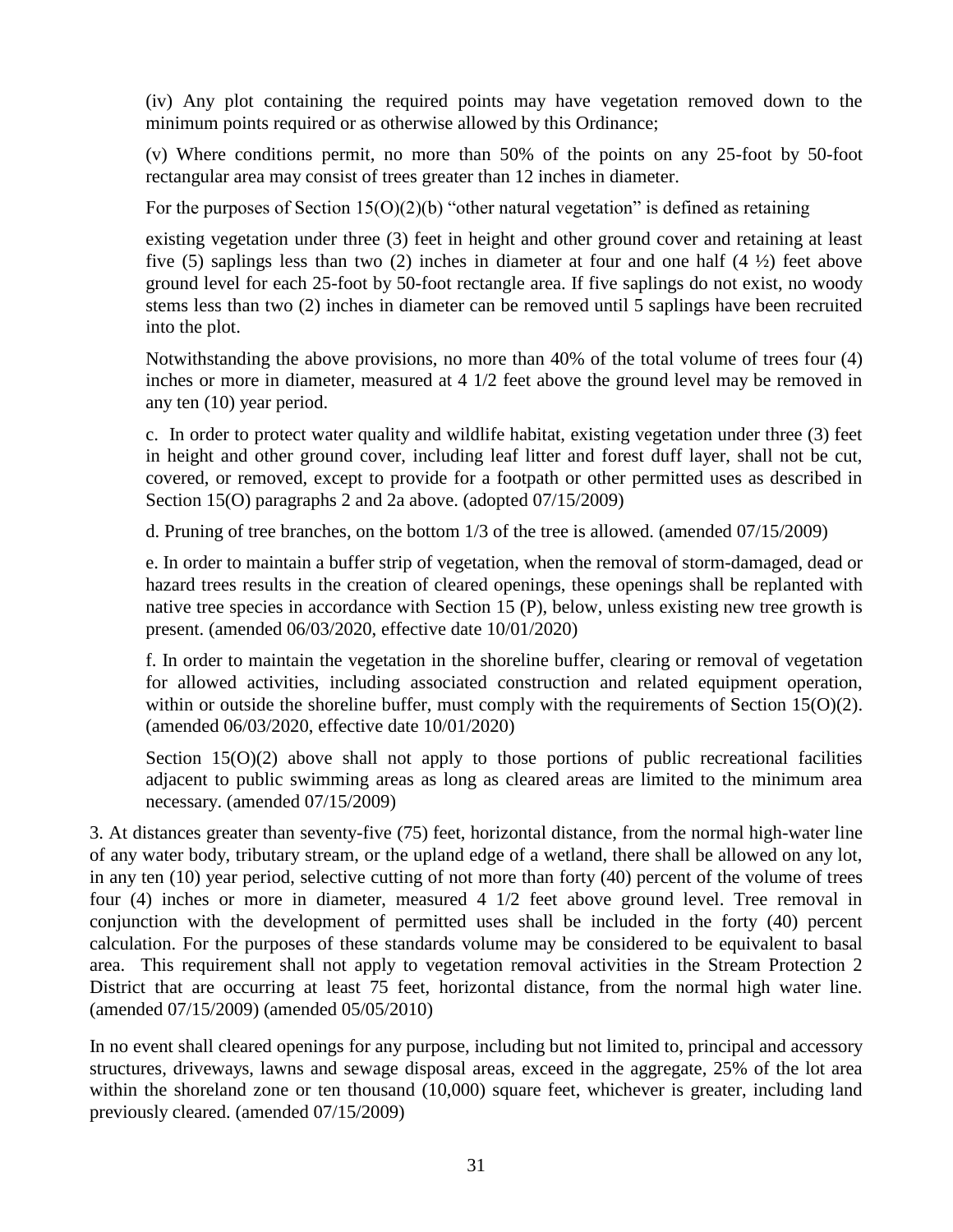4. Legally existing nonconforming cleared openings may be maintained, but shall not be enlarged, except as allowed by this Ordinance. (amended 07/15/2009)

5. Fields and other cleared openings which have reverted to primarily shrubs, trees, or other woody vegetation shall be regulated under the provisions of Section (15)(O). (amended 07/15/2009)

#### **P. Hazard Trees, Storm-Damaged Trees, and Dead Tree Removal** (amended 06/03/2020, effective date 10/01/2020)

- (1) Hazard trees in the shoreland zone may be removed without a permit after consultation with the Code Enforcement Officer if the following requirements are met:
	- (a) Within the shoreline buffer, if the removal of a hazard tree results in a cleared opening in the tree canopy greater than two hundred and fifty (250) square feet, replacement with native tree species is required, unless there is new tree growth already present. New tree growth must be as near as practicable to where the hazard tree was removed and be at least two (2) inches in diameter, measured at four and one half (4.5) feet above the ground level. If new growth is not present, then replacement trees shall consist of native species and be at least four (4) feet in height, and be no less than two (2) inches in diameter. Stumps may not be removed.
	- (b) Outside of the shoreline buffer, when the removal of hazard trees exceeds forty (40) percent of the volume of trees four (4) inches or more in diameter, measured at four and one half (4.5) feet above ground level in any ten (10) year period, and/or results in cleared openings exceeding twenty-five (25) percent of the lot area within the shoreland zone, or ten thousand (10,000) square feet, whichever is greater, replacement with native tree species is required, unless there is new tree growth already present. New tree growth must be as near as practicable to where the hazard tree was removed and be at least two (2) inches in diameter, measured at four and one half (4.5) feet above the ground level. If new growth is not present, then replacement trees shall consist of native species and be at least two (2) inches in diameter, measured at four and one half (4.5) feet above the ground level.
	- (c) The removal of standing dead trees, resulting from natural causes, is permissible without the need for replanting or a permit, as long as the removal does not result in the creation of new lawn areas, or other permanently cleared areas, and stumps are not removed. For the purposes of this provision dead trees are those trees that contain no foliage during the growing season.
	- (d) The Code Enforcement Officer may require the property owner to submit an evaluation from a licensed forester or arborist before any hazard tree can be removed within the shoreland zone.
	- (e) The Code Enforcement Officer may require more than a one–for-one replacement for hazard trees removed that exceed eight (8) inches in diameter measured at four and one half  $(4.5)$  feet above the ground level.
- (2) Storm-damaged trees in the shoreland zone may be removed without a permit after consultation with the Code Enforcement Officer if the following requirements are met:
	- (a) Within the shoreline buffer, when the removal of storm-damaged trees results in a cleared opening in the tree canopy greater than two hundred and fifty (250) square feet,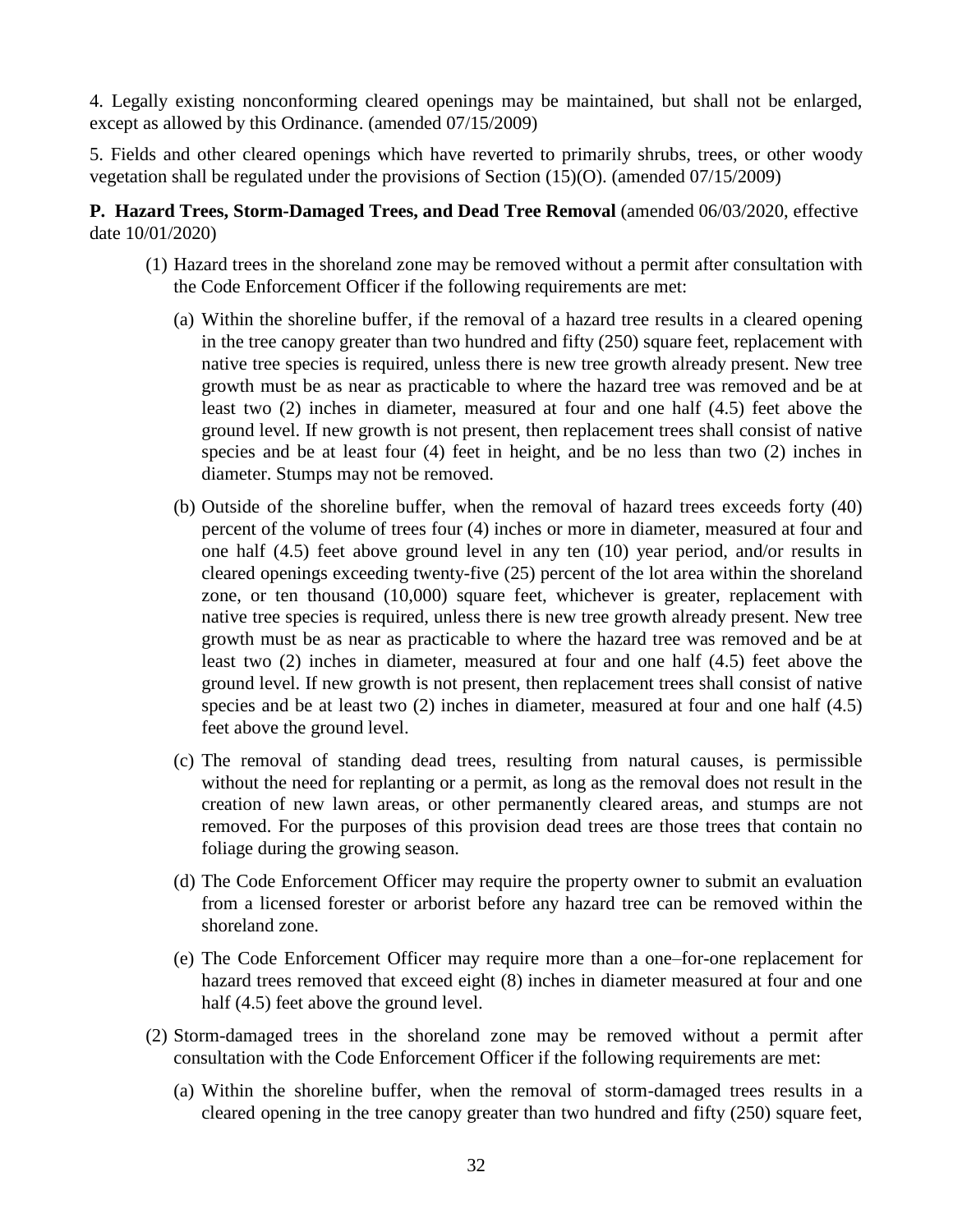replanting is not required, but the area shall be required to naturally revegetate, and the following requirements must be met:

- (i) The area from which a storm-damaged tree is removed does not result in new lawn areas, or other permanently cleared areas;
- (ii) Stumps from the storm-damaged trees may not be removed;
- (iii) Limbs damaged from a storm event may be pruned even if they extend beyond the bottom one-third (1/3) of the tree; and
- (iv)If after one growing season, no natural regeneration or regrowth is present, replanting of native tree seedlings or saplings is required at a density of one seedling per every eighty (80) square feet of lost canopy.
- (b) Outside of the shoreline buffer, if the removal of storm damaged trees exceeds 40% of the volume of trees four (4) inches or more in diameter, measured at four and one half (4.5) feet above the ground level in any ten (10) year period, or results, in the aggregate, in cleared openings exceeding 25% of the lot area within the shoreland zone or ten thousand (10,000) square feet, whichever is greater, and no natural regeneration occurs within one growing season, then native tree seedlings or saplings shall be replanted on a one-for-one basis.

# **Q. Exemptions to Clearing and Vegetation Removal Requirements** (amended 06/03/2020,

effective date 10/01/2020)

The following activities are exempt from the clearing and vegetation removal standards set forth in Section 15(O), provided that all other applicable requirements of this chapter are complied with, and the removal of vegetation is limited to that which is necessary:

- (1) The removal of vegetation that occurs at least once every two (2) years for the maintenance of legally existing areas that do not comply with the vegetation standards in this chapter, such as but not limited to cleared openings in the canopy or fields. Such areas shall not be enlarged, except as allowed by this section. If any of these areas, due to lack of removal of vegetation every two (2) years, reverts back to primarily woody vegetation, the requirements of Section 15(O) apply;
- (2) The removal of vegetation from the location of allowed structures or allowed uses, when the shoreline setback requirements of section 15(B) are not applicable;
- (3) The removal of vegetation from the location of public swimming areas associated with an allowed public recreational facility;
- (4) The removal of vegetation associated with allowed agricultural uses, provided best management practices are utilized, and provided all requirements of section 15(M) are complied with;
- (5) The removal of vegetation associated with brownfields or voluntary response action program (VRAP) projects provided that the removal of vegetation is necessary for remediation activities to clean-up contamination on a site in a general development district, commercial fisheries and maritime activities district or other equivalent zoning district approved by the Commissioner that is part of a state or federal brownfields program or a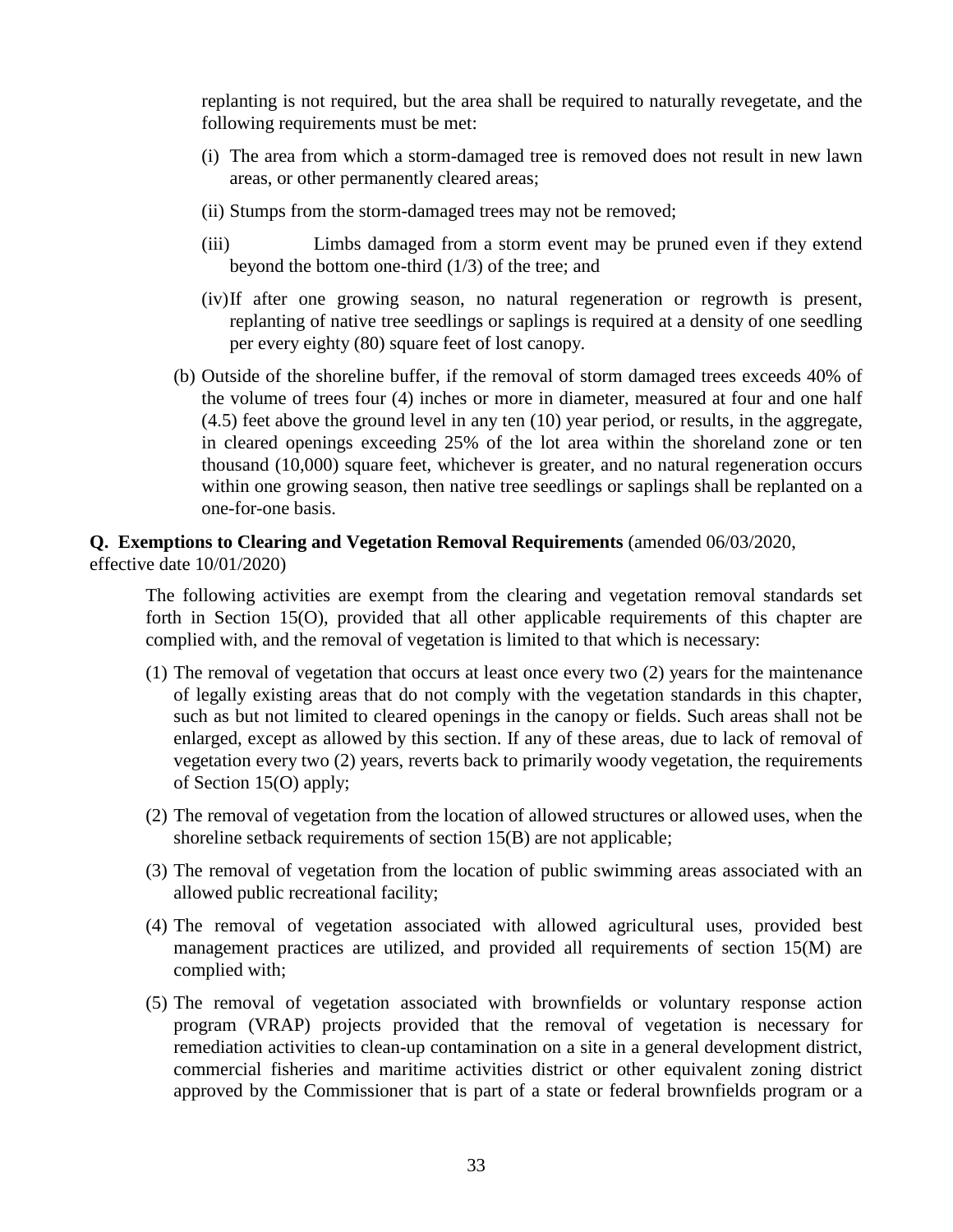voluntary response action program pursuant 38 M.R.S.A section 343-E, and that is located along:

- (a) A coastal wetland; or
- (b) A river that does not flow to a great pond classified as GPA pursuant to 38 M.R.S.A section 465-A.
- (6) The removal of non-native invasive vegetation species, provided the following minimum requirements are met:
	- (a) If removal of vegetation occurs via wheeled or tracked motorized equipment, the wheeled or tracked motorized equipment is operated and stored at least twenty-five (25) feet, horizontal distance, from the shoreline, except that wheeled or tracked equipment may be operated or stored on existing structural surfaces, such as pavement or gravel;
	- (b) Removal of vegetation within twenty-five (25) feet, horizontal distance, from the shoreline occurs via hand tools; and
	- (c) If applicable clearing and vegetation removal standards are exceeded due to the removal of non-native invasive species vegetation, the area shall be revegetated with native species to achieve compliance.
- (7) The removal of vegetation associated with emergency response activities conducted by the Department, the U.S. Environmental Protection Agency, the U.S. Coast Guard, and their agents.

#### **R. Revegetation Requirements** (amended 06/03/2020, effective date 10/01/2020**)**

When revegetation is required in response to violations of the vegetation standards set forth in Section 15(O), to address the removal of non- native invasive species of vegetation, or as a mechanism to allow for development that may otherwise not be permissible due to the vegetation standards, including removal of vegetation in conjunction with a shoreline stabilization project, the revegetation must comply with the following requirements.

- (1) The property owner must submit a revegetation plan, prepared with and signed by a qualified professional, which describes revegetation activities and maintenance. The plan must include a scaled site plan, depicting where vegetation was, or is to be removed, where existing vegetation is to remain, and where vegetation is to be planted, including a list of all vegetation to be planted.
- (2) Revegetation must occur along the same segment of shoreline and in the same area where vegetation was removed and at a density comparable to the pre-existing vegetation, except where a shoreline stabilization activity does not allow revegetation to occur in the same area and at a density comparable to the pre-existing vegetation, in which case revegetation must occur along the same segment of shoreline and as close as possible to the area where vegetation was removed:
- (3) If part of a permitted activity, revegetation shall occur before the expiration of the permit. If the activity or revegetation is not completed before the expiration of the permit, a new revegetation plan shall be submitted with any renewal or new permit application.
- (4) Revegetation activities must meet the following requirements for trees and saplings:
	- (a) All trees and saplings removed must be replaced with native noninvasive species;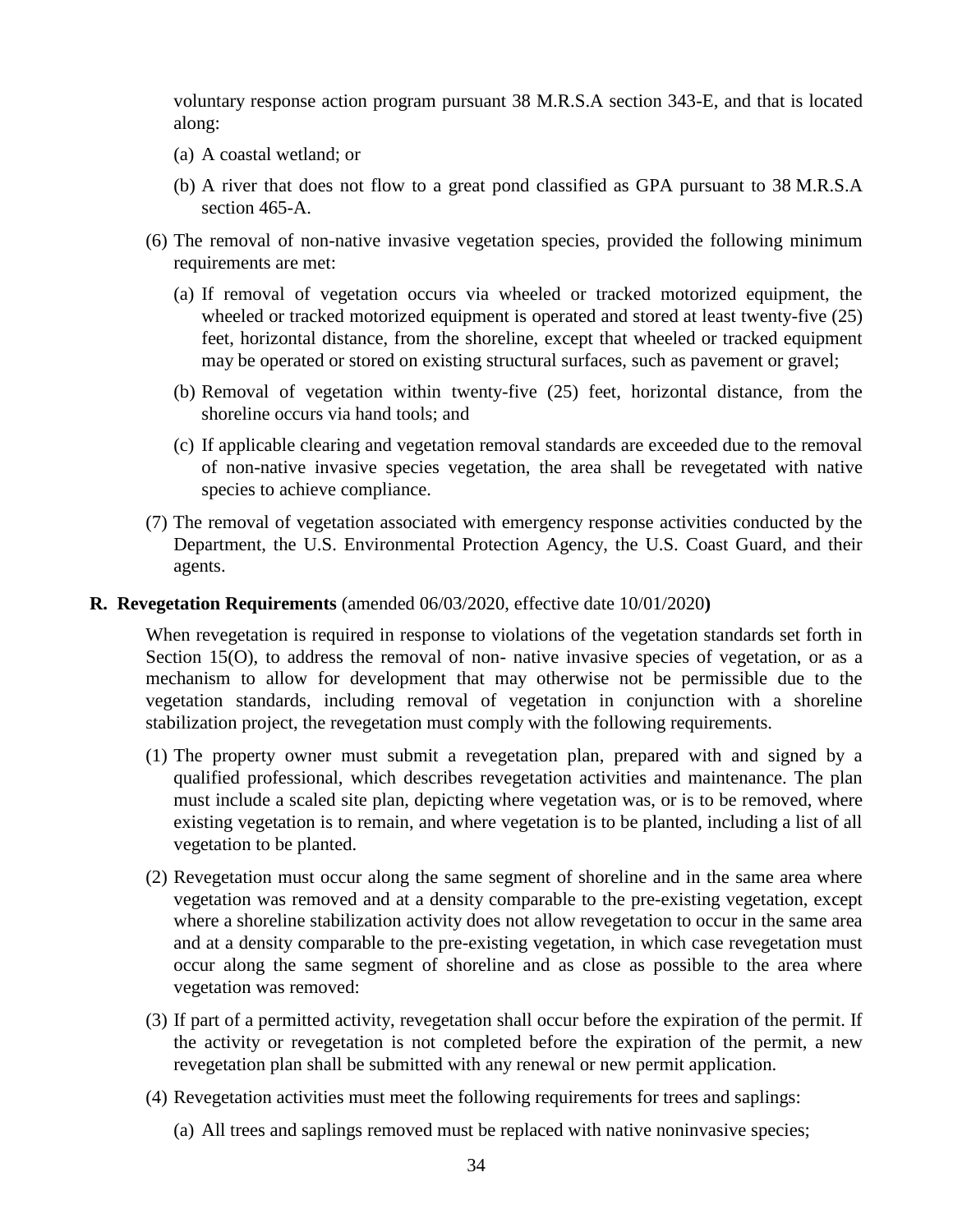- (b) Replacement vegetation must at a minimum consist of saplings;
- (c) If more than three (3) trees or saplings are planted, then at least three (3) different species shall be used;
- (d) No one species shall make up 50% or more of the number of trees and saplings planted;
- (e) If revegetation is required for a shoreline stabilization project, and it is not possible to plant trees and saplings in the same area where trees or saplings were removed, then trees or sapling must be planted in a location that effectively reestablishes the screening between the shoreline and structures; and
- (f) A survival rate of at least eighty (80) percent of planted trees or saplings is required for a minimum five (5) years period.
- (5) Revegetation activities must meet the following requirements for woody vegetation and other vegetation under three (3) feet in height:
	- (a) All woody vegetation and vegetation under three (3) feet in height must be replaced with native noninvasive species of woody vegetation and vegetation under three (3) feet in height as applicable;
	- (b) Woody vegetation and vegetation under three (3) feet in height shall be planted in quantities and variety sufficient to prevent erosion and provide for effective infiltration of stormwater;
	- (c) If more than three (3) woody vegetation plants are to be planted, then at least three (3) different species shall be planted;
	- (d) No one species shall make up 50% or more of the number of planted woody vegetation plants; and
	- (e) Survival of planted woody vegetation and vegetation under three feet in height must be sufficient to remain in compliance with the standards contained within this chapter for minimum of five (5) years
- (6) Revegetation activities must meet the following requirements for ground vegetation and ground cover:
	- (a) All ground vegetation and ground cover removed must be replaced with native herbaceous vegetation, in quantities and variety sufficient to prevent erosion and provide for effective infiltration of stormwater;
	- (b) Where necessary due to a lack of sufficient ground cover, an area must be supplemented with a minimum four (4) inch depth of leaf mulch and/or bark mulch to prevent erosion and provide for effective infiltration of stormwater; and
	- (c) Survival and functionality of ground vegetation and ground cover must be sufficient to remain in compliance with the standards contained within this chapter for minimum of five (5) years.

#### **S. Erosion and Sedimentation Control**

1. All activities which involve filling, grading, excavation or other similar activities which result in unstabilized soil conditions and which require a permit shall also require a written soil erosion and sedimentation control plan. The plan shall be submitted to the permitting authority for approval and shall include, where applicable, provisions for: (amended 07/15/2009)

a. Mulching and revegetation of disturbed soil.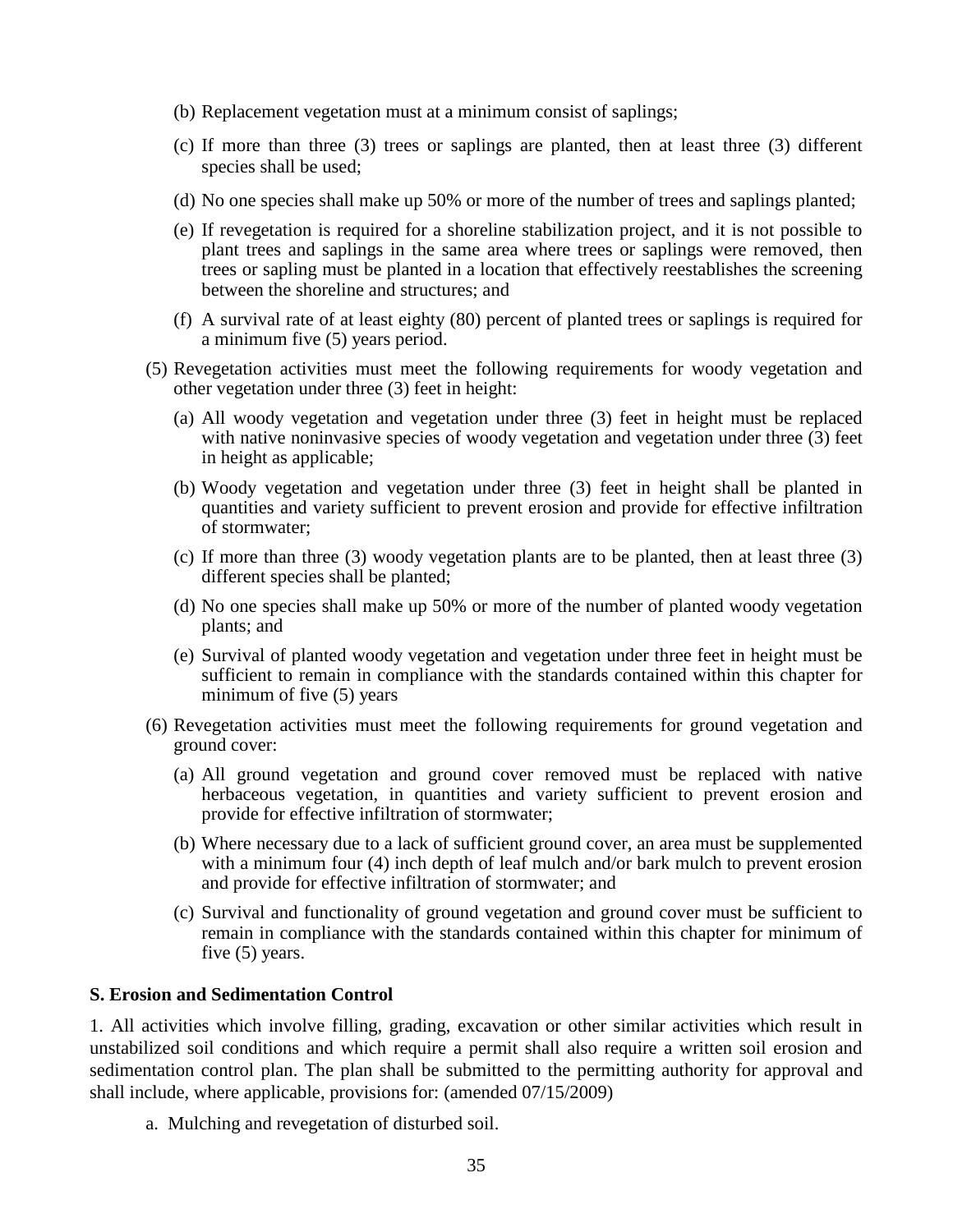b. Temporary runoff control features such as hay bales, silt fencing or diversion ditches.

c. Permanent stabilization structures such as retaining walls or riprap.

2. In order to create the least potential for erosion, development shall be designed to fit with the topography and soils of the site. Areas of steep slopes where high cuts and fills may be required shall be avoided wherever possible, and natural contours shall be followed as closely as possible.

3. Erosion and sedimentation control measures shall apply to all aspects of the proposed project involving land disturbance, and shall be in operation during all stages of the activity. The amount of exposed soil at every phase of construction shall be minimized to reduce the potential for erosion.

4. Any exposed ground area shall be temporarily or permanently stabilized within one (1) week from the time it was last actively worked, by use of riprap, sod, seed and mulch, or other effective measures. In all cases permanent stabilization shall occur within nine (9) months of the initial date of exposure. In addition:

a. Where mulch is used, it shall be applied at a rate of at least one (1) bale per five hundred (500) square feet and shall be maintained until a catch of vegetation is established.

b. Anchoring the mulch with netting, peg and twine or other suitable method may be required to maintain the mulch cover.

c. Additional measures shall be taken where necessary in order to avoid siltation into the water. Such measures may include the use of staked hay bales and/or silt fences.

5. Natural and man-made drainage ways and drainage outlets shall be protected from erosion from water flowing through them. Drainage ways shall be designed and constructed in order to carry water from a twenty-five (25) year storm or greater, and shall be stabilized with vegetation or lined with riprap.

# **T. Soils**

All land uses shall be located on soils in or upon which the proposed uses or structures can be established or maintained without causing adverse environmental impacts, including severe erosion, mass soil movement, improper drainage, and water pollution, whether during or after construction. Proposed uses requiring subsurface waste disposal, and commercial or industrial development and other similar intensive land uses, shall require a soils report based on an on-site investigation and be prepared by state-certified professionals. Certified persons may include Maine Certified Soil Scientists, Maine Registered Professional Engineers, Maine State Certified Geologists and other persons who have training and experience in the recognition and evaluation of soil properties. The report shall be based upon the analysis of the characteristics of the soil and surrounding land and water areas, maximum ground water elevation, presence of ledge, drainage conditions, and other pertinent data which the evaluator deems appropriate. The soils report shall include recommendations for a proposed use to counteract soil limitations where they exist.

# **U. Water Quality**

No activity shall deposit on or into the ground or discharge to the waters of the State any pollutant that, by itself or in combination with other activities or substances will impair designated uses or the water classification of the water body, tributary stream, or wetland. (amended 06/03/2020, effective date 10/01/2020)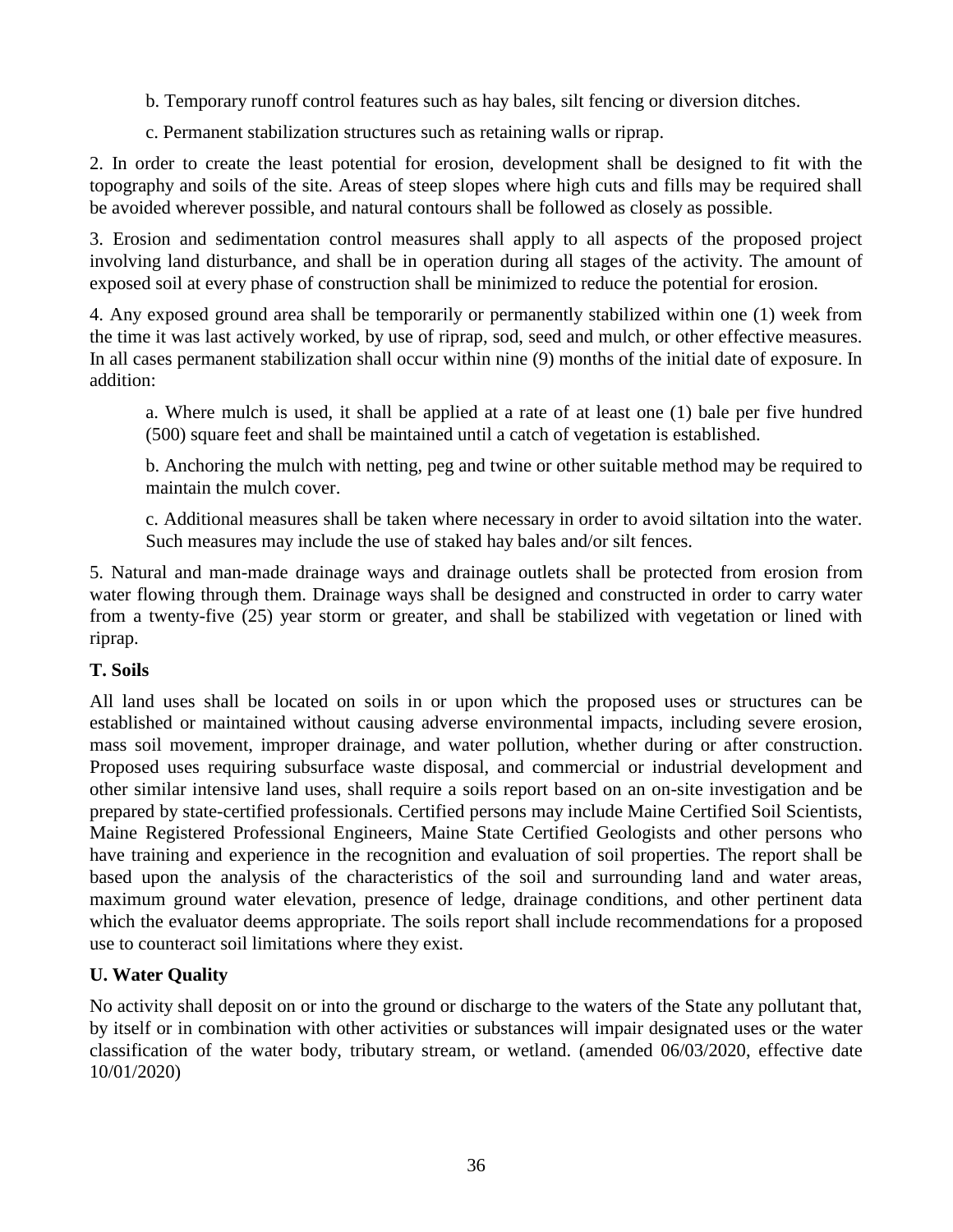## **V. Archaeological Sites**

Any proposed land use activity involving structural development or soil disturbances on or adjacent to sites listed on, or eligible to be listed on the National Register of Historic Places, as determined by the permitting authority shall be submitted by the applicant to the Maine Historic Preservation Commission for review and comment, at least twenty (20) days prior to action being taken by the permitting authority. The permitting authority shall consider comments received from the Commission prior to rendering a decision on the application.

# **Section 16. Administration**

## **A. Administrating Bodies and Agents**

The Code Enforcement Officer, Board of Appeals and Planning Board charged with administering this Ordinance shall be the same Code Enforcement Officer, Board of Appeals and Planning Board as administer the Scarborough Zoning Ordinance.

## **B. Permits Required**

After the effective date of this Ordinance no person shall, without first obtaining a permit, engage in any activity or use of land or structure requiring a permit in the district in which such activity or use would occur; or expand, change, or replace an existing use or structure; or renew a discontinued nonconforming use. A person who is issued a permit pursuant to this Ordinance shall have a copy of the permit on site while the work authorized by the permit is performed. (amended 07/15/2009)

## **C. Permit Application**

1. Every applicant for a permit shall submit a written application, including a scaled plan, on a form provide by the municipality, to the appropriate official as indicated in Section 14.

2. All applications shall be signed by an owner or individual who can show evidence of right, title or interest in the property or by an agent, representative, tenant, or contractor of the owner with authorization from the owner to apply for a permit hereunder, certifying that the information in the application is complete and correct. (amended 07/15/2009)

3. All applications shall be dated, and the Code Enforcement Officer or Planning Board, as appropriate, shall note upon each application the date and time of its receipt.

4. If the property is not served by a public sewer, a valid external plumbing permit or completed application for an external plumbing permit, including the site evaluation approved by the Plumbing Inspector, shall be submitted whenever the nature of the proposed structure or use would require the installation of a subsurface sewage disposal system. (amended 07/15/2009)

5. When an excavation contractor will perform an activity that requires or results in more than one (1) cubic yard of soil disturbance, the person responsible for management of erosion and sedimentation control practices at the site must be certified in erosion control practices by the Maine Department of Environmental Protection. This person must be present at the site each day earthmoving activity occurs for a duration that is sufficient to ensure that proper erosion and sedimentation control practices are followed. This is required until erosion and sedimentation control measures have been installed, which will either stay in place permanently or stay in place until the area is sufficiently covered with vegetation necessary to prevent soil erosion. The name and certification number of the person who will oversee the activity causing or resulting in soil disturbance shall be included on the permit application. This requirement does not apply to a person or firm engaged in agriculture or timber harvesting if best management practices for erosion and sedimentation control are used; and municipal, state and federal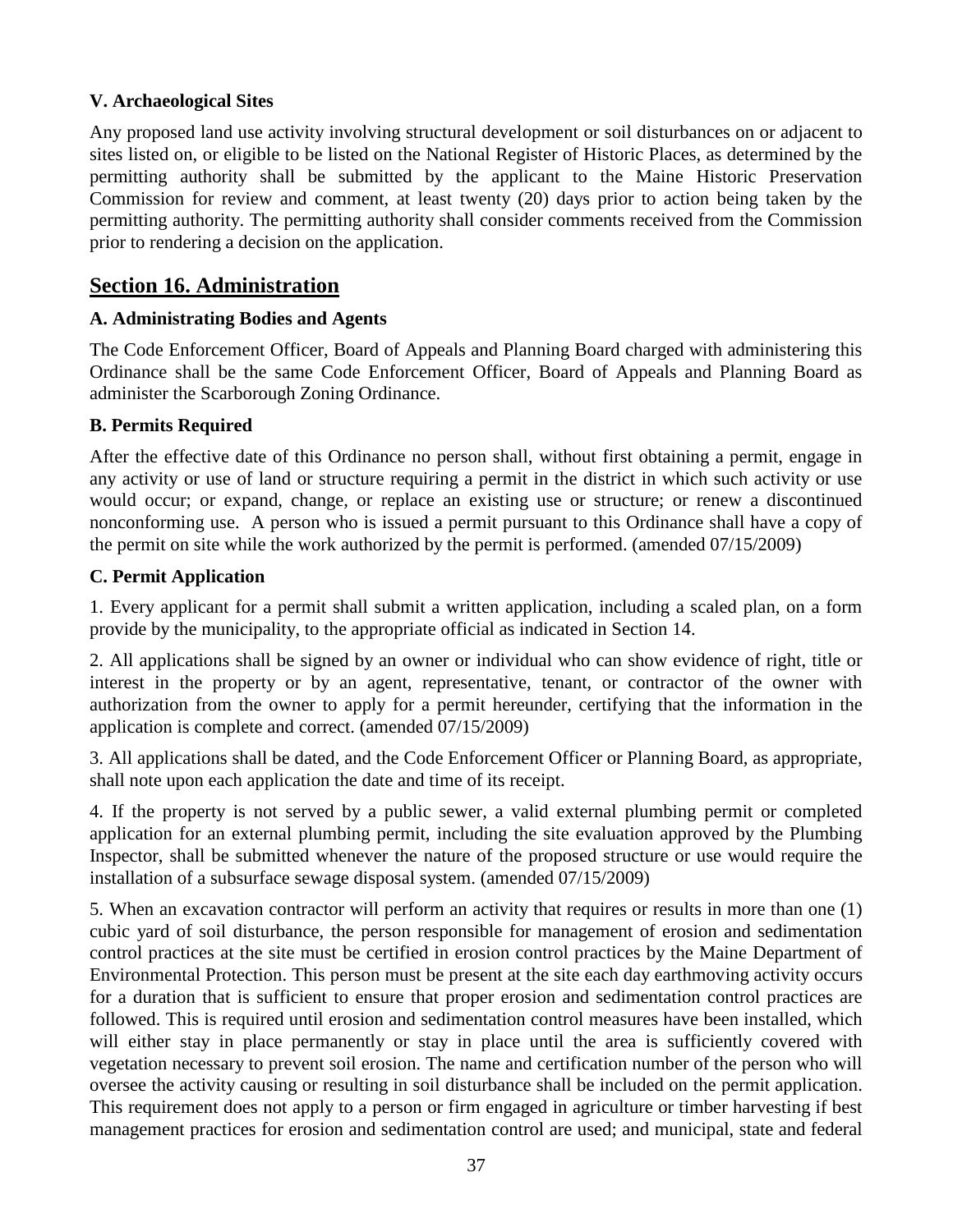employees engaged in projects associated with that employment. (amended 06/03/2020, effective date 10/01/2020)

# **D. Procedure for Administering Permits**

Within 35 days of the date of receiving a written application, the permitting authority , as indicated in Section 14, shall notify the applicant in writing either that the application is a complete application, or, if the application is incomplete, that specified additional material is needed to make the application complete. The permitting authority, as appropriate, shall approve, approve with conditions, or deny all permit applications in writing within 35 days of receiving a completed application. However, if the Planning Board is the permitting authority and has a waiting list of applications, a decision on the application shall occur within 35 days after the first available date on the permitting authority's agenda following receipt of the completed application, or within 35 days of the public hearing, if one is held. Permits shall be approved if the proposed use or structure is found to be in conformance with the purposes and provisions of this Ordinance.

The applicant shall have the burden of proving that the proposed land use activity is in conformity with the purposes and provisions of this Ordinance. The permitting authority reserves the right to request additional plans or information, depending on the nature of the proposal and its anticipated impacts. The permitting authority may also engage the services of one or more professional consultants to review the materials submitted be the applicant, the cost of which shall be paid by the applicant.

After the submission of a complete application to the permitting authority, the permitting authority shall approve an application or approve it with conditions if it makes a positive finding based on the information presented that the proposed use: (amended 06/03/2020, effective date 10/01/2020)

1. Will maintain safe and healthful conditions;

- 2. Will not result in water pollution, erosion, or sedimentation to surface waters;
- 3. Will adequately provide for the disposal of all wastewater;

4. Will not have an adverse impact on spawning grounds, fish, aquatic life, bird or other wildlife habitat;

5. Will conserve shore cover and visual, as well as actual, points of access to inland and coastal waters;

- 6. Will protect archaeological and historic resources as designated in the comprehensive plan;
- 7. Will not adversely affect existing commercial fishing or maritime activities.
- 8. Will avoid problems associated with flood plain development and use; and
- 9. Is in conformance with the provisions of Section 15, Land Use Standards.

If a permit is either denied or approved with conditions, the reasons as well as conditions shall be stated in writing. No approval shall be granted for an application involving a structure if the structure would be located in an unapproved subdivision or would violate any other local ordinance or regulation or statute administered by the municipality. (amended 07/15/2009)

#### **E. Expiration of Permit**

Permits shall expire one year from the date of issuance if a substantial start is not made in construction or (where no construction is involved) commencement of the use does not occur during that period. If a substantive start is made within one year of the issuance of the permit, the applicant shall have one additional year to complete the project, at which time the permit shall expire. (amended 07/15/2009)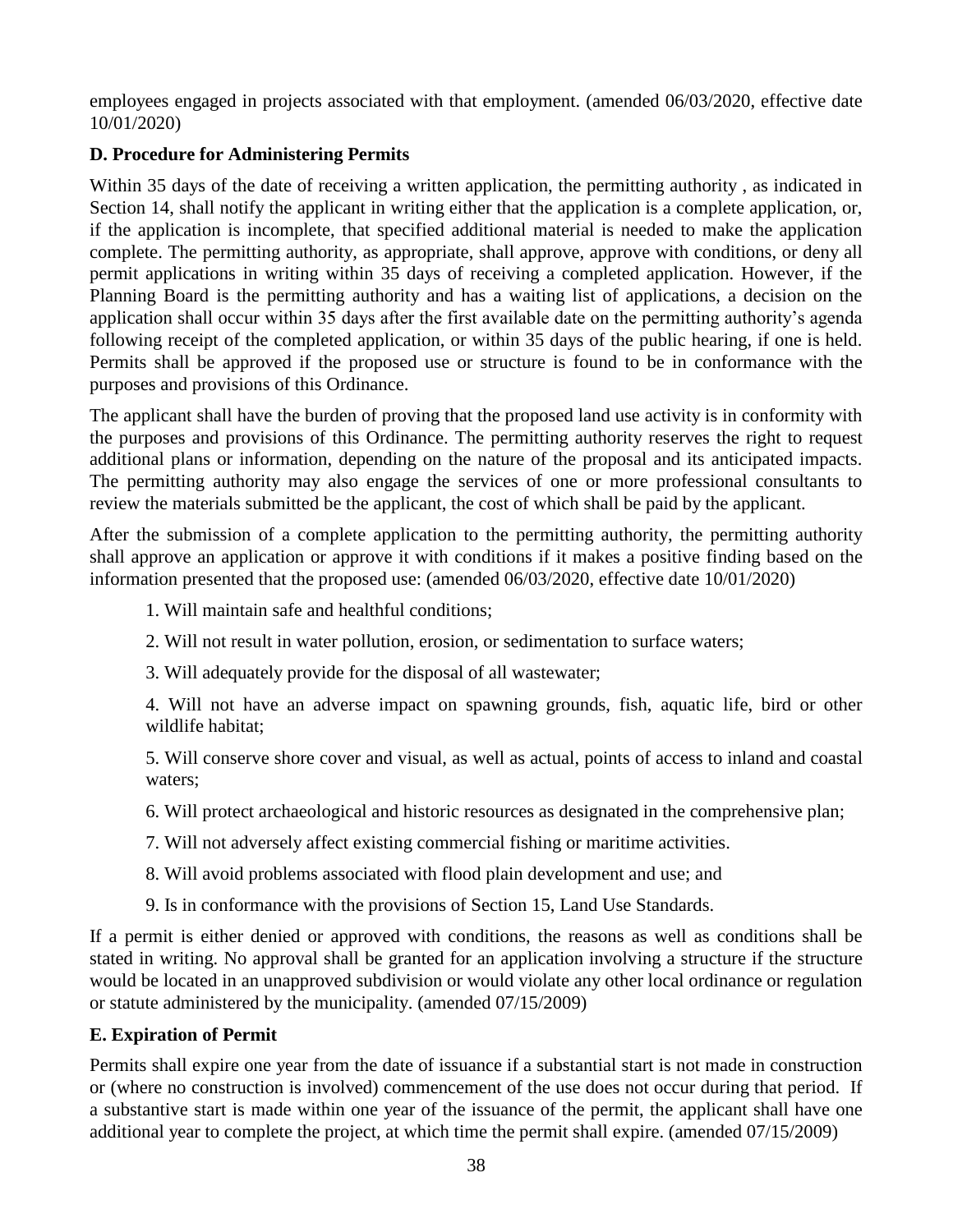Upon good cause shown, the person or board issuing the original permit or approval may extend its effectiveness for an additional six months. As used in this Section 16.E, "substantial start of construction" means completion of all of the following operations for all of the buildings or structures authorized by the permit or approval:

implementation of erosion and storm water control measures

installation of footings

installation of foundations

waterproofing (if necessary) of the foundations

construction of the drainage systems

completion of all back filling (but not including final grading and landscaping)

## **F. Installation of Public Utility Service**

No public utility, water district, sanitary district or any utility company of any kind may install services to any new structure located in the shoreland zone unless written authorization attesting to the validity and currency of all local permits required under this or any pervious Ordinance, has been issued by the appropriate municipal officials. Following installation of service, the company or district shall forward the written authorization to the municipal officials, indicating that installation has been completed.

**G. Appeals** (amended 06/03/2020, effective date 10/01/2020)

# **1. Powers and Duties of the Board of Appeals**

The Board of Appeals shall have the following powers:

a. Administrative Appeals: To hear and decide appeals where it is alleged that there is an error in any order, requirement, decision, or determination made by, or failure to act by, the Code Enforcement Officer or Planning Board in the enforcement or administration of this Ordinance. An appeal of a decision by the Board of Appeals must go directly to Superior Court.

b. Variance Appeals: To authorize variances upon appeal, within the limitations set forth in this Ordinance.

c. Determination of greatest practical extent for applications pursuant to Section 12.C. 2-4 of this Ordinance.

# **2. Variance Appeal**

Variances may be permitted only under the following conditions:

a. Variances may be granted only from dimensional requirements including but not limited to, lot width, structure height, percent of lot coverage, and setback requirements.

b. Variances shall not be granted for establishment of any uses otherwise prohibited by this Ordinance.

c. The Board shall not grant a variance unless it finds that:

(1) The proposed structure or use would meet the provisions of Section 15 except for the specific provision which has created the non-conformity and from which relief is sought; and

(2) The strict application of the terms of this Ordinance would result in undue hardship.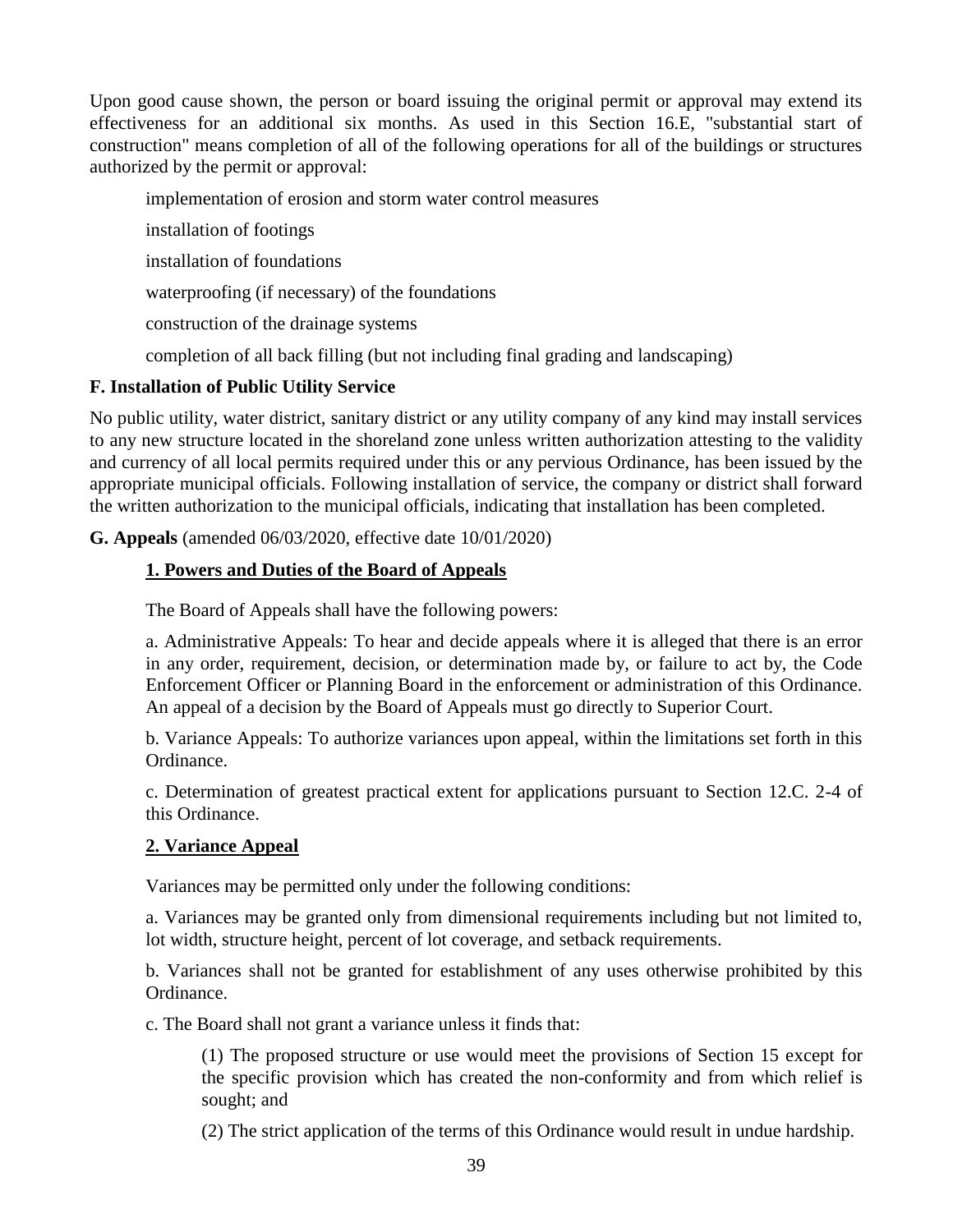The term "undue hardship" shall mean:

(i) That the land in question cannot yield a reasonable return unless a variance is granted;

(ii) That the need for a variance is due to the unique circumstances of the property and not to the general conditions of the neighborhood;

(iii) That the granting of a variance will not alter the essential character of the locality; and

(iv) That the hardship is not the result of action taken by the applicant or a prior owner.

d. The Board of Appeals shall limit any variances granted as strictly as possible in order to insure conformance with the purposes and provisions of this Ordinance to the greatest extent possible, and in doing so may impose such conditions to a variance as it deems necessary. The party receiving the variance shall comply with any conditions imposed.

**3. Appeal Procedure** (amended 06/03/2020, effective date 10/01/2020)

The appeals procedures under this Ordinance shall be as provided in Section V.C. of the Scarborough Zoning Ordinance. Appeals may be granted only by a majority vote of those members present and voting. Administrative appeals from decisions of the Code Enforcement Officer or Planning Board shall be filed within 30 days of the date of written notification to the applicant of the decision, ruling or order appealed from.

A copy of each variance request, including the application and all supporting information supplied by the applicant, shall be forwarded by the municipal officials to the Commissioner of the Department of Environmental Protection at least twenty (20) days prior to action by the Board of Appeals. Any comments received from the Commissioner prior to the action by the Board of Appeals shall be made part of the record and shall be taken into consideration by the Board of Appeals. (adopted 07/15/2009)

- (4) **Appeal to Superior Court**. Except as provided by 30-A M.R.S.A. section 2691(3)(F), any aggrieved party who participated as a party during the proceedings before the Board of Appeals may take an appeal to Superior Court in accordance with State laws within forty-five (45) days from the date of any decision of the Board of Appeals.
- (5) **Reconsideration**. In accordance with 30-A M.R.S.A. section 2691(3)(F), the Board of Appeals may reconsider any decision within forty-five (45) days of its prior decision. A request to the Board to reconsider a decision must be filed within ten (10) days of the decision that is being reconsidered. A vote to reconsider and the action taken on that reconsideration must occur and be completed within forty-five (45) days of the date of the vote on the original decision. Reconsideration of a decision shall require a positive vote of the majority of the Board members originally voting on the decision, and proper notification to the landowner, petitioner, planning board, code enforcement officer, and other parties of interest, including abutters and those who testified at the original hearing(s). The Board may conduct additional hearings and receive additional evidence and testimony.

Appeal of a reconsidered decision to Superior Court must be made within fifteen (15) days after the decision on reconsideration.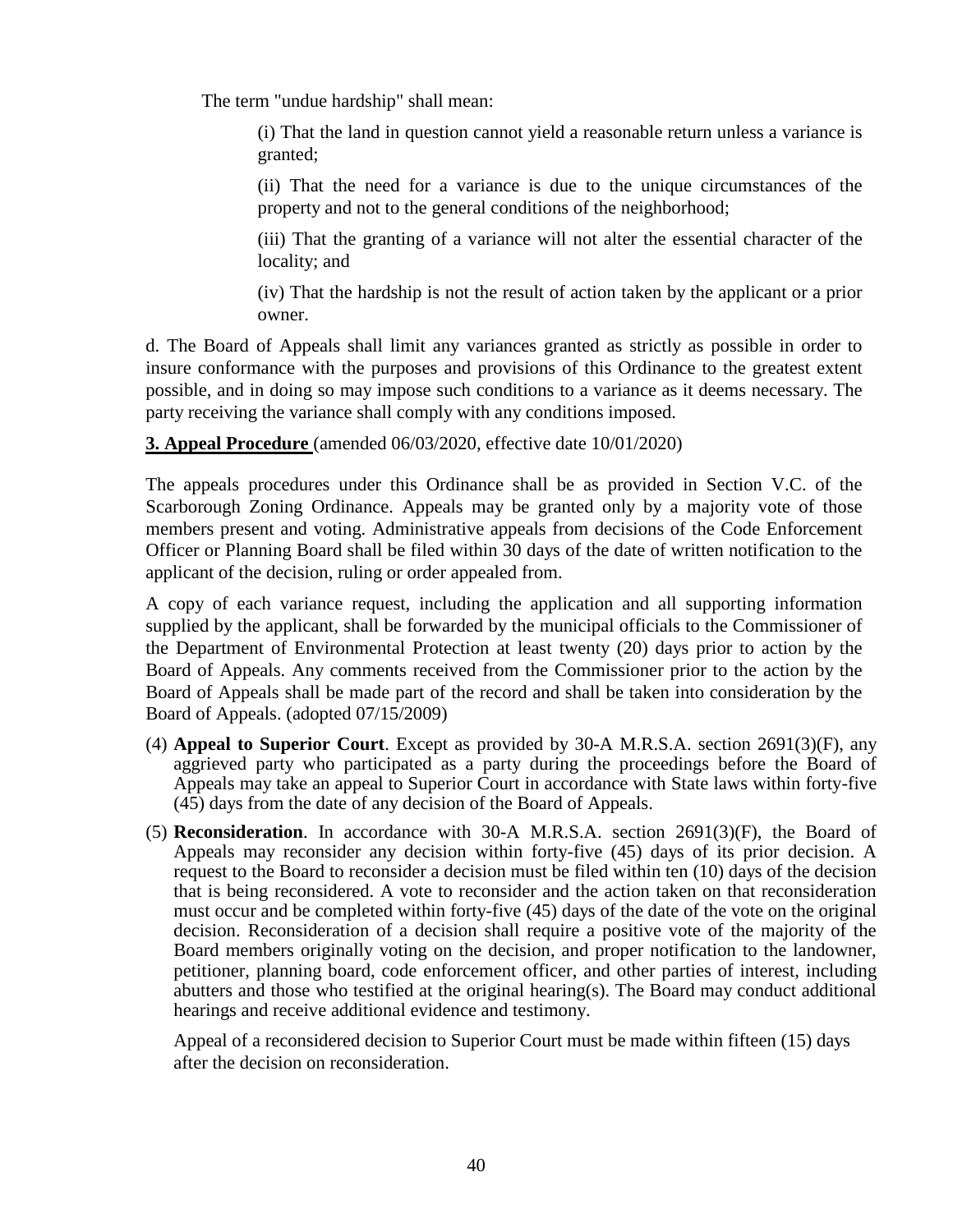#### **H. Enforcement**

#### **1. Nuisances**

Any violation of this Ordinance shall be deemed to be a nuisance.

#### **2. Code Enforcement Officer**

a. The Code Enforcement Officer shall enforce the provisions of this Ordinance as provided in Section IV.A of the Scarborough Zoning Ordinance.

b. The Code Enforcement Officer shall conduct on-site inspections to insure compliance with all applicable laws and conditions attached to permit approvals. The Code Enforcement Officer shall also investigate all complaints of alleged violations of this Ordinance.

c. The Code Enforcement Officer shall keep a complete record of all essential transactions of the office, including applications submitted, permits granted or denied, variances granted or denied, revocation actions, revocation of permits, appeals, court actions, violations investigated, violations found and fees collected.

#### **3. Legal Actions**

When the above action does not result in the correction or abatement of the violation or nuisance condition, the Municipal Officers, upon notice from the Code Enforcement Officer, are hereby directed to institute any and all actions and proceedings, either legal or equitable, including seeking injunctions of violations and the imposition of fines, that may be appropriate or necessary to enforce the provisions of this Ordinance in the name of the municipality. The municipal officers, or their authorized agent, are hereby authorized to enter into administrative consent agreements for the purpose of eliminating violations of this Ordinance and recovering fines without Court action. Such agreements shall not allow an illegal structure or use to continue unless there is clear and convincing evidence that the illegal structure or use was constructed or conducted as a direct result of erroneous advice given by an authorize municipal official and there is no evidence that the owner acted in bad faith, or unless the removal of the structure or use will result in a threat or hazard to public health to public health and safety or will result in substantial environmental damage.

#### **4. Fines**

Any person, including but not limited to a landowner, a landowner's agent or a contractor, who violates any provision or requirement of this Ordinance shall be penalized in accordance with Title 30-A, M.R.S.A section 4452. (amended 07/15/2009)

# **Section 17. Definitions**

#### **Accessory structure or use:**

A use or structure which is incidental and subordinate to the principal use or structure. Accessory uses, when aggregated shall not subordinate the principal use of the lot. A deck or similar extension of the principal structure or a garage attached to the principal structure by a roof or a common wall is considered part of the principal structure.

#### **Aggrieved party:**

An owner of land whose property is directly or indirectly affected by the granting or denial of a permit or variance under this Ordinance; a person whose land abuts land for which a permit or variance has been granted; or any other person or group of persons who have suffered particularized injury as a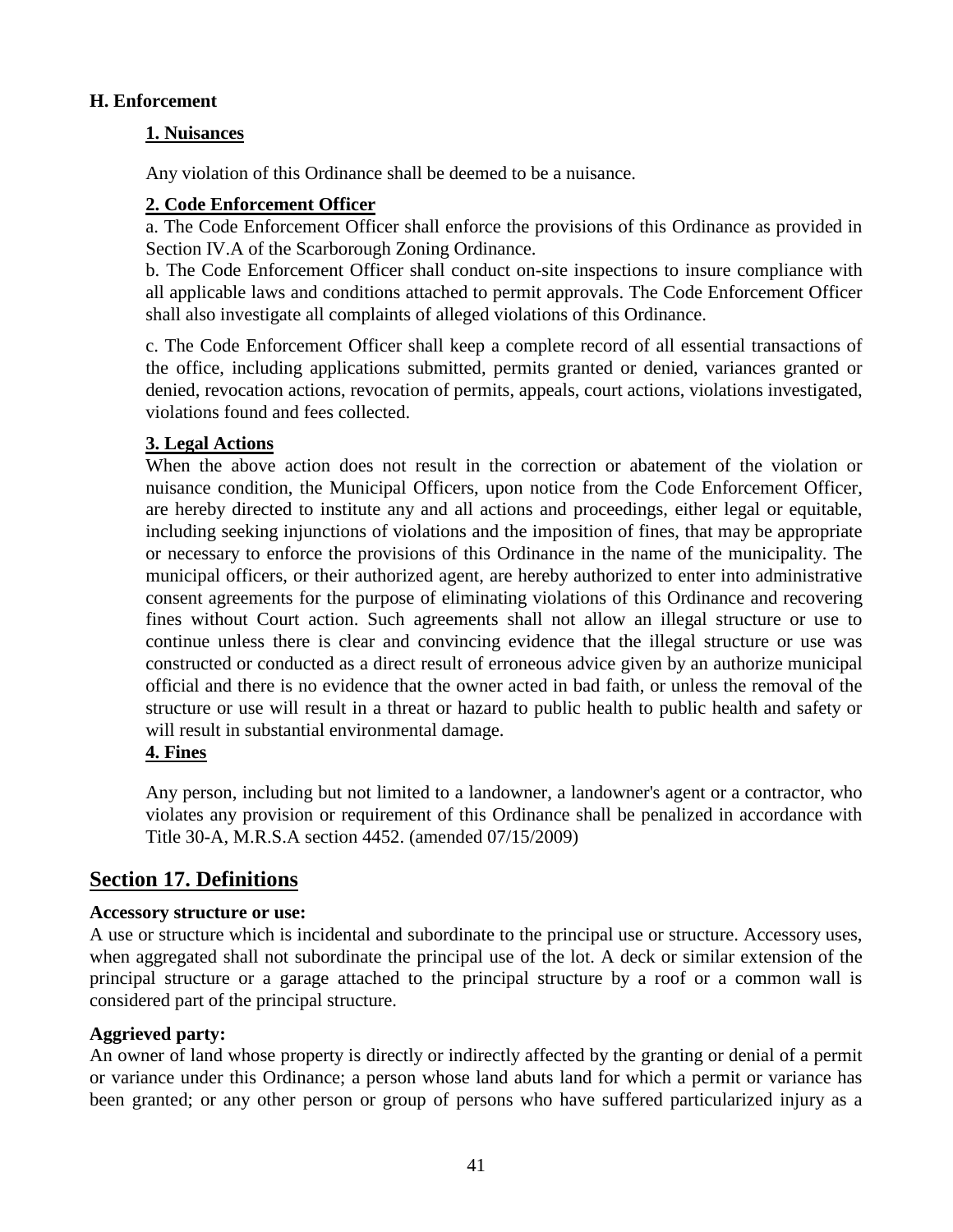result of the granting or denial of such permit or variance. (amended 06/03/2020, effective date 10/01/2020)

#### **Agriculture:**

The production, keeping or maintenance for sale or lease, of plants and/or animals, including but not limited to: forages and sod crops; grains and seed crops; dairy animals and dairy products; poultry and poultry products; livestock; fruits and vegetables; and ornamental and green house products. Agriculture does not include forest management and timber harvesting activities.

#### **Aquaculture:**

The growing or propagation of harvestable freshwater, estuarine, or marine plant or animal species.

#### **Basal area:**

The area of cross-section of a tree stem at 4 1/2 feet above ground level and inclusive of bark.

#### **Basement:**

Any portion of a structure with a floor-to-ceiling height of 6 feet or more and having more than 50% of its volume below the existing ground level. (amended 06/03/2020, effective date 10/01/2020)

#### **Boat Launching Facility:**

A facility designed primarily for the launching and landing of watercraft, and which may include an access ramp, docking area, and parking spaces for vehicles and trailers.

**Bureau of Forestry**: State of Maine Department of Agriculture, Conservation, and Forestry, Bureau of Forestry. (amended 06/03/2020, effective date 10/01/2020)

#### **Campground:**

Any area or tract of land to accommodate one or more parties in temporary living quarters, including, but not limited to tents, recreational vehicles or other shelters.

#### **Canopy:**

The more or less continuous cover formed by tree crowns in a wooded area. (adopted 07/15/2009)

#### **Coastal wetland:**

All tidal and subtidal lands; all lands with vegetation present that is tolerant of salt water and occurs primarily in a salt water or estuarine habitat; and any swamp, marsh, bog, beach, flat or other contiguous low land which is subject to tidal action during the highest tide level for the year in which an activity is proposed as identified in tide tables published by the National Ocean Service. Coastal wetlands may include portions of coastal sand dunes. All areas below the highest annual maximum spring tide level are coastal wetlands. These areas may consist of rocky ledges, sand and cobble beaches, mud flats, etc., in addition to salt marshes and salt meadows. (amended 07/15/2009) (amended 06/03/2020, effective date 10/01/2020)

#### **Commercial use:**

The use of lands, buildings, or structures, other than a "home occupation", defined below the intent and result of which activity is the production of income from the buying and selling of goods and/or services, exclusive of rental of residential buildings and/or dwelling units.

**Cross-sectional area**: the cross-sectional area of a stream or tributary stream channel is determined by multiplying the stream or tributary stream channel width by the average stream or tributary stream channel depth. The stream or tributary stream channel width is the straight line distance from the normal high-water line on one side of the channel to the normal high-water line on the opposite side of the channel. The average stream or tributary stream channel depth is the average of the vertical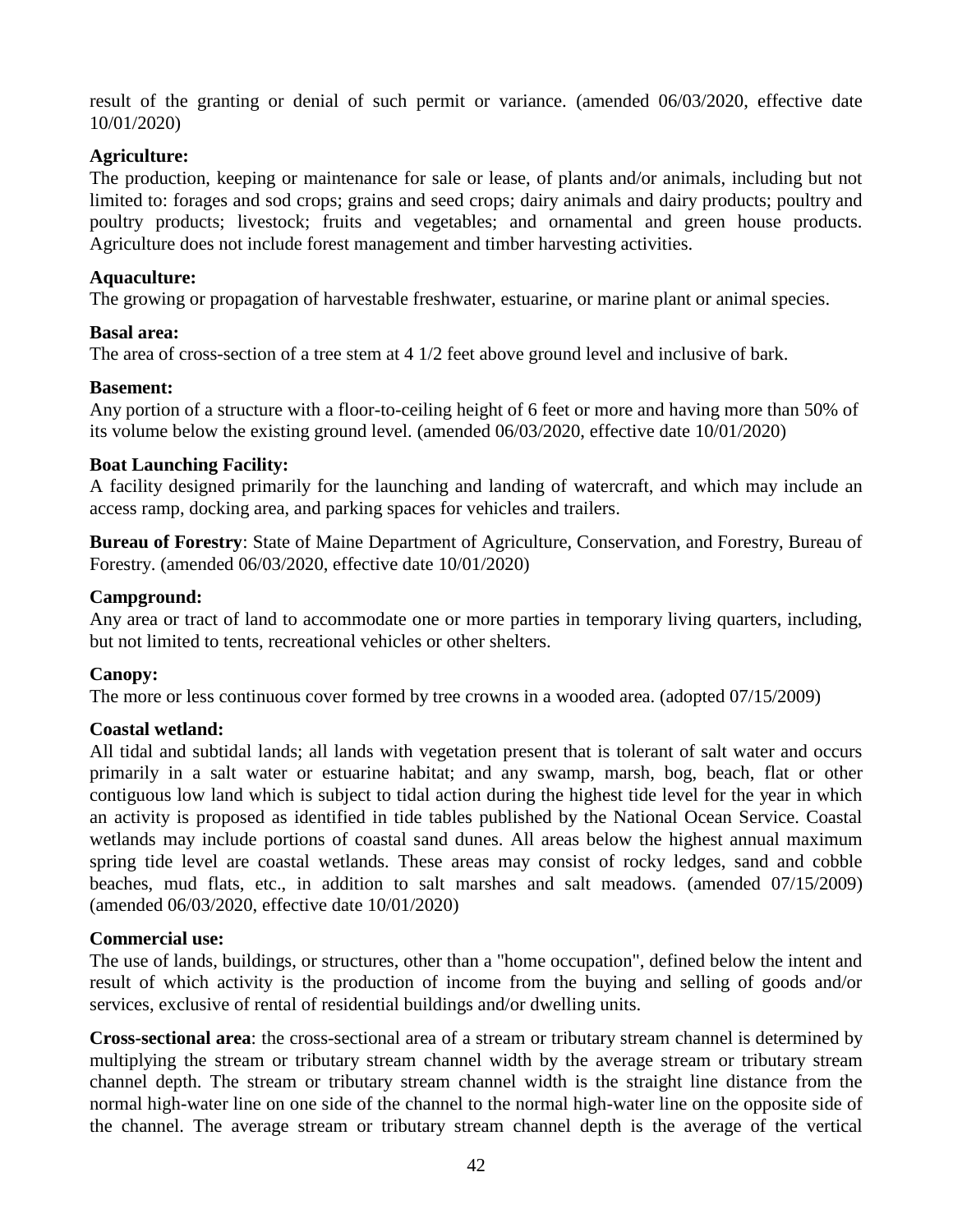distances from a straight line between the normal high-water lines of the stream or tributary stream channel to the bottom of the channel. (amended 06/03/2020, effective date 10/01/2020)

#### **DBH:**

The diameter of a standing tree measured 4.5 feet from ground level. (adopted 07/15/2009)

#### **Development:**

A change in land use involving alteration of the land, water or vegetation, or the addition or alteration of structures or other construction not naturally occurring. (adopted 07/15/2009)

#### **Dimensional requirements:**

Numerical standards relating to spatial relationships including but not limited to setback, lot area, shore frontage and height.

#### **Disruption of shoreline integrity:**

The alteration of the physical shape, properties, or condition of a shoreline at any location by timber harvesting and related activities. A shoreline where shoreline integrity has been disrupted is recognized by compacted, scarified and/or rutted soil, an abnormal channel or shoreline cross-section, and in the case of flowing waters, a profile and character altered from natural conditions. (adopted 07/15/2009)

#### **Driveway:**

A vehicular access-way less than five hundred (500) feet in length serving two single family dwellings or one two-family dwelling, or less. (amended 07/15/2009)

#### **Emergency operations:**

Operations conducted for the public health, safety or general welfare, such as protection of resources from immediate destruction or loss, law enforcement, and operations to rescue human beings, property and livestock from the threat of destruction or injury.

#### **Essential services:**

The construction, alteration or maintenance of gas, electrical or communication facilities; steam, fuel, electric power or water transmission or distribution lines, towers and related equipment; telephone cables or lines, poles and related equipment; gas, oil, water, slurry or other similar pipelines; municipal sewage lines, collection or supply systems; and associated storage tanks. Such systems may include towers, poles, wires, mains, drains, pipes, conduits, cables, fire alarms and police call boxes, traffic signals, hydrants and similar accessories, but shall not include service drops or buildings which are necessary for the furnishing of such services.

#### **Expansion of a structure:**

an increase in the footprint of a structure, including all extensions such as, but not limited to: attached decks, garages, porches and greenhouses.

#### **Expansion of use:**

The addition of weeks or months to a use's operating season; additional hours of operation; or the use of more footprint of a structure or ground area devoted to a particular use. (amended 06/03/2020, effective date 10/01/2020)

#### **Family:**

One or more persons occupying a premise and living as a single housekeeping unit.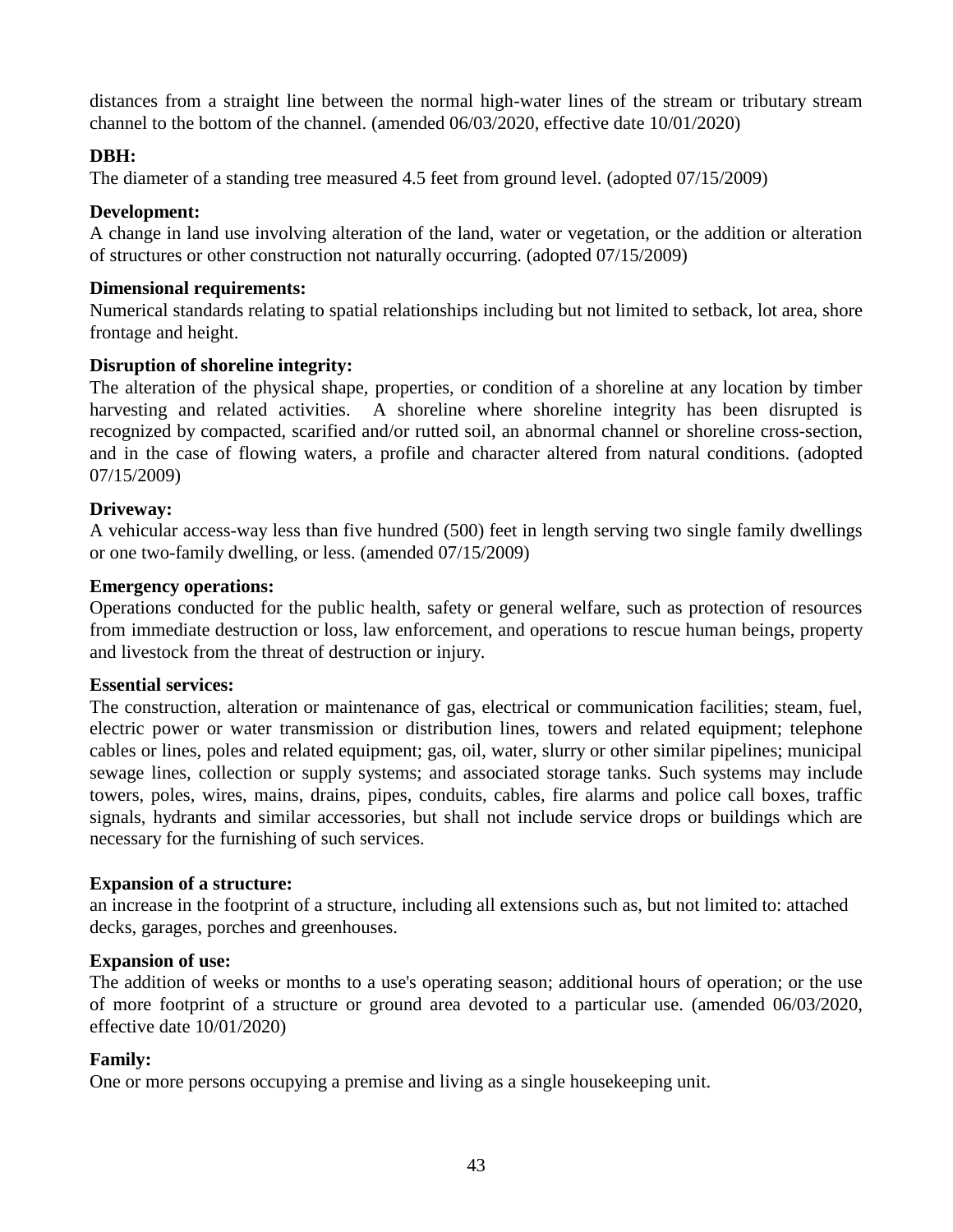**Floodway:** the channel of a river or other watercourse and adjacent land areas that must be reserved in order to discharge the 100-year flood without cumulatively increasing the water surface elevation by more than one foot in height. (amended 06/03/2020, effective date 10/01/2020)

#### **Floor area:**

The sum of the horizontal areas of the floor(s) of a structure enclosed by exterior walls.

**Footprint:** the entire area of ground covered by the structure(s) on a lot, including but not limited to cantilevered or similar overhanging extensions, as well as unenclosed structures, such as patios and decks. (amended 06/03/2020, effective date 10/01/2020)

#### **Forest management activities:**

Timber cruising and other forest resource evaluation activities, pesticide or fertilizer application, management planning activities, timber stand improvement, pruning, regeneration of forest stands, and other similar or associated activities, exclusive of timber harvesting and the construction, creation or maintenance of roads.

#### **Forest stand:**

A contiguous group of trees sufficiently uniform in age class distribution, composition, and structure, and growing on a site of sufficiently uniform quality, to be a distinguishable unit. (adopted 07/15/2009)

#### **Forested wetland:**

A fresh water wetland dominated by woody vegetation that is 6 meters tall or taller.

#### **Foundation:**

The supporting substructure of a building or other structure, excluding wooden sills and post supports, but including basements, slabs, frost walls, or other base consisting of concrete, block, brick or similar material. (amended 07/15/2009) (amended 06/03/2020, effective date 10/01/2020)

#### **Freshwater wetland:**

Freshwater swamps, marshes, bogs and similar areas other than forested wetlands which are:

1. of ten or more contiguous acres; or of less than 10 contiguous acres and adjacent to a surface water body, excluding any river, stream or brook such that in a natural state, the combined surface area is in excess of 10 acres; and

2. inundated or saturated by surface or ground water at a frequency and for a duration sufficient to support, and which under normal circumstances do support, a prevalence of wetland vegetation typically adapted for life in saturated soils.

Freshwater wetlands may contain small stream channels or inclusions of land that do not conform to the criteria of this definition.

#### **Functionally water-dependent uses:**

Those uses that require, for their primary purpose, location on submerged lands or that require direct access to, or location in, coastal and inland waters and which cannot be located away from these waters. The uses include, but are not limited to commercial and recreational fishing and boating facilities, excluding recreational boat storage buildings, finfish and shellfish processing, fish storage and retail and wholesale fish marketing facilities, waterfront dock and port facilities, shipyards and boat building facilities, marinas, navigation aids, basins and channels, industrial uses dependent upon water-borne transportation or requiring large volumes of cooling or processing water and which cannot reasonably be located or operated at an inland site, and uses which primarily provide general public access to coastal or inland waters. Recreational boat storage buildings are not considered to be a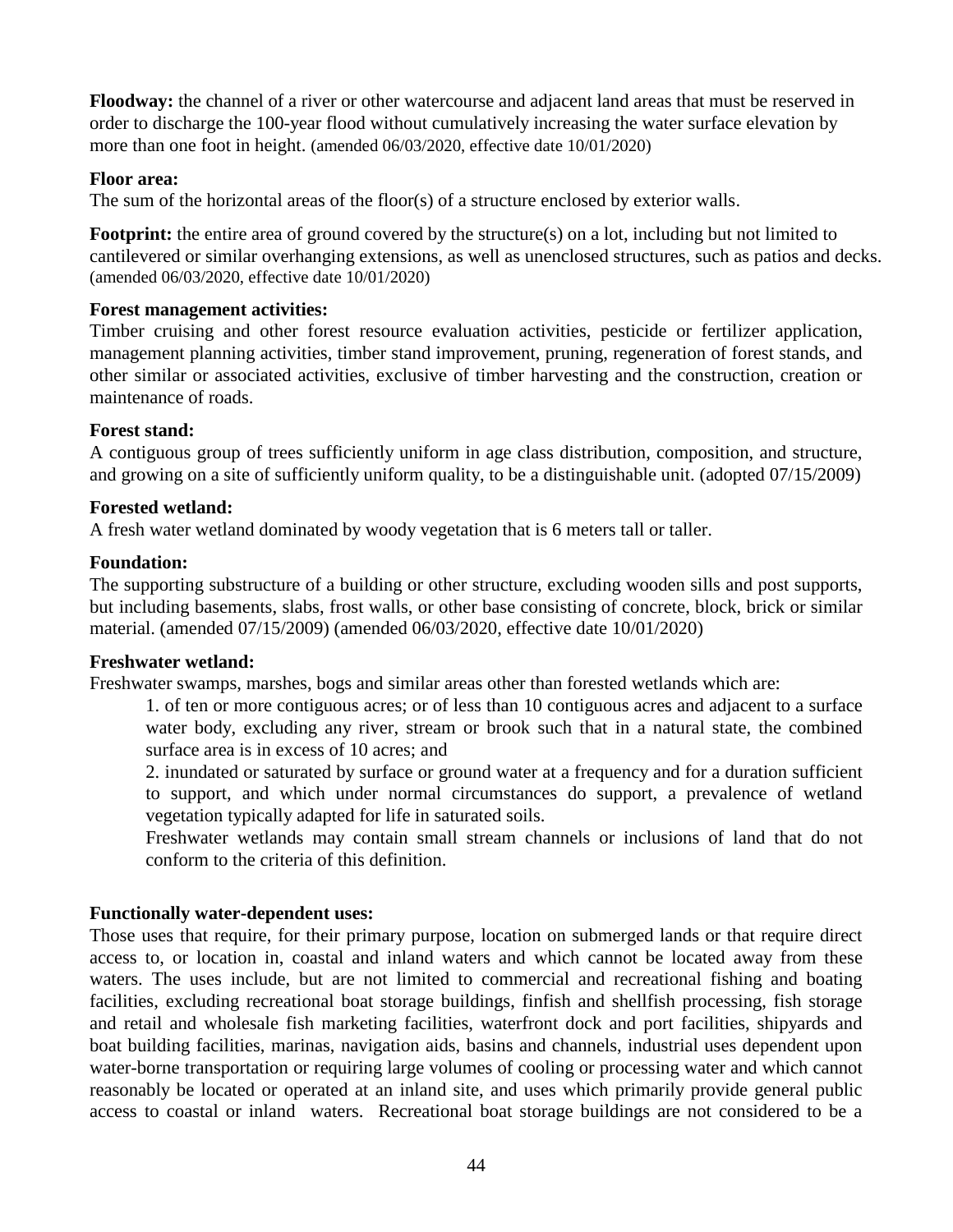functionally water-dependent use. (amended 07/15/2009) (amended 06/03/2020, effective date 10/01/2020)

#### **Great pond:**

Any inland body of water which in a natural state has a surface area in excess of ten acres, and any inland body of water artificially formed or increased which has a surface area in excess of thirty (30) acres except for the purpose of this Ordinance, where the artificially formed or increased inland body of water is completely surrounded by land held by a single owner. (amended 07/15/2009)

#### **Ground cover:**

Small plants, fallen leaves, needles and twigs, and the partially decayed organic matter of the forest floor. (adopted 07/15/2009)

#### **Harvest area:**

The area where timber harvesting and related activities, including the cutting of trees, skidding, yarding, and associated road construction take place. The area affected by a harvest encompasses the area within the outer boundaries of these activities, excepting unharvested areas greater than 10 acres within the area affected by a harvest. (adopted 07/15/2009)

**Hazard tree**: a tree with a structural defect, combination of defects, or disease resulting in a structural defect that under the normal range of environmental conditions at the site exhibits a high probability of failure and loss of a major structural component of the tree in a manner that will strike a target. A normal range of environmental conditions does not include meteorological anomalies, such as, but not limited to: hurricanes; hurricane-force winds; tornados; microbursts; or significant ice storm events. Hazard trees also include those trees that pose a serious and imminent risk to bank stability. A target is the area where personal injury or property damage could occur if the tree or a portion of the tree fails. Targets include roads, driveways, parking areas, structures, campsites, and any other developed area where people frequently gather and linger. (amended  $06/03/2020$ , effective date  $10/01/2020$ )

#### **Height of a structure:**

The vertical distance between the mean original grade at the downhill side of the structure and the highest point of the structure, excluding chimneys, steeples, antennas, and similar appurtenances that have no floor area. (amended  $07/15/2009$ )

#### **Home occupation:**

An occupation or profession which is customarily conducted on or in a residential structure or property and which is 1) clearly incidental to and compatible with the residential use of the property and surrounding residential uses; and 2) which employs no more than one person other than family members residing in the home.

**Increase in nonconformity of a structure**: any change in a structure or property which causes further deviation from the dimensional standard(s) creating the nonconformity such as, but not limited to, reduction in water body, tributary stream or wetland setback distance, increase in lot coverage, or increase in height of a structure. Property changes or structure expansions which either meet the dimensional standard or which cause no further increase in the linear extent of nonconformance of the existing structure shall not be considered to increase nonconformity. For example, there is no increase in nonconformity with the setback requirement for water bodies, wetlands, or tributary streams if the expansion extends no further into the required setback area than does any portion of the existing nonconforming structure. Hence, a structure may be expanded laterally provided that the expansion extends no closer to the water body, tributary stream, or wetland than the closest portion of the existing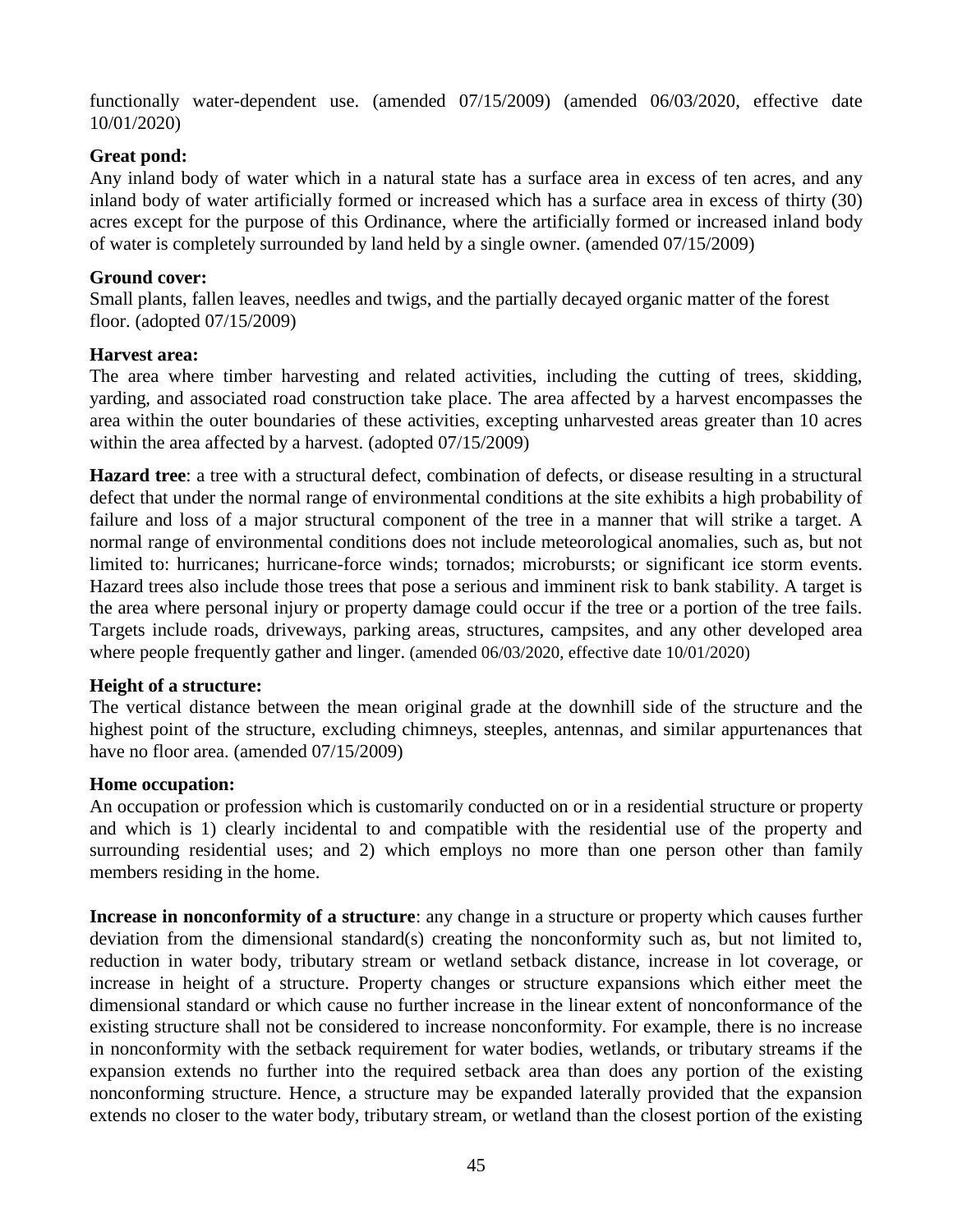structure from that water body, tributary stream, or wetland. Included in this allowance are expansions which in-fill irregularly shaped structures. (amended 06/03/2020, effective date 10/01/2020)

**Individual private campsite:** an area of land which is not associated with a campground, but which is developed for repeated camping by only one group not to exceed ten (10) individuals and which involves site improvements which may include but not be limited to a gravel pad, parking area, fire place, or tent platform. (amended 06/03/2020, effective date 10/01/2020)

#### **Industrial:**

The assembling, fabrication, finishing, manufacturing, packaging or processing of goods, or the extraction of minerals.

#### **Institutional:**

A non-profit or quasi-public use, or institution such as a church, library, public or private school, hospital, or municipally owned or operated building, structure or land used for public purposes. (adopted 07/15/2009)

#### **Land management road:**

A route or track consisting of a bed of exposed mineral soil, gravel, or other surfacing materials constructed for, or created by, the passage of motorized vehicles and used primarily for timber harvesting and related activities, including associated log yards, but not including skid trails or skid roads. (adopted 07/15/2009)

#### **Licensed forester:**

A forester licensed under 32 M.R.S.A. Chapter 76. (adopted 07/15/2009)

#### **Lot area:**

The area of land enclosed within the boundary lines of a lot, minus land below the normal high-water line of a water body or upland edge of a wetland and areas beneath roads serving more than two lots.

#### **Marina:**

A business establishment having frontage on navigable water and, as its principal use, providing for hire offshore moorings or docking facilities for boats, and which may also provide accessory services such as boat and related sales, boat repair and construction, indoor and outdoor storage of boats and marine equipment, boat and tackle shops and marine fuel service facilities.

#### **Market value:**

The estimated price a property will bring in the open market and under prevailing market conditions in a sale between a willing seller and a willing buyer, both conversant with the property and with prevailing general price levels.

#### **Mineral exploration**

Hand sampling, test boring, or other methods of determining the nature or extent of mineral resources which create minimal disturbance to the land and which include reasonable measures to restore the land to its original condition.

#### **Mineral extraction:**

Any operation within any twelve (12) month period which removes more than one hundred (100) cubic yards of soil, topsoil, loam, sand, gravel, clay, rock, peat, or other like material from its natural location and to transport the product removed, away from the extraction site.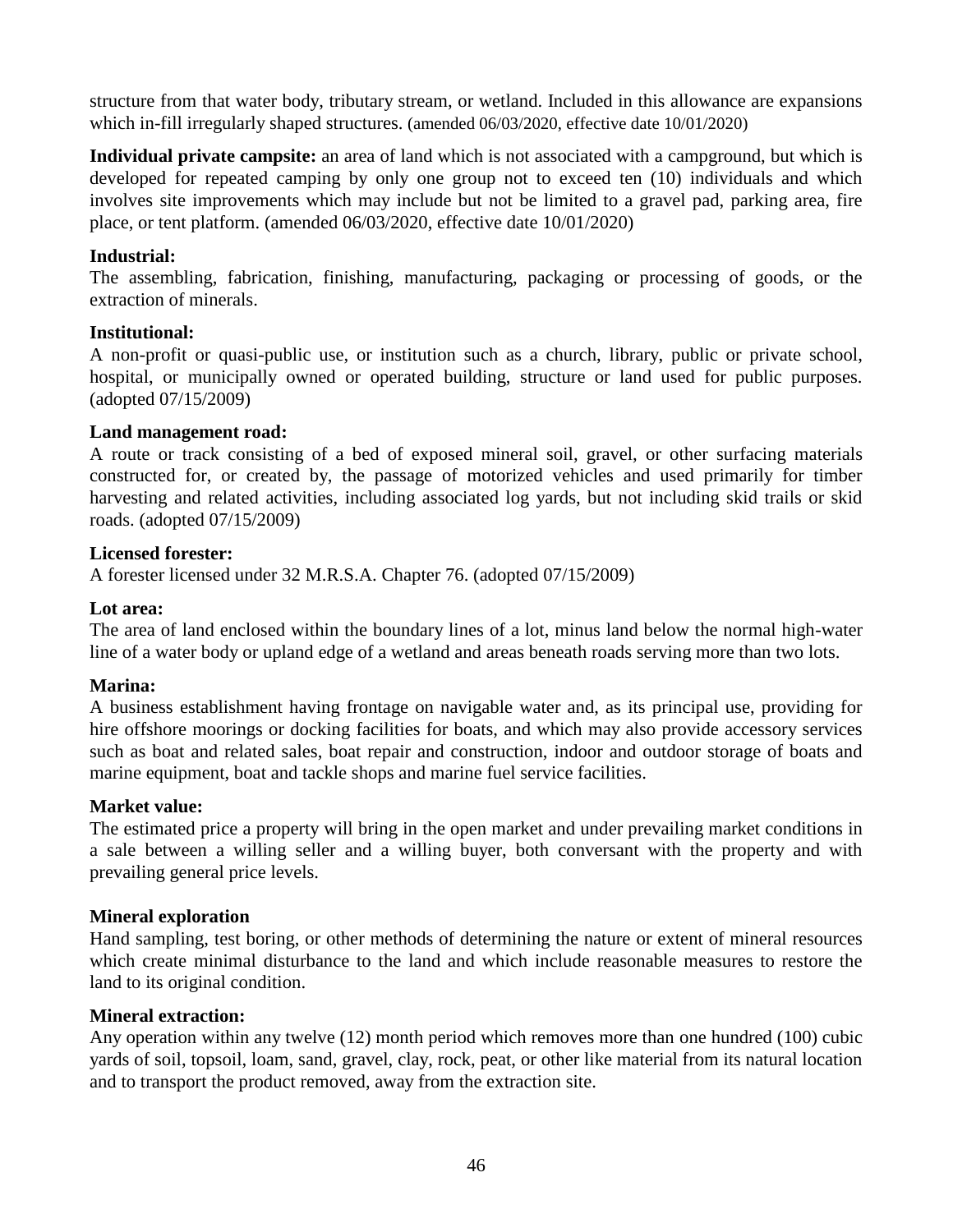#### **Minimum lot width:**

The closest distance between the side lot lines of a lot. When only two lot lines extend into the shoreland zone, both lot lines shall be considered to be the side lot lines. (amended 07/15/2009)

#### **Multi-unit residential:**

A residential structure containing three (3) or more residential dwelling units.

#### **Native:**

Indigenous to the local forest. (adopted 07/15/2009)

#### **Non-conforming condition:**

Non-conforming lot, structure or use which is allowed solely because it was in lawful existence at the time this Ordinance or subsequent amendment took effect. (adopted 07/15/2009)

#### **Non-conforming lot:**

A single lot of record which, at the effective date of adoption or amendment of this Ordinance, does not meet the area, frontage, or width requirements of the district in which it is located.

#### **Non-conforming structure:**

A structure which does not meet any one or more of the following dimensional requirements; setback, height, or lot coverage, but which is allowed solely because it was in lawful existence at the time this Ordinance or subsequent amendments took effect.

#### **Non-conforming use:**

Use of buildings, structures, premises, land or parts thereof which is not allowed in the district in which it is situated, but which is allowed to remain solely because it was in lawful existence at the time this Ordinance or subsequent amendments took effect.

**Non-native invasive species of vegetation:** species of vegetation listed by the Maine Department of Agriculture, Conservation and Forestry as being invasive in Maine ecosystems and not native to Maine ecosystems. (amended 06/03/2020, effective date 10/01/2020)

#### **Nonvegetated surfaces:**

The area covered by structures and associated constructed facilities, areas which have been or will be covered by a low-permeability material, such as asphalt or concrete, and areas such as gravel roads and unpaved parking areas, which have been or will be compacted through design or use to reduce their permeability. Common impermeable surfaces include roof tops, walkways, patios, driveways, parking lots or storage areas, concrete or asphalt paving, gravel roads, packed earthen materials, and oiled, macadam, or other surfaces which similarly impede the natural infiltration of water. (adopted 07/15/2009)

#### **Normal high-water line (non-tidal waters):**

That line which is apparent from visible markings, changes in the character of soils due to prolonged action of the water or changes in vegetation, and which distinguishes between predominantly aquatic and predominantly terrestrial land. Areas contiguous with rivers and great ponds that support nonforested wetland vegetation and hydric soils and that are at the same or lower elevation as the water level of the river or great pond during the period of normal high-water are considered part of the river or great pond. (amended 07/15/2009)

**Outlet stream:** any perennial or intermittent stream, as shown on the most recent highest resolution version of the national hydrography dataset available from the United States Geological Survey on the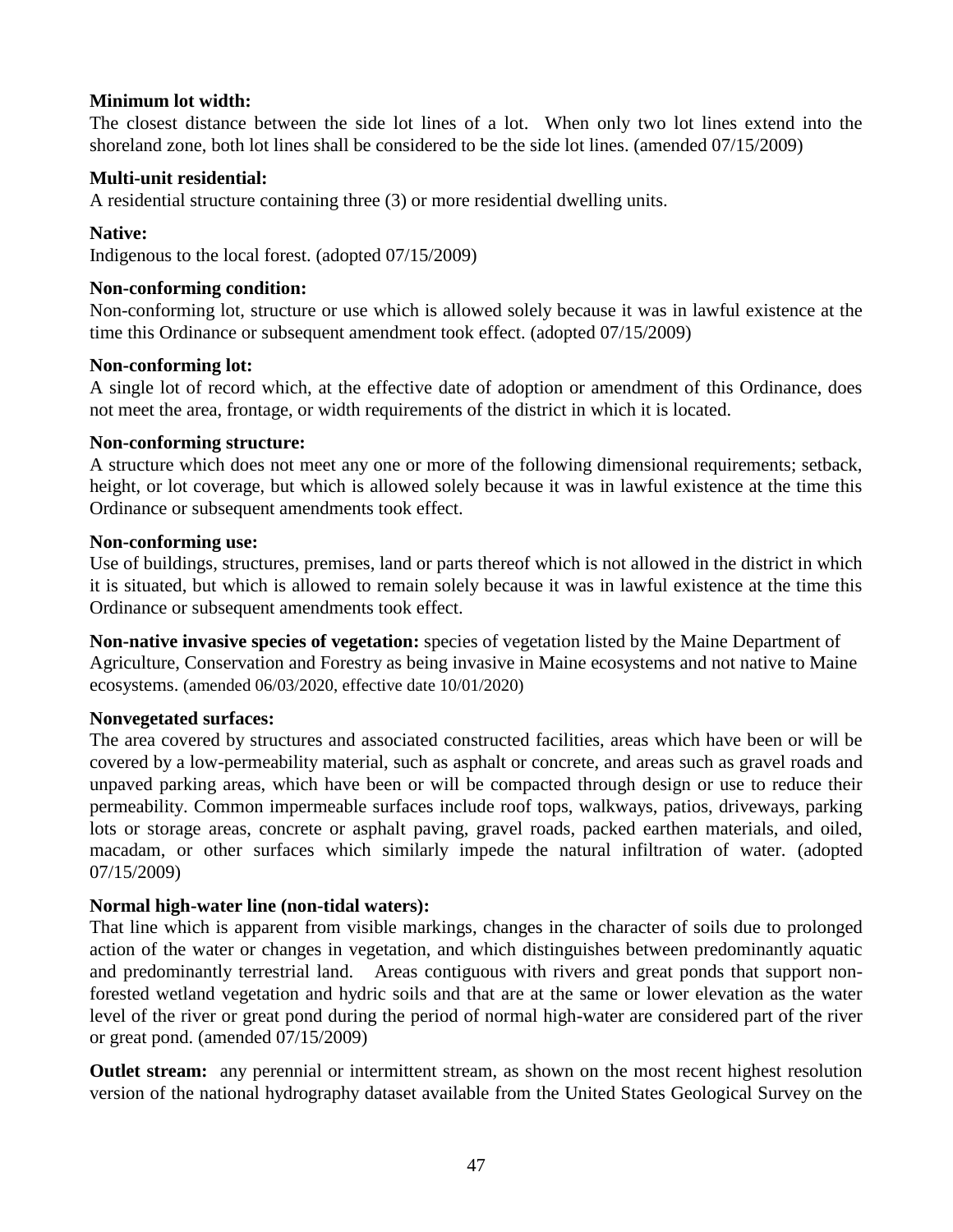website of the United States Geological Survey or the national map, that flows from a freshwater wetland. (amended 06/03/2020, effective date 10/01/2020)

#### **Person:**

An individual, corporation, governmental agency, municipality, trust, estate, partnership, association, two or more individuals having a joint or common interest, or other legal entity.

#### **Piers, docks, wharfs, bridges and other structures and uses extending over or beyond the normal high-water line or within a wetland:**

#### **Temporary:**

Structures which remain in or over the water for less than seven (7) months in any period of twelve (12) consecutive months.

#### **Permanent:**

Structure which remain in or over the water for seven (7) months or more in any period of twelve (12) consecutive months.

#### **Principal structure:**

A building other than one which is used for purposes wholly incidental or accessory to the use of another building or use on the same premises.

#### **Principal use:**

A use other than one which is wholly incidental or accessory to another use on the same premises.

#### **Public facility:**

Any facility, including, but not limited to, buildings, property, recreation areas, and roads, which are owned, leased, or otherwise operated, or funded by a governmental body or public entity.

#### **Recent flood plain soils:**

The following soil series as described and identified by the National Cooperative Soil Survey:

| Alluvial | Cornish | Charles  |
|----------|---------|----------|
| Fryeburg | Hadley  | Limerick |
| Lovewell | Medomak | Ondawa   |
| Podunk   | Rumney  | Saco     |
| Suncook  | Sunday  | Winooski |

#### **Recreational facility:**

A place designed and equipped for the conduct of sports, leisure time activities, and other customary and usual recreational activities, excluding boat launching facilities.

#### **Recreational vehicle:**

A vehicle or an attachment to a vehicle designed to be towed, and designed for temporary sleeping or living quarters for one or more persons, and which may include a pick-up camper, travel trailer, tent trailer, camp trailer, and motor home. In order to be considered as a vehicle and not as a structure, the unit must remain with its tires on the ground, and must be registered with the State Division of Motor Vehicles.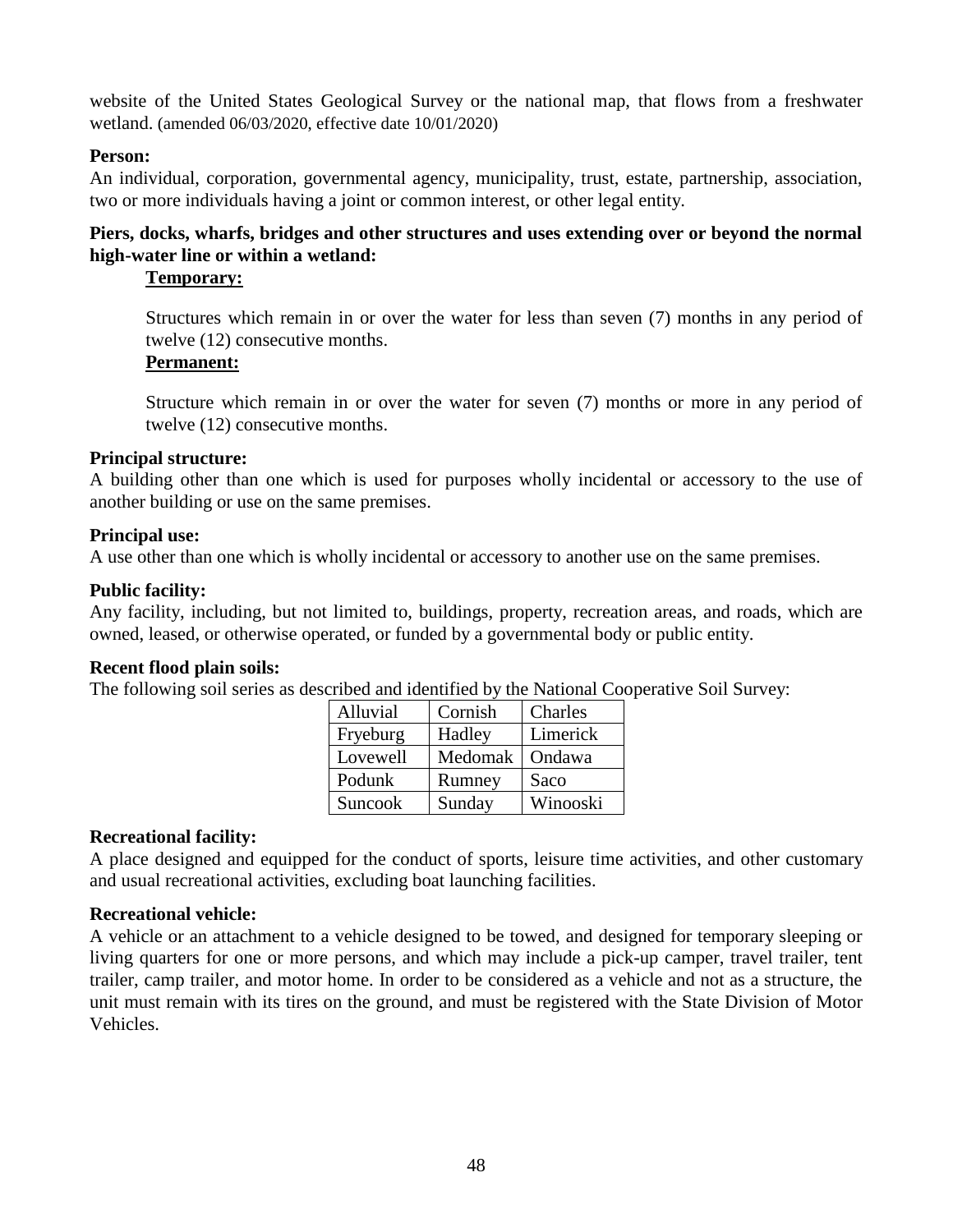#### **Replacement system:**

A system intended to replace: 1) an existing system which is either malfunctioning or being upgraded with no significant change of design flow or use of the structure, or 2) any existing overboard wastewater discharge.

#### **Residential dwelling unit:**

A room or group of rooms designed and equipped exclusively for use as permanent, seasonal, or temporary living quarters for only one family at a time, and containing cooking, sleeping and toilet facilities. The term shall include mobile home, and rental units that contain cooking, sleeping, and toilet facilities regardless of the time-period rented. Recreational vehicles are not residential dwelling units. (amended 07/15/2009)

#### **Residual basal area:**

The average of the basal area of trees remaining on a harvested site. (adopted 07/15/2009) (amended 06/03/2020, effective date 10/01/2020)

#### **Residual stand:**

A stand of trees remaining in the forest following timber harvesting and related activities.

#### **Riprap:**

Rocks, irregularly shaped, and at least six (6) inches in diameter, used for erosion control and soil stabilization, typically used on ground slopes of two (2) units horizontal to one (1) unit vertical or less.

#### **River:**

A free-flowing body of water including its associated flood plain wetlands from that point at which it provides drainage for a watershed of twenty-five (25) square miles to its mouth.

#### **Road:**

A route or track consisting of a bed of exposed mineral soil, gravel, asphalt, or other surfacing material constructed for or created by the repeated passage of motorized vehicles, excluding a driveway as defined. (amended 06/03/2020, effective date 10/01/2020)

#### **Salt marsh:**

Areas of a coastal wetland that support salt tolerant species, and where at average high tide during the growing season, the soil is regularly inundated by tidal waters. The predominant species is saltmarsh cordgrass (Spartina alterniflora). More open areas often support widgeon grass, eelgrass, and Sago pondweed. (amended 07/15/2009)

#### **Salt meadow:**

Areas of a coastal wetland that support salt tolerant plant species bordering the landward side of salt marshes or open coastal water, where the soil is saturated during the growing season but which is really inundated by tidal water. Indigenous plant species include salt meadow cordgrass (Spartina patens) and black rush; common three square occurs in fresher areas. (amended 07/15/2009)

**Sapling:** a tree species that is less than two (2) inches in diameter at four and one half (4.5) feet above ground level. (amended 06/03/2020, effective date 10/01/2020)

**Seedling:** a young tree species that is less than four and one half  $(4.5)$  feet in height above ground level. (amended 06/03/2020, effective date 10/01/2020)

#### **Service drop:**

Any utility line extension which does not cross or run beneath any portion of a water body provided that: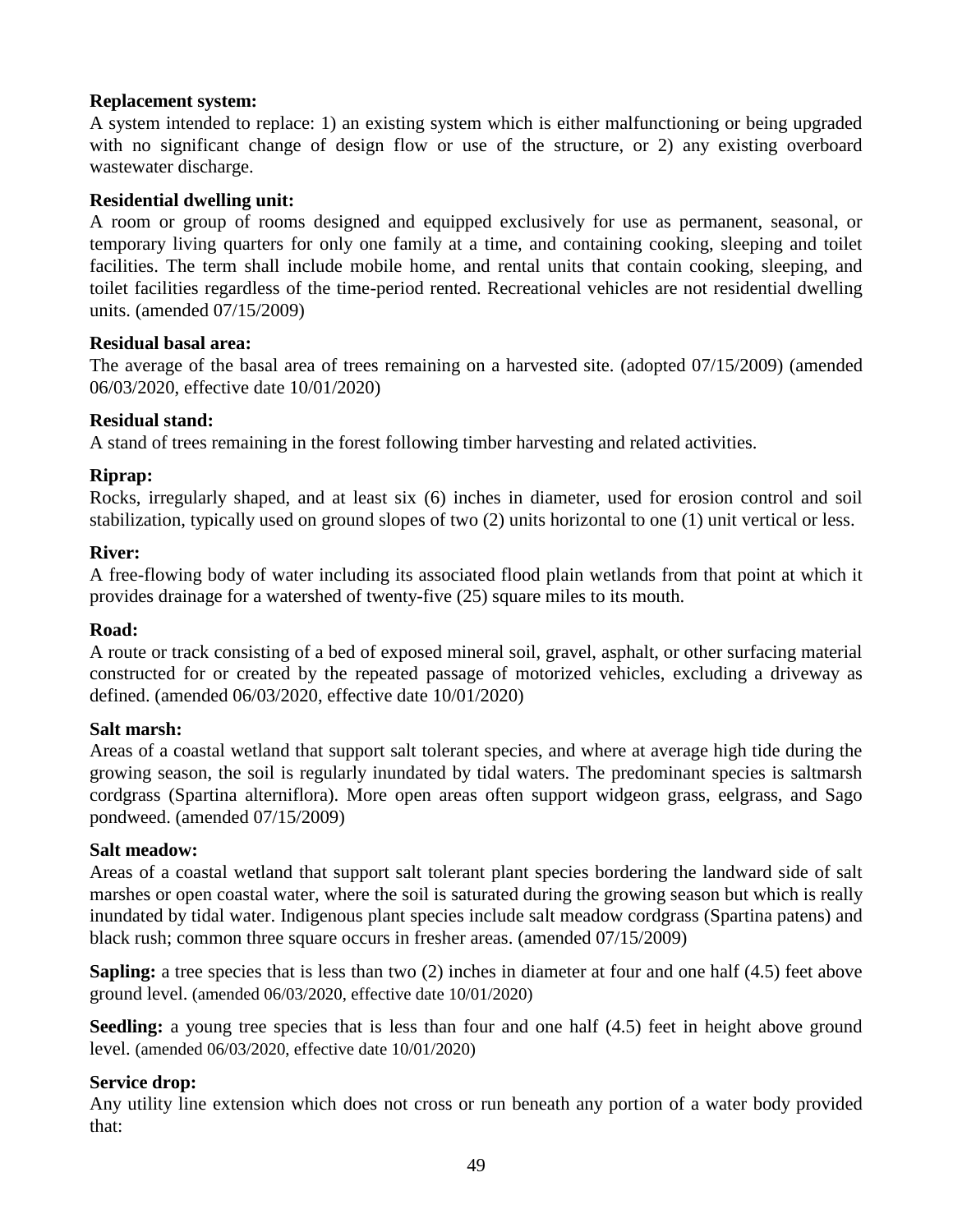1. in the case of electric service

a. the placement of wires and/or the installation of utility poles is located entirely upon the premises of the customer requesting service or upon a roadway right-of-way; and

b. the total length of the extension is less than one thousand (1,000) feet.

2. in the case of telephone service

a. the extension, regardless of length, will be made by the installation of telephone wires to existing utility poles, or

b. the extension requiring the installation of new utility poles or placement underground is less than one thousand (1,000) feet in length.

#### **Setback:**

The nearest horizontal distance from the normal high-water line of a water body, or tributary stream, or upland edge of a wetland to the nearest part of a structure, road, parking space or other regulated object or area. (amended 07/15/2009)

#### **Shore frontage:**

The length of a lot bordering on a water body or wetland measured in a straight line between the intersections of the lot lines with the shoreline. (amended 07/15/2009)

#### **Shoreland zone:**

The land area located within two hundred and fifty (250) feet, horizontal distance, of the normal high-water line of any great pond or river; within 250 feet, horizontal feet, of the upland edge of a coastal wetland, including all areas affected by tidal action; within 250 feet, horizontal distance, of a freshwater wetland; or within seventy-five (75) feet, horizontal distance, of the normal high-water line of a stream. (amended 07/15/2009)

#### **Shoreline:**

The normal high-water line, or upland edge of a fresh water or coastal wetland. (adopted 07/15/2009)

#### **Skid road or skid trail:**

A route repeatedly used by forwarding machinery or animal to haul or drag forest products from the stump to the yard or landing, the construction of which requires minimal excavation. (adopted 07/15/2009)

#### **Slash:**

The residue, e.g., treetops and branches, left on the ground after a timber harvest. (adopted 07/15/2009**)**

**Stream**: a free-flowing body of water from the outlet of a great pond or the confluence of two (2) perennial streams as depicted on the most recent, highest resolution version of the national hydrography dataset available from the United States Geological Survey on the website of the United States Geological Survey or the national map to the point where the stream becomes a river or where the stream meets the shoreland zone of another water body or wetland. When a stream meets the shoreland zone of a water body or wetland and a channel forms downstream of the water body or wetland as an outlet, that channel is also a stream. (amended 06/03/2020, effective date 10/01/2020)

#### **Structure:**

Anything temporarily or permanently located, built, constructed or erected for the support, shelter or enclosure of persons, animals, goods or property of any kind or anything constructed or erected on or in the ground. The term includes structures temporarily or permanently located, such as decks, patios, and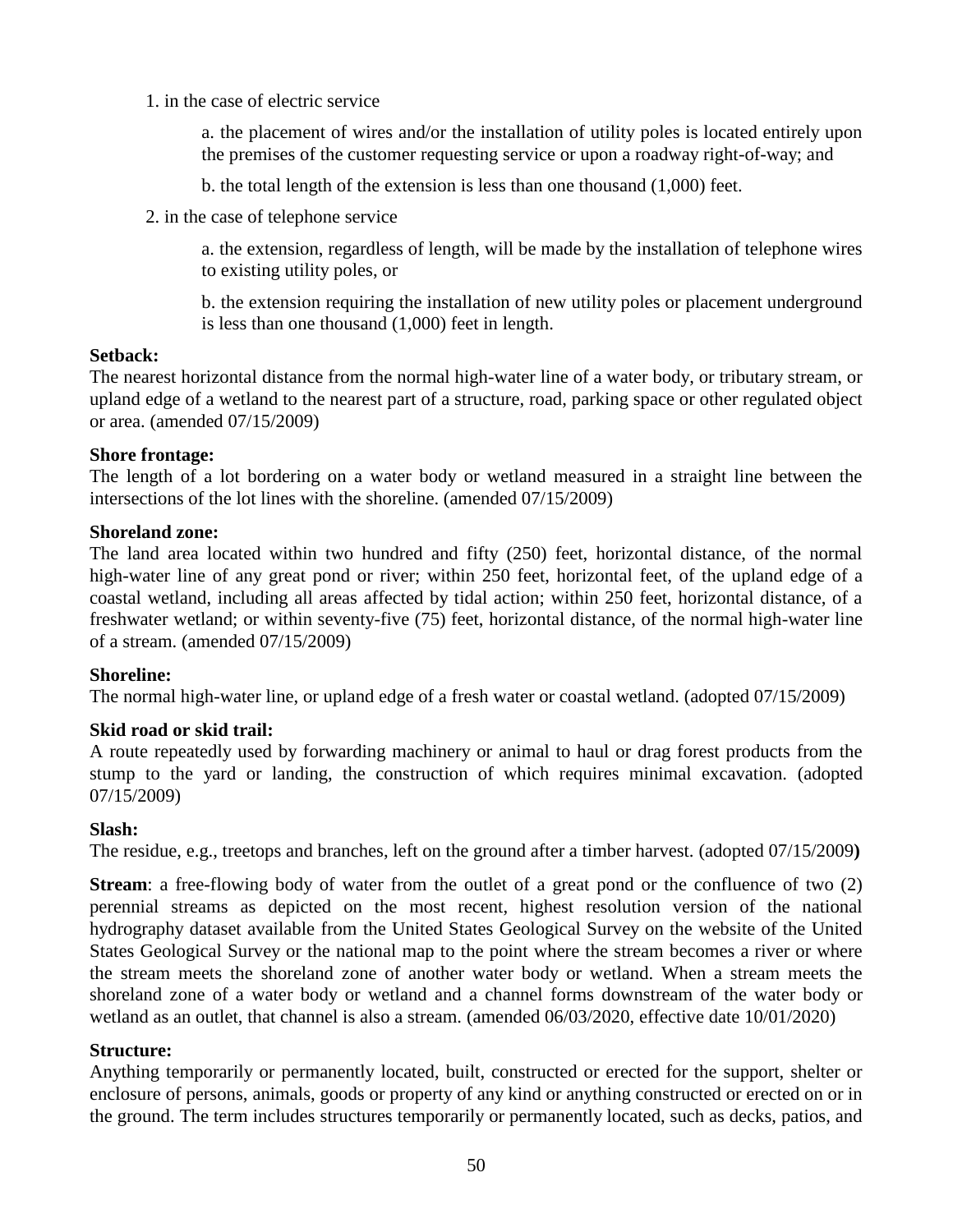satellite dishes. Structure does not include fences; poles and wiring and other aerial equipment normally associated with service drops, including guy wires and guy anchors; subsurface waste water disposal systems as defined in Title 30-A, section 4201, subsection 5; geothermal heat exchange wells as defined in Title 32, section 4700-E, subsection 3-C; or wells or water wells as defined in Title 32, section 4700-E, subsection 8. (amended 06/03/2020, effective date 10/01/2020)

#### **Substantial start:**

Completion of thirty (30) percent of a permitted structure or use measured as a percentage of estimated total cost. (amended 06/03/2020, effective date 10/01/2020)

#### **Subsurface sewage disposal system:**

Any system designed to dispose of waste or waste water on or beneath the surface of the earth; includes, but is not limited to: septic tanks; disposal fields; grandfathered cesspools; holding tanks; pretreatment filter, piping, or any other fixture, mechanism, or apparatus used for those purposes; does not include any discharge system licensed under 38 M.R.S.A. section 414, any surface waste water disposal system, or any municipal or quasi-municipal sewer or waste water treatment system. (amended 07/15/2009)

#### **Sustained slope:**

A change in elevation where the referenced percent grade is substantially maintained or exceeded throughout the measured area.

#### **Tidal Waters:**

All waters affected by tidal action during the highest annual tide. (adopted 07/15/2009) (amended 06/03/2020, effective date 10/01/2020)

#### **Timber harvesting:**

The cutting and removal of timber for the primary purpose of selling or processing forest products. The cutting or removal of trees in the shoreland zone on a lot that has less than two (2) acres within the shoreland zone shall not be considered timber harvesting. Such cutting or removal of trees shall be regulated pursuant to Section 15 (O), *Clearing or Removal of Vegetation for Activities Other Than Timber Harvesting*. (amended 07/15/2009)

#### **Timber harvesting and related activities:**

Timber harvesting, the construction and maintenance of roads used primarily for timber harvesting and other activities conducted to facilitate timber harvesting. (adopted 07/15/2009)

**Tree:** a woody perennial plant with a well-defined trunk(s) at least two (2) inches in diameter at four and one half (4.5) feet above the ground, with a more or less definite crown, and reaching a height of at least ten (10) feet at maturity. (amended 06/03/2020, effective date 10/01/2020)

#### **Tributary stream:**

Means a channel between defined banks created by the action of surface water, which is characterized by the lack of terrestrial vegetation or by the presence of a bed, devoid of topsoil, containing waterborne deposits or exposed soil, parent material or bedrock; and which is connected hydrologically with other water bodies. "Tributary stream" does not include rills or gullies forming because of accelerated erosion in disturbed soils where the natural vegetation cover has been removed by human activity. (amended 07/15/2009)

This definition does not include the term "stream" as defined elsewhere in this Ordinance, and only applies to that portion of the tributary stream located within the shoreland zone of the receiving water body or wetland.